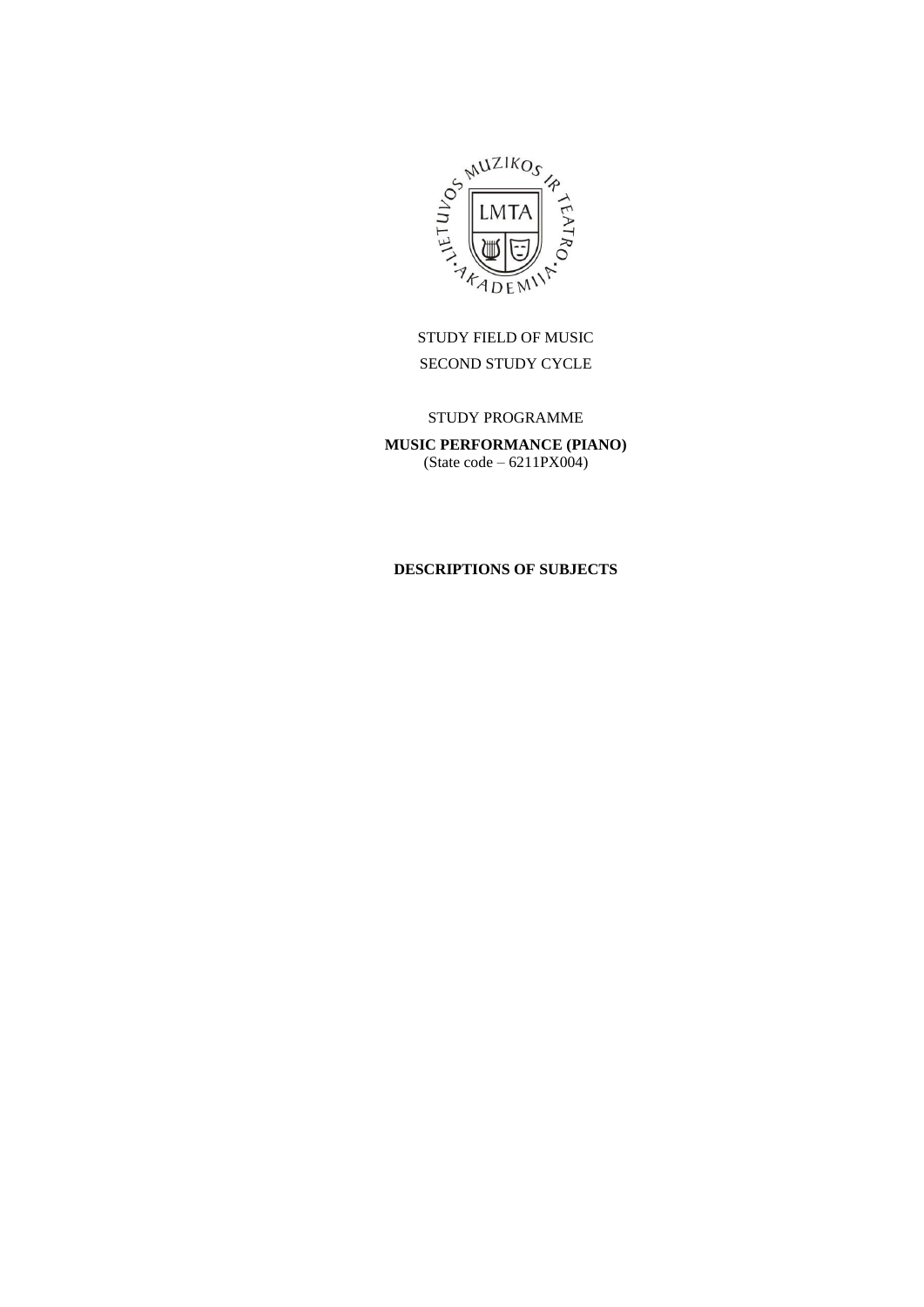# **Table of Contents**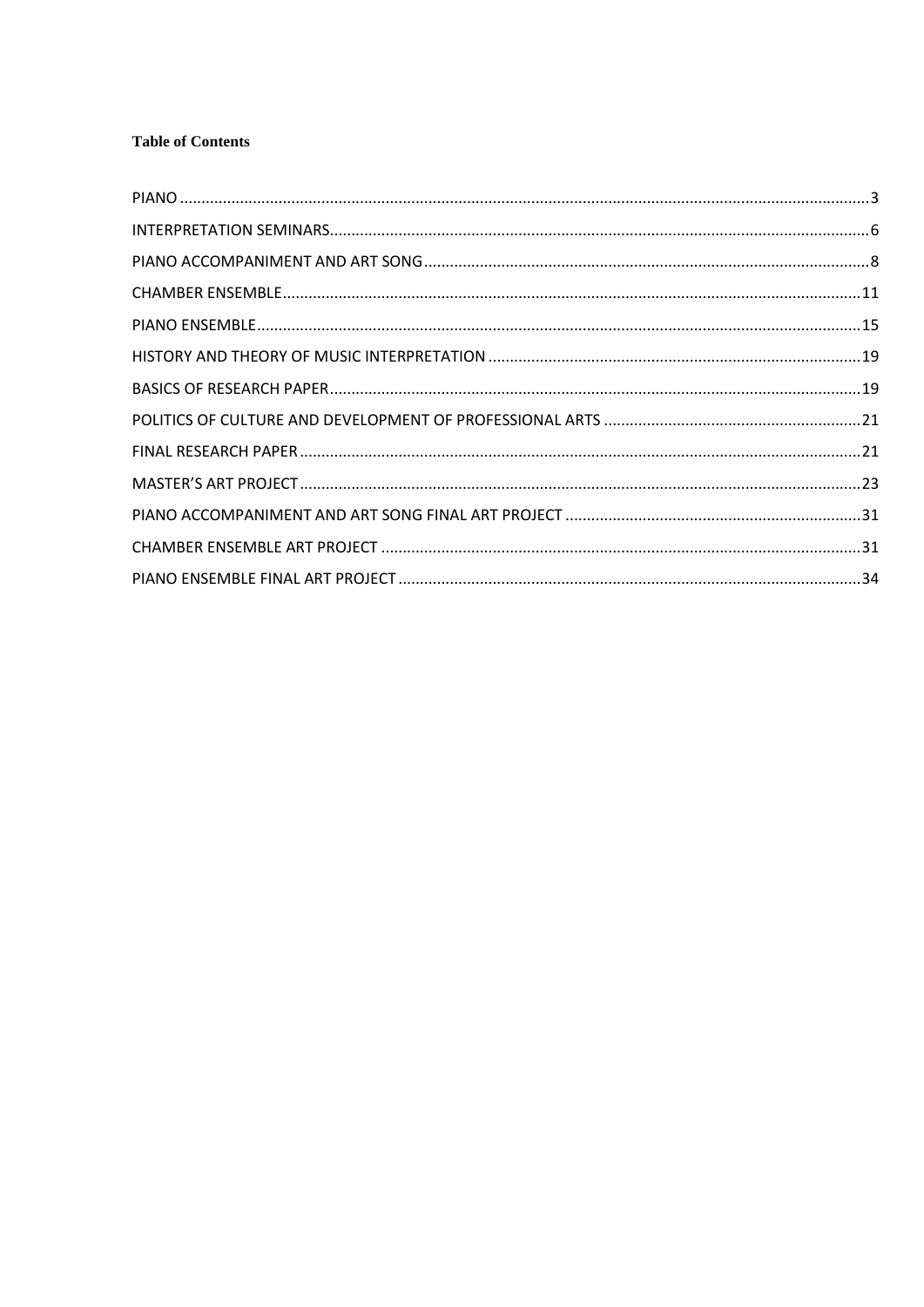<span id="page-2-0"></span>

| <b>PIANO</b>                                                                                                                                                                                                                                                      |                                                                  |                      |                                                                                                                                                                                                                                                       |  |  |  |
|-------------------------------------------------------------------------------------------------------------------------------------------------------------------------------------------------------------------------------------------------------------------|------------------------------------------------------------------|----------------------|-------------------------------------------------------------------------------------------------------------------------------------------------------------------------------------------------------------------------------------------------------|--|--|--|
| Subject (module) title (LT/EN)                                                                                                                                                                                                                                    |                                                                  | Code                 | Study programme (s)                                                                                                                                                                                                                                   |  |  |  |
| Fortepijonas/Piano                                                                                                                                                                                                                                                |                                                                  | M130016              | Music Performance (Piano)                                                                                                                                                                                                                             |  |  |  |
|                                                                                                                                                                                                                                                                   | Lecturer (s)                                                     |                      | Department where the subject                                                                                                                                                                                                                          |  |  |  |
|                                                                                                                                                                                                                                                                   |                                                                  |                      | is implemented                                                                                                                                                                                                                                        |  |  |  |
|                                                                                                                                                                                                                                                                   | Coordinator: prof. Jurgis Karnavičius.                           |                      |                                                                                                                                                                                                                                                       |  |  |  |
| Other (s): prof. Petras Geniušas, prof. Zbignevas Ibelgauptas, prof. Sergejus Okruško,                                                                                                                                                                            |                                                                  |                      |                                                                                                                                                                                                                                                       |  |  |  |
| prof. Rūta Rikterė, prof. Birutė Vainiūnaitė, prof. Veronika Vitaitė, prof. Aleksandra                                                                                                                                                                            |                                                                  |                      |                                                                                                                                                                                                                                                       |  |  |  |
| Žvirblytė, doc. Daumantas Kirilauskas, doc. Albina Šikšniūtė, lect. Aidas Puodžiukas.                                                                                                                                                                             |                                                                  |                      |                                                                                                                                                                                                                                                       |  |  |  |
|                                                                                                                                                                                                                                                                   | <b>Study cycle</b>                                               |                      | Type of the subject (module)                                                                                                                                                                                                                          |  |  |  |
| Second (Master)                                                                                                                                                                                                                                                   |                                                                  |                      | Compulsory                                                                                                                                                                                                                                            |  |  |  |
| <b>Mode of delivery</b>                                                                                                                                                                                                                                           | Semester or period when the subject is delivered                 |                      | Language (s) of instruction                                                                                                                                                                                                                           |  |  |  |
| Classwork                                                                                                                                                                                                                                                         | $1st - 3rd$ semesters/ <i>Music Performance</i> ( <i>Piano</i> ) |                      | Lithuanian, English, Russian                                                                                                                                                                                                                          |  |  |  |
|                                                                                                                                                                                                                                                                   | <b>Prerequisites</b>                                             |                      |                                                                                                                                                                                                                                                       |  |  |  |
|                                                                                                                                                                                                                                                                   |                                                                  |                      | Preliminary requirements: Bachelor's degree in music, piano specialisation, piano Minor requirements (if any):                                                                                                                                        |  |  |  |
| playing and artistic expression skills that meet the requirements for entrance exams.                                                                                                                                                                             |                                                                  |                      | none.                                                                                                                                                                                                                                                 |  |  |  |
| <b>Number of ECTS credits</b>                                                                                                                                                                                                                                     | <b>Total student's load</b>                                      | <b>Contact hours</b> | <b>Self-study hours</b>                                                                                                                                                                                                                               |  |  |  |
| $30(10+10+10)$                                                                                                                                                                                                                                                    | $800(267+267+267)$                                               | $102(34+34+34)$      | 698 (233+233+233)                                                                                                                                                                                                                                     |  |  |  |
|                                                                                                                                                                                                                                                                   | Purpose of the subject (module)                                  |                      |                                                                                                                                                                                                                                                       |  |  |  |
|                                                                                                                                                                                                                                                                   |                                                                  |                      | The aim of the subject Piano is to expand the main and develop a typical concert repertoire of the students' instrument that                                                                                                                          |  |  |  |
|                                                                                                                                                                                                                                                                   |                                                                  |                      | exceeds the level of the requirements for the Bachelor's Degree in Music; include highly complicated representative pieces                                                                                                                            |  |  |  |
|                                                                                                                                                                                                                                                                   |                                                                  |                      | into the repertoire; develop an individual interpretation style; provide students with the skills enabling to organise learning                                                                                                                       |  |  |  |
|                                                                                                                                                                                                                                                                   |                                                                  |                      | as a creative process focussed on the implementation of planned interpretation; improve the ability to observe and analyse                                                                                                                            |  |  |  |
| one's creative process and assess its results critically; provide students with practical concert experience.                                                                                                                                                     |                                                                  |                      |                                                                                                                                                                                                                                                       |  |  |  |
|                                                                                                                                                                                                                                                                   | Short description of the subject (module) (up to 500 characters) |                      |                                                                                                                                                                                                                                                       |  |  |  |
|                                                                                                                                                                                                                                                                   |                                                                  |                      | Piano is the major subject of the Piano specialisation of Music Performance Master studies. It further develops practical                                                                                                                             |  |  |  |
|                                                                                                                                                                                                                                                                   |                                                                  |                      | and artistic abilities of playing the selected musical instrument solo acquired in Bachelor studies that are related to the<br>studies of the representative concert repertoire, implementation of art projects, creativity and search for individual |  |  |  |
|                                                                                                                                                                                                                                                                   |                                                                  |                      | interpretation solutions. During the course of Master degree studies, a typical concert repertoire of the selected instrument                                                                                                                         |  |  |  |
|                                                                                                                                                                                                                                                                   |                                                                  |                      |                                                                                                                                                                                                                                                       |  |  |  |
| is built up; practical concert experience is broadened; students learn how to critically assess the results of artistic activity.<br>During the course of individual practical training, the repertoire mandatory for a respective semester is selected under the |                                                                  |                      |                                                                                                                                                                                                                                                       |  |  |  |
| speciality teacher's supervision. Specific features of interpretation of selected musical pieces are discussed, and students                                                                                                                                      |                                                                  |                      |                                                                                                                                                                                                                                                       |  |  |  |
| learn how to perform them properly in terms of style, genre, form, interpretation and performance technique. Repertoire                                                                                                                                           |                                                                  |                      |                                                                                                                                                                                                                                                       |  |  |  |
| preparation stages are planned, the plan of rehearsals is drawn up and the schedule of concerts is prepared.                                                                                                                                                      |                                                                  |                      |                                                                                                                                                                                                                                                       |  |  |  |
|                                                                                                                                                                                                                                                                   |                                                                  |                      |                                                                                                                                                                                                                                                       |  |  |  |
| Programme competences to be                                                                                                                                                                                                                                       |                                                                  |                      |                                                                                                                                                                                                                                                       |  |  |  |

| Programme competences to be<br>developed (number of<br>programme's learning<br>outcomes) | Learning outcomes of the subject (module)                                                                                     | <b>Teaching and learning</b><br>methods | <b>Assessme</b><br>nt<br>methods |
|------------------------------------------------------------------------------------------|-------------------------------------------------------------------------------------------------------------------------------|-----------------------------------------|----------------------------------|
|                                                                                          | Ability to inspire and realise Students will be able to express themselves as Practical training in large Performan           |                                         |                                  |
|                                                                                          | original artistic ideas through the creative personalities with a developed ability groups, rehearsals, analysis ce of a      |                                         |                                  |
|                                                                                          | means of musical expression of the to shape and express their artistic ideas when and preparation of a musical                |                                         |                                  |
| chosen specialisation. $(1.1)$                                                           | performing pieces for the piano that are musical text, independent programm                                                   |                                         |                                  |
|                                                                                          | compliant with the requirements for the concert activity                                                                      |                                         |                                  |
|                                                                                          | Master's degree repertoire.                                                                                                   |                                         |                                  |
|                                                                                          | Ability to inspire and realise When performing the piano repertoire, students Practical training in large Performan           |                                         |                                  |
|                                                                                          | original artistic ideas through the will be able to select and use all the possibilities groups, rehearsals, analysis ce of a |                                         |                                  |
|                                                                                          | means of musical expression of the offered by the performance technique and will and preparation of a musical                 |                                         |                                  |
| chosen specialisation. $(1.2)$                                                           | constantly look for new means of self- musical text, independent programm                                                     |                                         |                                  |
|                                                                                          | expression.                                                                                                                   | concert activity                        | e                                |
|                                                                                          |                                                                                                                               |                                         |                                  |
|                                                                                          | Good knowledge of music theory, Students will have good knowledge of the Practical training in large Performan                |                                         |                                  |
|                                                                                          | history and cultural contexts, their language of music, historical development and groups, rehearsals, analysis ce of a       |                                         |                                  |
|                                                                                          | links with interpretation traditions. performance practice of the piano repertoire and preparation of a musical               |                                         |                                  |
| (2.1)                                                                                    | pertaining to individual periods, styles, genres, musical text, independent programm                                          |                                         |                                  |
|                                                                                          | etc.; they will be able to base their concert activity                                                                        |                                         | e                                |
|                                                                                          | interpretation solutions on this knowledge.                                                                                   |                                         |                                  |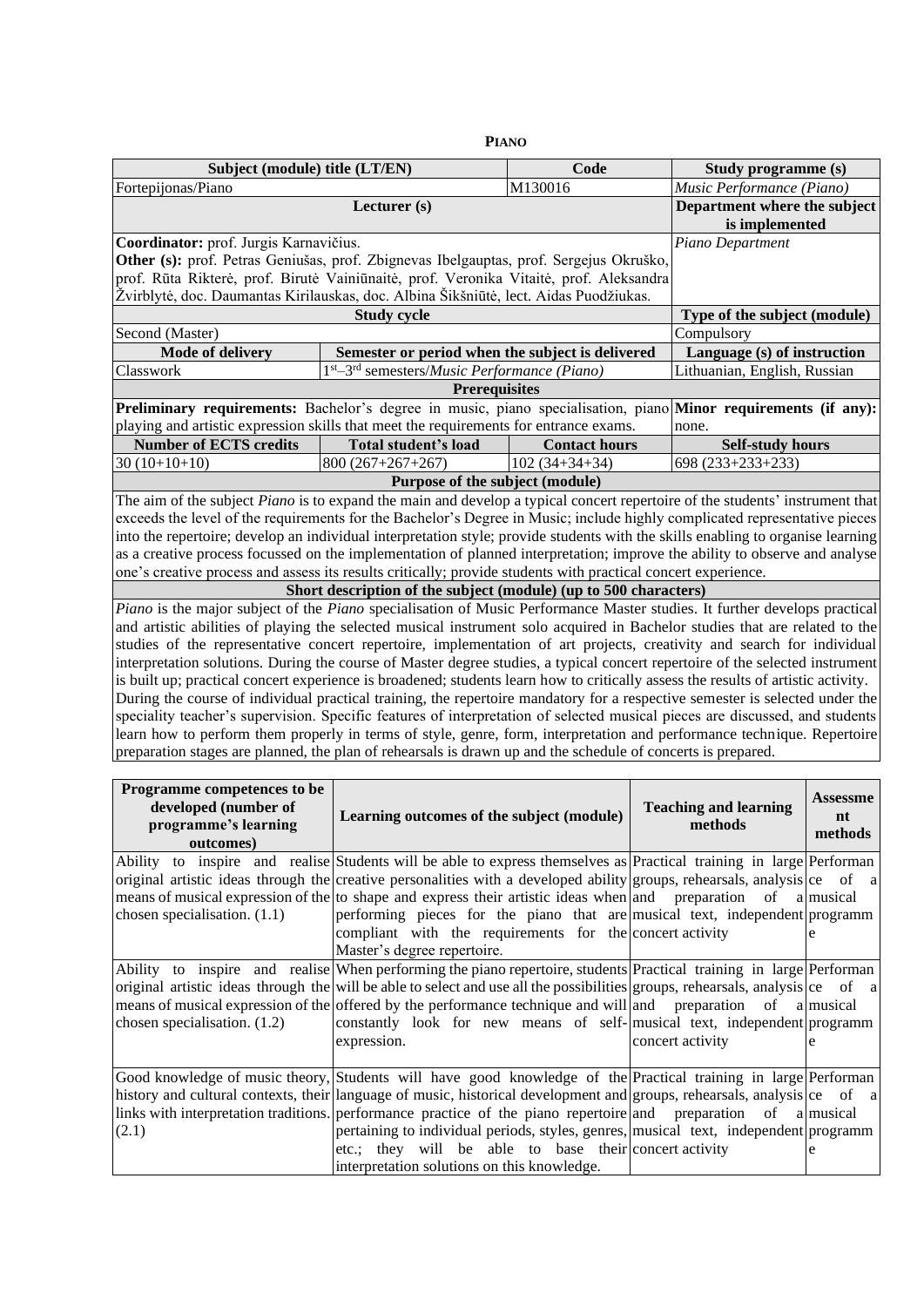| links with interpretation traditions. cultural and/or social context.<br>(2.2) | Good knowledge of music theory, Students will be able to draw up a consistent Independent<br>history and cultural contexts, their programme of piano music for a particular concert/artistic activity                                                                                                                                                                                                                                                                                                                                                                                                                                                                                                                                                              |                                                                                         | Defence of<br>the<br>practice<br>report |
|--------------------------------------------------------------------------------|--------------------------------------------------------------------------------------------------------------------------------------------------------------------------------------------------------------------------------------------------------------------------------------------------------------------------------------------------------------------------------------------------------------------------------------------------------------------------------------------------------------------------------------------------------------------------------------------------------------------------------------------------------------------------------------------------------------------------------------------------------------------|-----------------------------------------------------------------------------------------|-----------------------------------------|
| Ability<br>broaden<br>to<br>artistic activity. (3.1)                           | creative Students will have built up a representative Practical training in large Defence of<br>experience through initiation of concert repertoire of piano music that is groups,<br>and engagement in independent compliant with the requirements for the scope; independent<br>they will be able to assess the circumstances concert/artistic activity<br>and context of performance and select pieces to<br>be performed accordingly.                                                                                                                                                                                                                                                                                                                          | rehearsals, the                                                                         | practice<br>report                      |
| broaden<br>Ability<br>to<br>artistic activity. (3.2)                           | creative Students will be able to initiate art projects and Independent<br>experience through initiation of creative activity, as well as present their concert/artistic activity<br>and engagement in independent complex work in the form of an art project.                                                                                                                                                                                                                                                                                                                                                                                                                                                                                                     |                                                                                         | Defence of<br>the<br>practice<br>report |
| contemporary culture. (4.2)<br>skills, leadership. (5.1)                       | Ability to analyse and critically Students will be able to analyse and assess the Practical training in large Interview<br>assess creative processes and their process and results of their creative activity groups, rehearsals, analysis<br>significance in the context of critically, as well as adapt to changing and preparation<br>conditions of the creative context and present musical text, independent<br>their insights during the study process.<br>Inter-personal and communication Students will gain experience of constructive Practical training in large Performan<br>well-founded<br>and<br>communication, and will be able to cooperate and preparation<br>with other artists and integrate into different musical text, independent programm | of<br>a<br>concert activity<br>business-like groups, rehearsals, analysis ce of a<br>of | a musical                               |
| Systemic and analytical thinking. Students<br>(6.1)                            | cultural environment.<br>will<br>acquired<br>have<br>knowledge about the piano player's profession, groups, rehearsals, analysis performan                                                                                                                                                                                                                                                                                                                                                                                                                                                                                                                                                                                                                         | concert activity<br>detailed Practical training in large Interview,                     |                                         |
|                                                                                | be aware of the links between theoretical and and preparation<br>practical studies and be able to use this musical text, independent musical<br>knowledge in lectures and rehearsals, as well as concert activity<br>when preparing, discussing and performing<br>concert programmes for exams.                                                                                                                                                                                                                                                                                                                                                                                                                                                                    | of                                                                                      | a ce<br>of a<br>programm<br>e           |
| independently. (7.1)                                                           | Ability to work and improve Students will be able to analyse and learn the Practical training in large Performan<br>given or selected repertoire independently by groups, rehearsals, analysis ce of a<br>integrating their knowledge from all areas.                                                                                                                                                                                                                                                                                                                                                                                                                                                                                                              | preparation of<br>and<br>musical text, independent programm<br>concert activity         | a musical<br>e                          |

|                                                                                                                                                                                                                                                                                                                                                                                           |             | <b>Contact hours</b>   |          |                                       |                       |                                             |             |                              |                         |                                                                                                      |
|-------------------------------------------------------------------------------------------------------------------------------------------------------------------------------------------------------------------------------------------------------------------------------------------------------------------------------------------------------------------------------------------|-------------|------------------------|----------|---------------------------------------|-----------------------|---------------------------------------------|-------------|------------------------------|-------------------------|------------------------------------------------------------------------------------------------------|
| Topics (repertoire)                                                                                                                                                                                                                                                                                                                                                                       | Theoretical | Individual<br>rtivitie | Seminars | Practical training<br>$_{\rm rad}$ II | training<br>Practical | ਦ੍ਰ<br>exam/rehearsals/c<br>Preparation for | Exam/course | <b>Total contact</b><br>work | <b>Self-study hours</b> | <b>Assignments</b>                                                                                   |
| 1 <sup>st</sup> semester                                                                                                                                                                                                                                                                                                                                                                  |             |                        |          |                                       |                       |                                             |             |                              |                         |                                                                                                      |
| 1. Preparation of a freely selected artistic programme that<br>is diverse in terms of style (duration - 30 minutes).<br>Examples of repertoire:<br><i>Programme A: V. Bacevičius, Poem No. 4; R. Schumann,</i><br>Humoresque Op. 20;<br>Programme B: D. Scarlatti, 3 Sonatas; H. Dutilleux,<br>Sonata;<br><i>Programme C</i> : J. Brahms, Plays op. 119; S. Prokofiev,<br>Moments Op. 22. |             | 32                     |          |                                       |                       |                                             |             | 32                           | 228                     | Analysis<br>and<br>preparation of<br>a musical text.<br><b>Studies</b><br>of<br>sound<br>recordings. |
| 2. Self-analysis of independent concert activity.                                                                                                                                                                                                                                                                                                                                         |             |                        |          |                                       |                       |                                             |             | 1                            | 5                       | Preparation of<br>the report.                                                                        |
| 3. Exam.                                                                                                                                                                                                                                                                                                                                                                                  |             |                        |          |                                       |                       |                                             |             |                              |                         |                                                                                                      |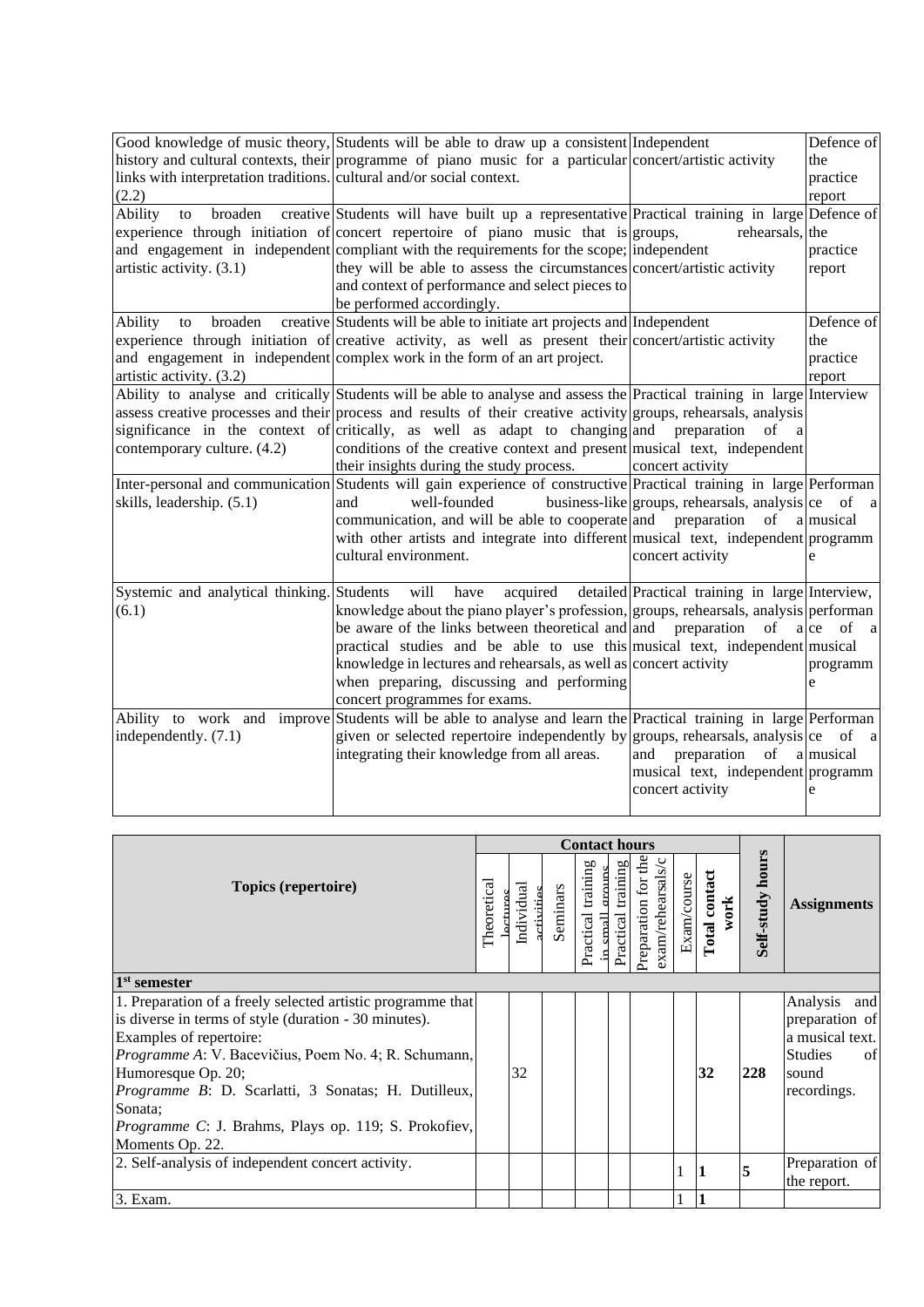| Total:                                                                                                                                                                                                                                                                                                                                                                                                          | 32 | $\overline{2}$ | 34 | 233 |                                                                                                      |
|-----------------------------------------------------------------------------------------------------------------------------------------------------------------------------------------------------------------------------------------------------------------------------------------------------------------------------------------------------------------------------------------------------------------|----|----------------|----|-----|------------------------------------------------------------------------------------------------------|
| $2^{\rm nd}$ semester                                                                                                                                                                                                                                                                                                                                                                                           |    |                |    |     |                                                                                                      |
| One-part recital (duration - between 35 and 40 minutes).<br>Examples of repertoire:<br>Programme A: S. Rachmaninov, 2 Preludes; M.<br>Mussorgsky, Pictures at an Exhibition;<br>Programme B: C. Franck, Prelude, Choral and Fugue; L.<br>van Beethoven, Sonata in E flat major, Op. 27, No. 1; F.<br>Chopin, Scherzo in B minor;<br>Programme C: S. Rachmaninov, Sonata No. 2; M. Ravel,<br>Gaspard de la Nuit. | 32 |                | 32 | 228 | Analysis<br>and<br>preparation of<br>a musical text.<br><b>Studies</b><br>of<br>sound<br>recordings. |
| 2. Self-analysis of independent concert activity.                                                                                                                                                                                                                                                                                                                                                               |    | 1              | 11 | 5   | Preparation of<br>the report.                                                                        |
| 3. Exam.                                                                                                                                                                                                                                                                                                                                                                                                        |    |                |    |     |                                                                                                      |
| Total:                                                                                                                                                                                                                                                                                                                                                                                                          | 32 | $\overline{2}$ | 34 | 233 |                                                                                                      |
| 3 <sup>rd</sup> semester                                                                                                                                                                                                                                                                                                                                                                                        |    |                |    |     |                                                                                                      |
| 1. Preparation of a freely selected artistic programme that<br>is diverse in terms of style (duration - 30 minutes).<br>Examples of repertoire:<br>Programme A: J. S. Bach, Toccata in F minor; F.<br>Schubert, Sonata in A minor D784;<br>Programme B: J. S. Bach Concerto in A major; N.<br>Medtner, Sonata in A minor;<br>Programme C: F. Schubert, Sonata in B major D960.                                  | 32 |                | 32 | 228 | Analysis<br>and<br>preparation of<br>a musical text.<br><b>Studies</b><br>of<br>sound<br>recordings. |
| 2. Self-analysis of independent concert activity.                                                                                                                                                                                                                                                                                                                                                               |    | 1              | 1  | 5   | Preparation of<br>the report.                                                                        |
| 3. Exam.                                                                                                                                                                                                                                                                                                                                                                                                        |    |                |    |     |                                                                                                      |
| Total:                                                                                                                                                                                                                                                                                                                                                                                                          | 32 | $\overline{2}$ | 34 | 233 |                                                                                                      |

| <b>Assessment</b><br>strategy                      | Weight, % | <b>Deadline for</b><br>completing the<br>assignments | <b>Assessment criteria</b>                                                                                                                                                                                                                                                                                                                                                                                                                                                                                                                                                                         |
|----------------------------------------------------|-----------|------------------------------------------------------|----------------------------------------------------------------------------------------------------------------------------------------------------------------------------------------------------------------------------------------------------------------------------------------------------------------------------------------------------------------------------------------------------------------------------------------------------------------------------------------------------------------------------------------------------------------------------------------------------|
| Independent<br>activity<br>concert<br>report       | 10 %      | session                                              | During the exam <b>The following is assessed:</b><br>Showing initiative when participating in independent artistic<br>$\bullet$<br>activity:<br>Conformity of artistic activity with the programme of<br>٠<br>specialisation;<br>Complexity of performed concert programmes;<br>٠<br>Prestigiousness of the event/concert stage.                                                                                                                                                                                                                                                                   |
| Exam<br>(performance of a<br>musical<br>programme) | 90 %      | session                                              | During the exam <b>Requirements:</b> Concert performance of a musical programme that is<br>from 30 to 40 minutes long.<br>The following is assessed:<br>Accurate performance of the repertoire in terms of musical text;<br>Specialisation instrument playing skills, virtuoso abilities;<br>Stylistically founded application of articulation, ornamentation and<br>improvisation principles;<br>Sense of genre and form;<br>$\bullet$<br>Artistry and convincingness, quality of musical expression;<br>Integrity of the programme integrity, substantiation of logic behind<br>its development. |

| <b>Author</b>                  | <b>Public</b><br>ation<br>date<br>(vear) | <b>Title</b>                      | No. of<br>periodical or<br>volume | Publisher (place, publishing<br>office)<br>or web link |
|--------------------------------|------------------------------------------|-----------------------------------|-----------------------------------|--------------------------------------------------------|
| <b>Required study material</b> |                                          |                                   |                                   |                                                        |
| Mach, Elyse                    | 1980                                     | for<br>pianists<br>speak<br>Great | ISBN 0-396-                       | <b>New</b><br>York:<br>Dodd.<br>Mead &                 |
|                                |                                          | themselves, vol. 1                | $09213-6$                         | Company                                                |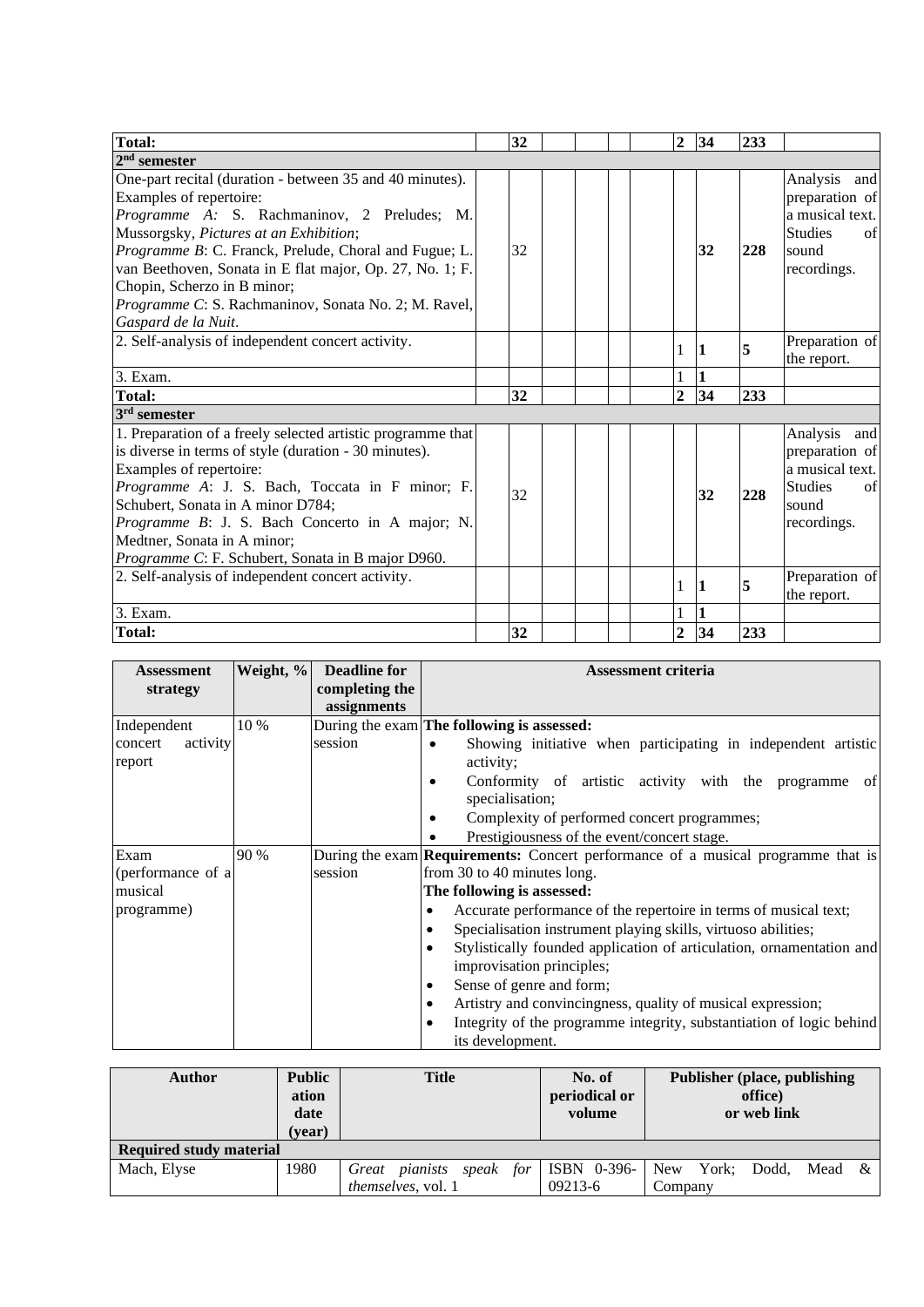| Mach, Elyse                      | 1988 | Great pianists speak for   | ISBN 0-396-               | York;<br>Dodd.<br>Mead<br>&<br>New  |
|----------------------------------|------|----------------------------|---------------------------|-------------------------------------|
|                                  |      | themselves, vol. 2         | 08850-3                   | Company                             |
| <b>Additional study material</b> |      |                            |                           |                                     |
| Drąsutienė, Liucija              | 2004 | metodikos<br>Fortepijono   | 9986-<br><b>ISBN</b>      | Lietuvos<br>Vilnius.<br>muzikos     |
|                                  |      | tradicijos ir dabartis     | 503-46-9                  | akademija                           |
| Drąsutienė, Liucija              | 2015 | fortepijono<br>Lietuvos    | 978-<br><b>ISBN</b>       | Vilnius, Lietuvos muzikos ir teatro |
|                                  |      | pedagogikos puslapiai      | $609 - 8071 - 31$         | akademija                           |
|                                  |      |                            | 3                         |                                     |
| Dubal, David                     | 1997 | Reflections<br>the<br>from | ISBN 0-8256-              | <b>Shirmer Trade Books</b>          |
|                                  |      | keyboard                   | 7211-2                    |                                     |
| Fraser, Alan                     | 2003 | The craft of piano playing | <b>ISBN 0-8108-</b>       | <b>Scarecrow Press</b>              |
|                                  |      |                            | 4591-1                    |                                     |
| Matthews, Denis                  | 1972 | <b>Keyboard Music</b>      | ISBN 0-7153-              | London, David & Charles             |
|                                  |      |                            | 5612-7                    |                                     |
| Sandor, Gyorgy                   | 1995 | On piano playing           | <b>ISBN</b><br>$0 - 02 -$ | Schirmer                            |
|                                  |      |                            | 872280-9                  |                                     |
| Schonberg, Harold C.             | 1987 | The great pianists         | $ISBN \quad 0-671-$       | Simon & Schuster/Fireside Books     |
|                                  |      |                            | 63837-8                   |                                     |

#### **INTERPRETATION SEMINARS**

<span id="page-5-0"></span>

|                                                                                                                                                                                                                                                                     | Subject (module) title (LT/EN)<br>Code                                                                                 |                                                                  |                 | Study programme (s)                      |                         |                     |
|---------------------------------------------------------------------------------------------------------------------------------------------------------------------------------------------------------------------------------------------------------------------|------------------------------------------------------------------------------------------------------------------------|------------------------------------------------------------------|-----------------|------------------------------------------|-------------------------|---------------------|
| Interpretacijos Seminars/Interpretation Seminars                                                                                                                                                                                                                    |                                                                                                                        |                                                                  | M145216         |                                          | Music                   | Performance         |
|                                                                                                                                                                                                                                                                     |                                                                                                                        |                                                                  |                 |                                          | (Piano)                 |                     |
|                                                                                                                                                                                                                                                                     |                                                                                                                        | Lecturer (s)                                                     |                 |                                          | Department where the    |                     |
|                                                                                                                                                                                                                                                                     |                                                                                                                        |                                                                  |                 |                                          | subject is implemented  |                     |
| Coordinator: prof. Jurgis Karnavičius.                                                                                                                                                                                                                              |                                                                                                                        |                                                                  |                 |                                          | Piano Department        |                     |
| Other (s): prof. Petras Geniušas, prof. Zbignevas Ibelgauptas, prof. Sergejus Okruško, prof.                                                                                                                                                                        |                                                                                                                        |                                                                  |                 |                                          |                         |                     |
| Rūta Rikterė, prof. Birutė Vainiūnaitė, prof. Veronika Vitaitė, prof. Aleksandra Žvirblytė,                                                                                                                                                                         |                                                                                                                        |                                                                  |                 |                                          |                         |                     |
| doc. Daumantas Kirilauskas.                                                                                                                                                                                                                                         |                                                                                                                        |                                                                  |                 |                                          |                         |                     |
| <b>Study cycle</b>                                                                                                                                                                                                                                                  |                                                                                                                        |                                                                  |                 |                                          | Type of the subject     |                     |
|                                                                                                                                                                                                                                                                     |                                                                                                                        |                                                                  |                 |                                          | (module)                |                     |
| Second (Master)                                                                                                                                                                                                                                                     |                                                                                                                        |                                                                  |                 |                                          | Compulsory              |                     |
| Mode of delivery                                                                                                                                                                                                                                                    |                                                                                                                        | Semester or period when the subject is delivered                 |                 |                                          | Language (s) of         |                     |
|                                                                                                                                                                                                                                                                     |                                                                                                                        |                                                                  |                 |                                          | instruction             |                     |
| Classwork                                                                                                                                                                                                                                                           |                                                                                                                        | 1st-2 <sup>nd</sup> semesters/ <i>Music Performance</i> (Piano)  |                 |                                          | Lithuanian,             | English,            |
|                                                                                                                                                                                                                                                                     |                                                                                                                        |                                                                  |                 |                                          | Russian, German         |                     |
|                                                                                                                                                                                                                                                                     |                                                                                                                        | <b>Prerequisites</b>                                             |                 |                                          |                         |                     |
| Preliminary requirements: a Bachelor's degree in music, piano<br>Minor requirements (if any): Master's studies of                                                                                                                                                   |                                                                                                                        |                                                                  |                 |                                          |                         |                     |
| playing and artistic expression skills that meet the requirements                                                                                                                                                                                                   |                                                                                                                        |                                                                  |                 | Music Performance, Piano specialisation. |                         |                     |
| for a Master's degree.                                                                                                                                                                                                                                              |                                                                                                                        |                                                                  |                 |                                          |                         |                     |
| <b>Number of ECTS credits</b>                                                                                                                                                                                                                                       |                                                                                                                        | Total student's load                                             |                 | <b>Contact hours</b>                     | <b>Self-study hours</b> |                     |
| $10(5+5)$                                                                                                                                                                                                                                                           |                                                                                                                        | $266(133+133)$                                                   | $51(25.5+25.5)$ |                                          | $217(108.5+108.5)$      |                     |
|                                                                                                                                                                                                                                                                     |                                                                                                                        | Purpose of the subject (module)                                  |                 |                                          |                         |                     |
| The aim of the subject Interpretation Seminars is to form a professional approach to the possibilities of interpretation of                                                                                                                                         |                                                                                                                        |                                                                  |                 |                                          |                         |                     |
| piano music when performing music of various styles and genres; to form appropriate skills of interpreting cycles, large,                                                                                                                                           |                                                                                                                        |                                                                  |                 |                                          |                         |                     |
| small scale musical works; to broaden the theoretical horizons of music interpretation styles; to acquaint students with the                                                                                                                                        |                                                                                                                        |                                                                  |                 |                                          |                         |                     |
| principles of interpretation of world-famous teachers and performers; to develop the ability to analyse and critically                                                                                                                                              |                                                                                                                        |                                                                  |                 |                                          |                         |                     |
| evaluate the interpretive decisions of the works performed by themselves and other participants of interpretation seminars,                                                                                                                                         |                                                                                                                        |                                                                  |                 |                                          |                         |                     |
| to speak in discussions, to provide reasoned remarks in a matter-of-fact and constructive manner.                                                                                                                                                                   |                                                                                                                        |                                                                  |                 |                                          |                         |                     |
|                                                                                                                                                                                                                                                                     |                                                                                                                        | Short description of the subject (module) (up to 500 characters) |                 |                                          |                         |                     |
| Seminars of Interpretation is a Master of Music study subject for the analysis and practice of interpretation of specific                                                                                                                                           |                                                                                                                        |                                                                  |                 |                                          |                         |                     |
|                                                                                                                                                                                                                                                                     | styles of piano music. During the interpretation seminars, students examine specific works of piano music, discuss the |                                                                  |                 |                                          |                         |                     |
| issues of their performance and the unity of interpretation when shaping the dramaturgy of the work. The repertoire under<br>consideration covers music styles from the Baroque to the 21 <sup>st</sup> century. The focus is on professional European piano music. |                                                                                                                        |                                                                  |                 |                                          |                         |                     |
|                                                                                                                                                                                                                                                                     |                                                                                                                        |                                                                  |                 |                                          |                         |                     |
|                                                                                                                                                                                                                                                                     |                                                                                                                        |                                                                  |                 |                                          |                         |                     |
| Programme competences to be                                                                                                                                                                                                                                         |                                                                                                                        | Learning outcomes of the subject                                 |                 |                                          | Topohing and loorning   | $\Delta$ concernant |

| I Togi allille competences to be | Learning outcomes of the subject | <b>Teaching and learning</b> | <b>Assessment</b> |
|----------------------------------|----------------------------------|------------------------------|-------------------|
| developed (number of programme's | (module)                         |                              |                   |
|                                  |                                  | methods                      | methods           |
| learning outcomes)               |                                  |                              |                   |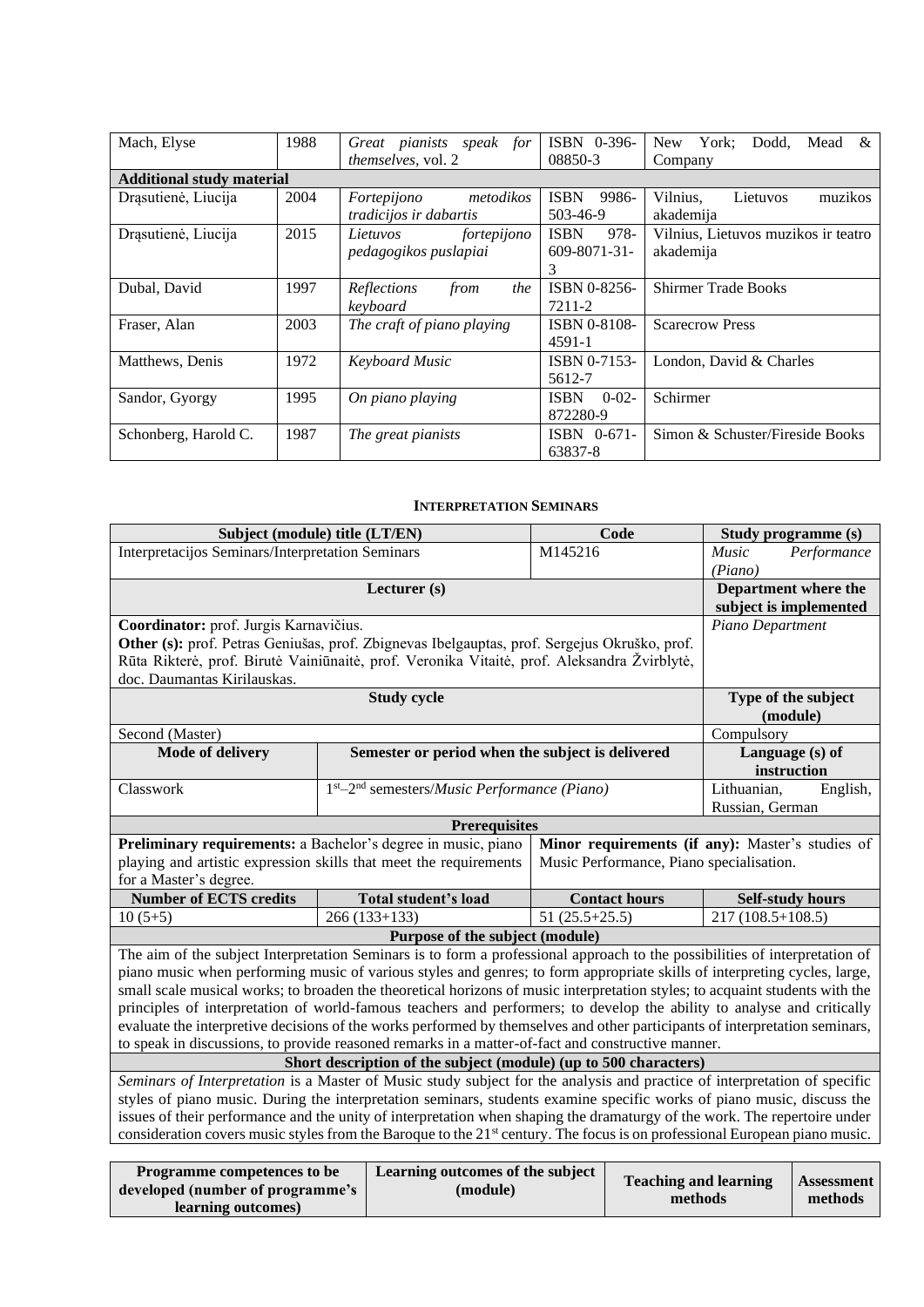| Ability to inspire and realise original Students will be able to express their Practical training in large Performance |                                                                                  |                                                |                  |
|------------------------------------------------------------------------------------------------------------------------|----------------------------------------------------------------------------------|------------------------------------------------|------------------|
| artistic ideas through the means of artistic individuality with a developed groups,                                    |                                                                                  | analysis                                       | and of a musical |
| musical expression of the chosen ability to create, develop and express preparation of a musical text programme        |                                                                                  |                                                |                  |
| specialisation. (1.1)                                                                                                  | their artistic ideas; they will be                                               |                                                |                  |
|                                                                                                                        | estimate an individual interpretation                                            |                                                |                  |
|                                                                                                                        | of a musical piece and demonstrate                                               |                                                |                  |
|                                                                                                                        | these abilities when performing piano                                            |                                                |                  |
|                                                                                                                        | their<br>pieces<br>extracts<br><sub>or</sub><br>in                               |                                                |                  |
|                                                                                                                        | interpretation seminars.                                                         |                                                |                  |
| Good knowledge of music theory, Students will be able to adapt their Practical training in large Performance           |                                                                                  |                                                |                  |
| history and cultural contexts, their links individual interpretation solutions to a groups,                            |                                                                                  | analysis                                       | and of a musical |
| with interpretation traditions. (2.1)                                                                                  | particular cultural context; they will preparation of a musical text, programme, |                                                |                  |
|                                                                                                                        | also be able to base them on discussions                                         |                                                | discussion       |
| Good knowledge of music theory, knowledge of piano art history and/or Practical training in large                      |                                                                                  |                                                |                  |
| history and cultural contexts, their links art research.                                                               |                                                                                  |                                                |                  |
|                                                                                                                        |                                                                                  | analysis<br>groups,<br>and                     |                  |
| with interpretation traditions. (2.2)                                                                                  |                                                                                  | preparation of a musical text                  |                  |
| Ability to analyse and critically assess Students will be able to analyse and Analysis of the musical text Discussion  |                                                                                  |                                                |                  |
| creative processes and their significance critically                                                                   | assess                                                                           | interpretation and performance, discussions of | the              |
| in the context of contemporary culture. solutions of pieces performed by                                               |                                                                                  |                                                | musical          |
| (4.2)                                                                                                                  | themselves<br>students<br>other<br>$\alpha$                                      |                                                | programme        |
|                                                                                                                        | participants of interpretation seminars                                          |                                                |                  |
|                                                                                                                        | and statements in discussions; they                                              |                                                |                  |
|                                                                                                                        | will be able to give proposals as to                                             |                                                |                  |
|                                                                                                                        | their improvement.                                                               |                                                |                  |
| and<br>Inter-personal                                                                                                  | communication Students will be able to participate in Discussions                |                                                | Discussion       |
| skills, leadership. (5.1)                                                                                              | discussions with other participants of                                           |                                                | of<br>the        |
|                                                                                                                        | interpretation seminars in a business-                                           |                                                | musical          |
|                                                                                                                        | like and constructive manner; they                                               |                                                | programme        |
|                                                                                                                        | will be able to make well-founded                                                |                                                |                  |
|                                                                                                                        | comments.                                                                        |                                                |                  |
| Systemic and analytical thinking. (6.1)                                                                                | When discussing their or other Analysis of the musical text Discussion           |                                                |                  |
|                                                                                                                        | performers' interpretation solutions, and performance, discussions of            |                                                | the              |
|                                                                                                                        | students<br>will<br>demonstrate<br>the                                           |                                                | musical          |
|                                                                                                                        | understanding of links<br>between                                                |                                                | programme        |
|                                                                                                                        | theoretical and practical studies of                                             |                                                |                  |
|                                                                                                                        | performance art; they will be able to                                            |                                                |                  |
|                                                                                                                        | express their opinion by revealing the                                           |                                                |                  |
|                                                                                                                        | causal links between theory and                                                  |                                                |                  |
|                                                                                                                        |                                                                                  |                                                |                  |
|                                                                                                                        | practice.                                                                        |                                                |                  |

|                                                                    |                      | <b>Contact hours</b>     |          |                          |                             |                                            |                               |                          | <b>Self-study hours and</b><br>assignments |                                                                                                  |  |
|--------------------------------------------------------------------|----------------------|--------------------------|----------|--------------------------|-----------------------------|--------------------------------------------|-------------------------------|--------------------------|--------------------------------------------|--------------------------------------------------------------------------------------------------|--|
| <b>Topics</b>                                                      | Theoretical lectures | activities<br>Individual | Seminars | Ξ.<br>Practical training | .크<br>training<br>Practical | the<br>$\operatorname{for}$<br>Preparation | test<br>credit<br>Exam/course | work<br>contact<br>Total | Self-study hours                           | <b>Assignments</b>                                                                               |  |
| Interpretation solutions and analysis<br>of piano solo repertoire. |                      |                          |          | 24                       |                             |                                            |                               | 24                       | 108.5                                      | Studies<br>of<br>literature,<br>musical text and sound<br>recordings,<br>creative<br>assignments |  |
| Course credit test.                                                |                      |                          |          |                          |                             |                                            | 1.5                           | 1.5                      |                                            |                                                                                                  |  |
|                                                                    |                      |                          |          | 24                       |                             |                                            | 1.5                           | 25.5                     | 108.5                                      |                                                                                                  |  |

| Assessment | Weight        | <b>Deadline for</b> | Assessment criteria |
|------------|---------------|---------------------|---------------------|
| strategy   | $\frac{0}{0}$ | completing the      |                     |
|            |               | assignments         |                     |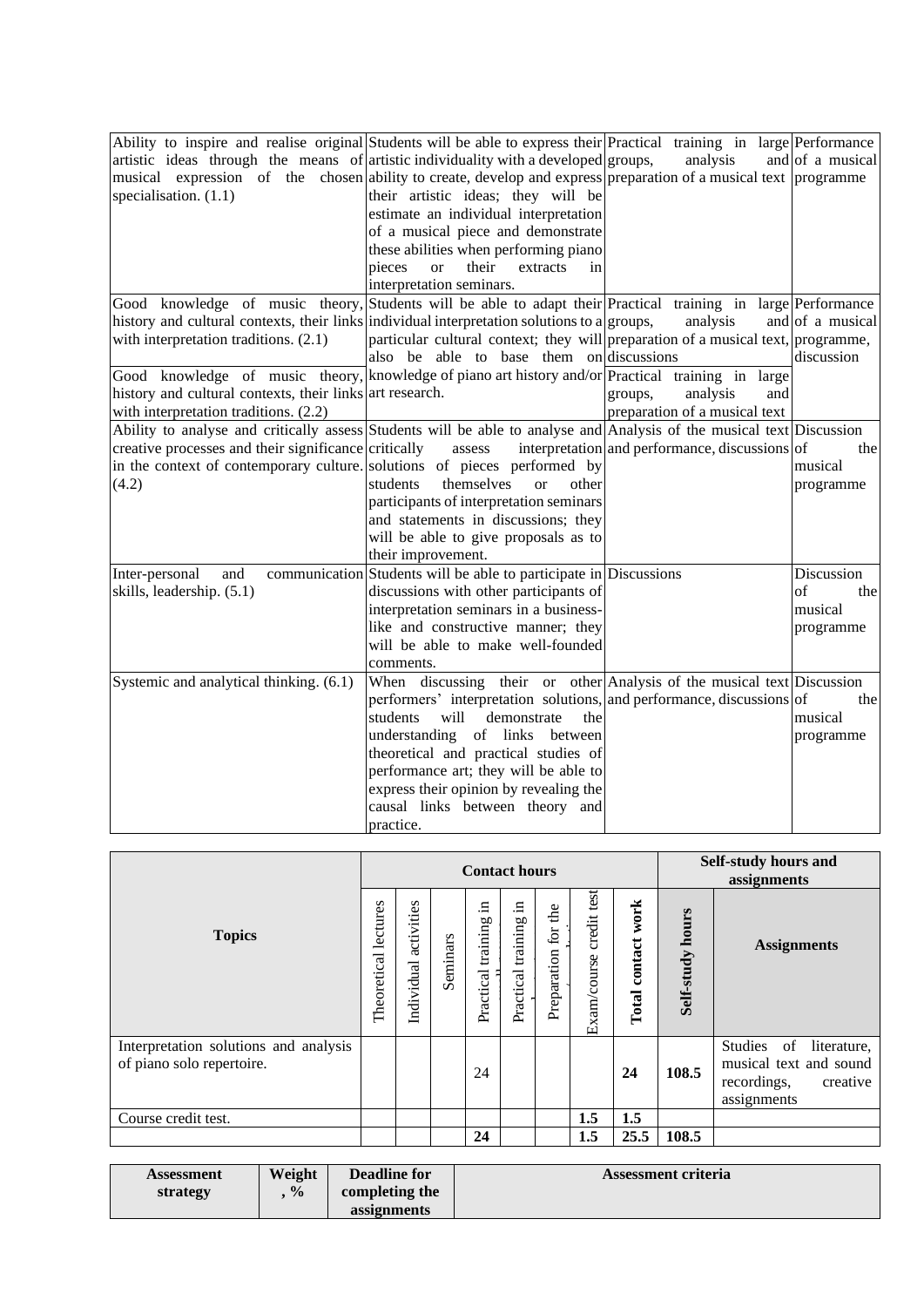| Participation<br>in  | 70 % | During<br>the 1   | Active participation in discussions;                                 |  |  |  |
|----------------------|------|-------------------|----------------------------------------------------------------------|--|--|--|
| seminars             |      | semester          | Substantiation of argumentation,                                     |  |  |  |
|                      |      |                   | Ability to make critical comments, recommendations;                  |  |  |  |
|                      |      |                   | Fluency and clarity of statements, culture of communication;<br>٠    |  |  |  |
|                      |      |                   | Attendance (at least 75 %).<br>٠                                     |  |  |  |
| Course credit score: | 30 % | From October to   | Requirements: at least three presentations of interpretations of     |  |  |  |
| accumulative score - |      | February,<br>from | pieces or parts thereof (performed on the piano) per semester. It is |  |  |  |
| presentations<br>of  |      | November<br>to    | recommended that pieces from the repertoire of <i>Piano</i> study    |  |  |  |
| creative works (3)   |      | March,<br>from    | subject are performed.                                               |  |  |  |
|                      |      | December<br>to    | Assessment criteria:                                                 |  |  |  |
|                      |      | April             | Originality and substantiation of interpretation in terms of<br>٠    |  |  |  |
|                      |      |                   | tradition;                                                           |  |  |  |
|                      |      |                   | Founding of an interpretation solution on historical and<br>٠        |  |  |  |
|                      |      |                   | theoretical sources, argumentation.                                  |  |  |  |

| <b>Author</b>                    | <b>Public</b><br>ation<br>date<br>(vear) | <b>Title</b>                                     | No. of<br>periodical or<br>volume     | Publisher (place,<br>publishing office)<br>or web link |  |
|----------------------------------|------------------------------------------|--------------------------------------------------|---------------------------------------|--------------------------------------------------------|--|
| <b>Required study material</b>   |                                          |                                                  |                                       |                                                        |  |
| Mach, Elyse                      | 1980                                     | Great pianists speak for themselves,<br>vol. $1$ | ISBN 0-396-<br>09213-6                | York; Dodd,<br><b>New</b><br>Mead & Company            |  |
| Mach, Elyse                      | 1988                                     | Great pianists speak for themselves,<br>vol. $2$ | ISBN 0-396-<br>08850-3                | York; Dodd,<br>New<br>Mead & Company                   |  |
| <b>Additional study material</b> |                                          |                                                  |                                       |                                                        |  |
| Drąsutienė, Liucija              | 2004                                     | Fortepijono metodikos tradicijos ir<br>dabartis  | <b>ISBN</b><br>9986-<br>503-46-9      | Vilnius.<br>Lietuvos<br>muzikos akademija              |  |
| Dubal, David                     | 1997                                     | Reflections from the keyboard                    | ISBN 0-8256-<br>7211-2                | <b>Shirmer Trade Books</b>                             |  |
| Fraser, Alan                     | 2003                                     | The craft of piano playing                       | ISBN 0-8108-<br>$4591 - 1$            | <b>Scarecrow Press</b>                                 |  |
| Matthews, Denis                  | 1972                                     | Keyboard Music                                   | ISBN 0-7153-<br>5612-7                | David<br>London.<br>$\&$<br>Charles                    |  |
| Sandor, Gyorgy                   | 1995                                     | On piano playing                                 | <b>ISBN</b><br>$0 - 02 -$<br>872280-9 | Schirmer                                               |  |
| Schonberg, Harold C.             | 1987                                     | The great pianists                               | $ISBN \quad 0-671-$<br>63837-8        | Simon<br>&<br>Schuster/Fireside<br><b>Books</b>        |  |

### **PIANO ACCOMPANIMENT AND ART SONG**

<span id="page-7-0"></span>

| Subject (module) title (LT/EN)                                                  |                                                         | Code                                             |                             | Study programme (s)         |  |
|---------------------------------------------------------------------------------|---------------------------------------------------------|--------------------------------------------------|-----------------------------|-----------------------------|--|
| Akompanimentas ir <i>Lied</i> (dainos menas)/ Piano                             |                                                         | M000617                                          | Music Performance (Piano)   |                             |  |
| Accompaniment and Art song                                                      |                                                         |                                                  |                             |                             |  |
|                                                                                 | Department where the subject is<br>implemented          |                                                  |                             |                             |  |
| Coordinator: prof. Irena Armonienė                                              |                                                         |                                                  |                             | Department of Accompaniment |  |
| Other (s): prof. Ramutė Vaitkevičiūtė, doc. Audronė Kisieliūtė, doc. Eglė       |                                                         |                                                  |                             |                             |  |
| Perkumaitė-Vikšraitienė, prof. Nijolė Ralytė, doc. Irena Markauskienė, doc. dr. |                                                         |                                                  |                             |                             |  |
| Indrė Baikštytė, lect. Jonė Punytė.                                             |                                                         |                                                  |                             |                             |  |
|                                                                                 | Type of the subject (module)                            |                                                  |                             |                             |  |
| Second (Master)                                                                 |                                                         |                                                  | Optional                    |                             |  |
| <b>Mode of delivery</b>                                                         |                                                         | Semester or period when the subject is delivered | Language (s) of instruction |                             |  |
| Classwork                                                                       | $1st - 3rd$ semesters/ <i>Music Performance (Piano)</i> |                                                  | Lithuanian,                 | English,<br>German,         |  |
|                                                                                 |                                                         | French, Russian, Polish.                         |                             |                             |  |
|                                                                                 |                                                         |                                                  |                             |                             |  |
| Preliminary requirements: Bachelor's degree in music, Piano specialisation.     |                                                         | Minor requirements (if any): none.               |                             |                             |  |
| <b>Number of ECTS credits</b>                                                   | Total student's load<br><b>Contact hours</b>            |                                                  | <b>Self-study hours</b>     |                             |  |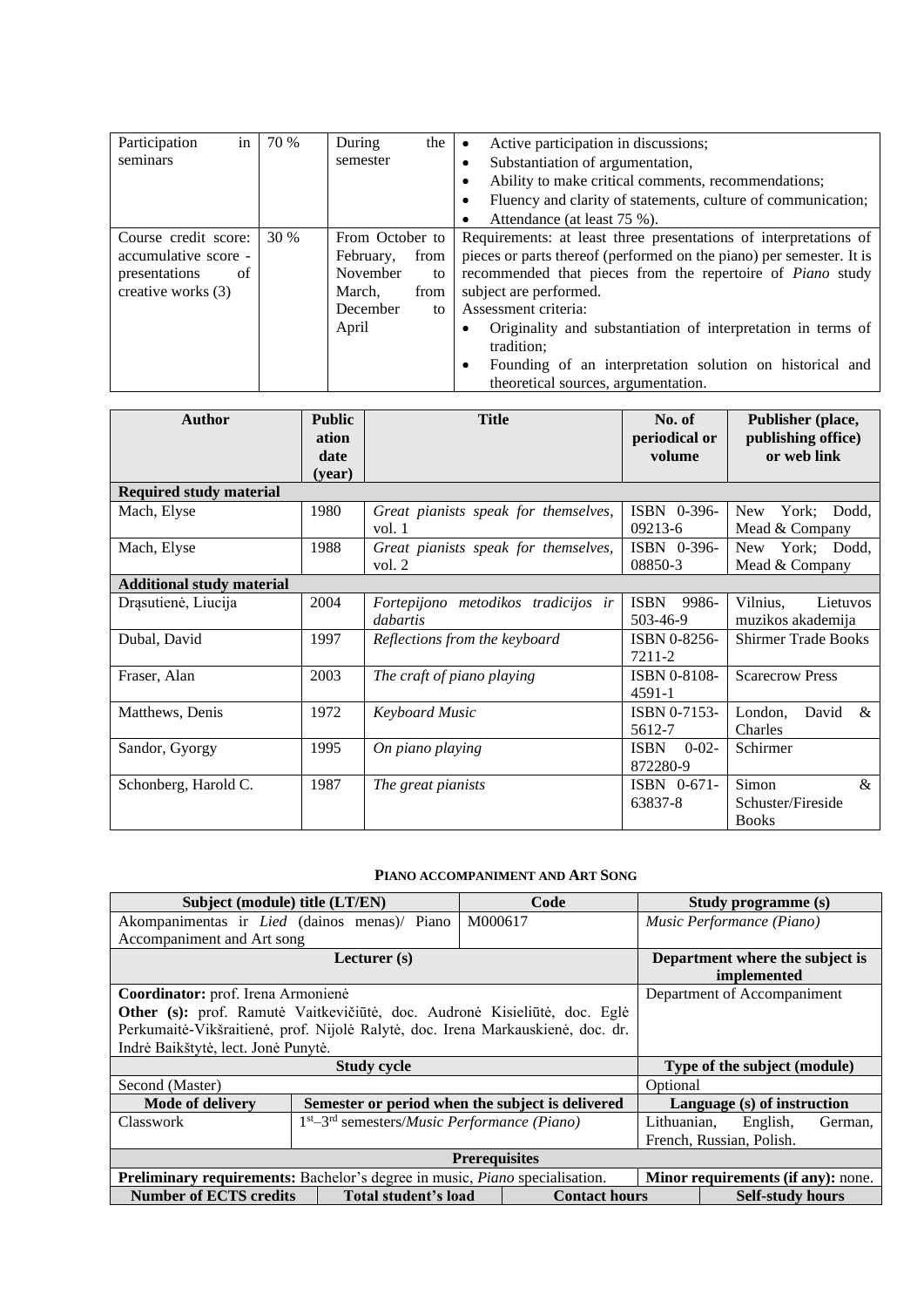|             |                    | Purpose of the subject (module) |                    |
|-------------|--------------------|---------------------------------|--------------------|
| $15(5+5+5)$ | $399(133+133+133)$ | $51(17+17+17)$                  | $348(116+116+116)$ |

The aim of study subject *Piano Accompaniment and Lied (Art song)* is to develop the abilities of piano accompaniment and *Lied (Art song)* acquired during the Bachelor studies; expand the main repertoire of opera, instrumental music accompaniment and that of the pieces pertaining to *Lied (Art song)* genre; develop skills of analysis and performance of orchestral accompaniment of opera vocal and instrumental music in the aspect of dramaturgy and instrumentation; deepen the knowledge in the understanding of the stylistics of the *Lied (Art song)* genre by analysing them in the context of the interaction of language, poetry and the aesthetics of the respective historical-cultural period; develop an individual style of interpretation; promote the independence and initiative of concert activities; develop the ability to analyse the creative process and critically evaluate its results.

**Short description of the subject (module) (up to 500 characters)**

*Piano Accompaniment and Lied (Art song)* is an optional alternative knowledge-deepening subject of Piano specialisation Master's studies of Music Performance. While studying it, the skills of accompaniment and performing *Lied (Art song)* acquired during the Bachelor's studies of music are developed and the formation of the student's creative individuality is continued.

During the course of individual practical training, the repertoire mandatory for a respective semester is selected under the teacher's supervision. Specific features of interpretation of selected musical pieces are discussed, and students learn how to perform them properly in accordance with the requirements for style, genre, form, interpretation and performance technique. Stages of repertoire preparation are planned, the plan of rehearsals and the calendar of concerts are drawn up, practical concert experience is gained, independence of concert activity and initiative are encouraged.

| <b>Programme competences</b><br>to be developed (number<br>of programme's learning<br>outcomes)                                                               | Learning outcomes of the subject (module)                                                                                                                                                                                                                                                                                                                                                                                                         | <b>Teaching and learning</b><br>methods                                                                                                                                                                                | <b>Assessment</b><br>methods                                           |
|---------------------------------------------------------------------------------------------------------------------------------------------------------------|---------------------------------------------------------------------------------------------------------------------------------------------------------------------------------------------------------------------------------------------------------------------------------------------------------------------------------------------------------------------------------------------------------------------------------------------------|------------------------------------------------------------------------------------------------------------------------------------------------------------------------------------------------------------------------|------------------------------------------------------------------------|
| Ability<br>inspire<br>to<br>and<br>realise<br>original<br>artistic<br>ideas through the means of<br>musical expression of the<br>chosen specialisation. (1.1) | Students will be able to express their artistic<br>individuality with a developed ability to create,<br>develop and express their artistic ideas when<br>performing programmes of vocal<br>opera,<br>instrumental music with the piano and/or<br>orchestral accompaniment as well as art song<br>genre that comply with the requirements for the<br>repertoire of Master degree studies.                                                          | Practical training in large<br>rehearsals,<br>groups,<br>analysis and preparation<br>musical<br>text,<br>a<br>of<br>analysis of literature and<br>sound<br>recordings,<br>discussions, independent<br>concert activity | Performance<br>of a musical<br>programme                               |
| Ability<br>inspire<br>to<br>and<br>artistic<br>realise<br>original<br>ideas through the means of<br>musical expression of the<br>chosen specialisation. (1.2) | Students will be able to use all possibilities of<br>performance expression in the areas of opera<br>vocal and instrumental music accompaniment<br>and art song performance; they will be able to<br>constantly look for new means of self-<br>expression, as well as demonstrate developed<br>abilities of musical communication and heading<br>the creative process.                                                                            | Practical training in large<br>rehearsals,<br>groups,<br>analysis and preparation<br>musical<br>of<br>a<br>text,<br>analysis of literature and<br>sound<br>recordings,<br>discussions, independent<br>concert activity | Performance<br>of a musical<br>programme                               |
| Good knowledge of music<br>theory, history and cultural<br>contexts, their links with<br>interpretation<br>traditions.<br>(2.1)                               | Building on the knowledge of music theory and<br>history, analysis of the cultural and historical<br>context of performed pieces and performance art<br>practice, students will be able to define an<br>individual concept for interpretation of a musical<br>piece and demonstrate these abilities in all stages<br>of preparation of musical programmes and their<br>public performance.                                                        | Practical training in large<br>groups, rehearsals,<br>analysis and preparation<br>of a musical text.<br>analysis of literature and<br>recordings,<br>sound<br>discussions, independent<br>concert activity             | Performance<br>of a musical<br>programme                               |
| Good knowledge of music<br>theory, history and cultural<br>contexts, their links with<br>traditions.<br>interpretation<br>(2.2)                               | Students will know interpretation traditions of<br>art song of different styles, genres and countries,<br>i.e. German, French, Italian, Russian and so on,<br>as well as international performance standards of<br>opera and instrumental music with orchestral<br>and/or piano accompaniment; they will be able<br>to develop a consistent musical and/or<br>interdisciplinary art programme for a particular<br>cultural and/or social context. | Analysis of literature,<br>sound recordings and<br>instrumentation, analysis<br>of musical and verbal<br>text, practical training in<br>large groups, rehearsals,<br>discussions, independent<br>concert activity      | Performance<br>of a musical<br>programme,<br>discussion<br>of the exam |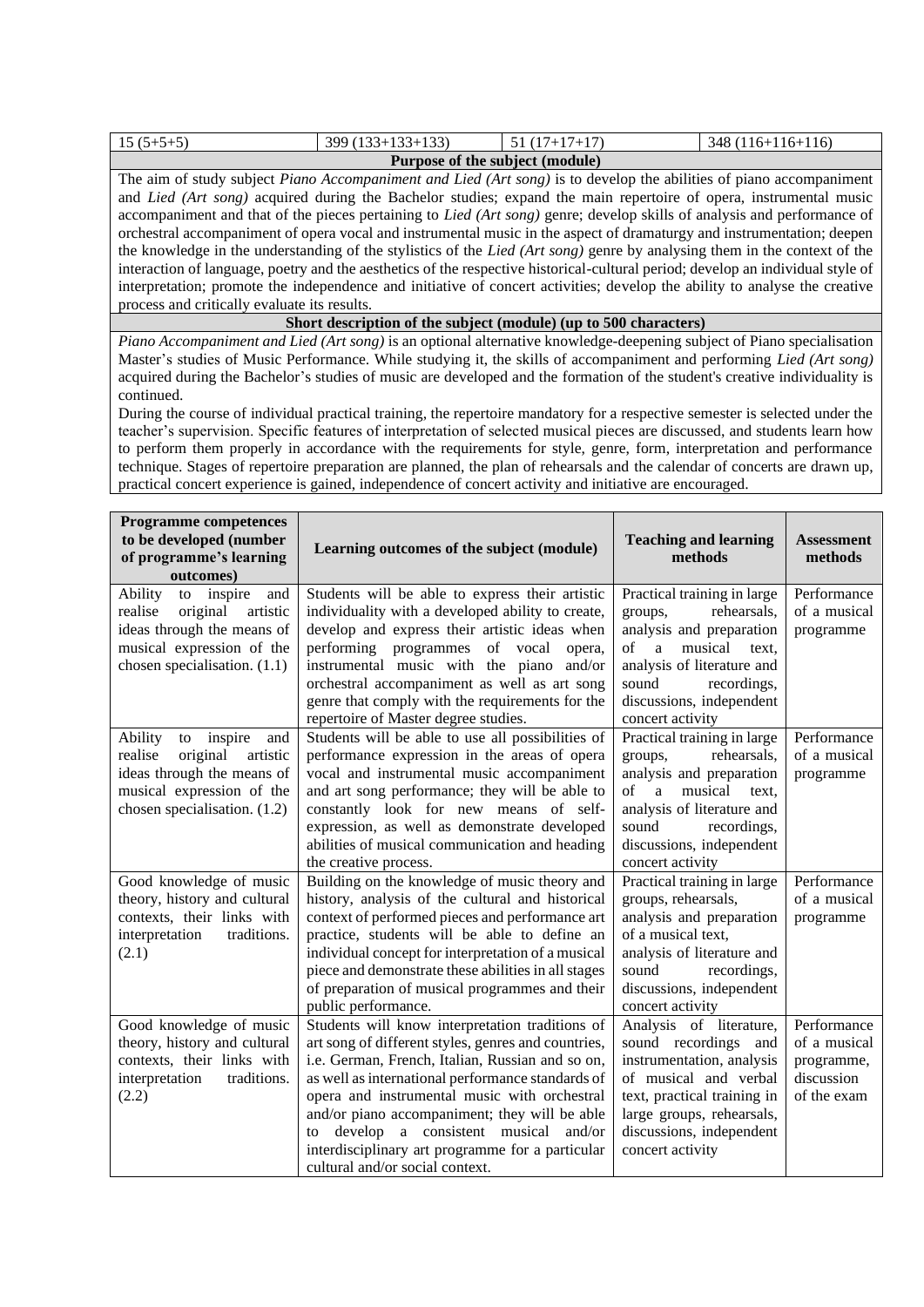| Ability to broaden creative<br>experience<br>through<br>initiation<br>of<br>and<br>engagement in independent<br>artistic activity. (3.1)                                                               | Students will have built up a representative<br>repertoire<br>compliant<br>with<br>concert<br>the<br>requirements for the Master's qualification<br>degree and gain concert experience which they<br>will use when participating in public events and<br>projects.                                                                                                                                          | Independent<br>concert<br>activity                                                                                                                                                     | Performance<br>of a musical<br>programme                               |
|--------------------------------------------------------------------------------------------------------------------------------------------------------------------------------------------------------|-------------------------------------------------------------------------------------------------------------------------------------------------------------------------------------------------------------------------------------------------------------------------------------------------------------------------------------------------------------------------------------------------------------|----------------------------------------------------------------------------------------------------------------------------------------------------------------------------------------|------------------------------------------------------------------------|
| Ability to broaden creative<br>experience<br>through<br>of<br>initiation<br>and<br>engagement in independent<br>artistic activity. (3.2)                                                               | Students will be able to express their creative<br>personality; they will have a developed ability of<br>musical communication, be able to demonstrate<br>abilities<br>undertake<br>artistic<br>activity<br>$\mathbf{t}$<br>independently by initiating a musical art project<br>and participating in its preparation and public<br>performance.                                                            | Independent<br>concert<br>activity                                                                                                                                                     | Performance<br>of a musical<br>programme                               |
| Ability to analyse<br>and<br>critically evaluate artistic<br>processes<br>and<br>their<br>significance in the context<br>of contemporary culture<br>influence<br>and<br>to<br>its<br>development.(4.2) | Using the acquired knowledge and artistic<br>experience, students will be able to analyse and<br>assess their and other artists' creative process<br>and its results critically; they will be able to<br>present their insights and guidelines as to their<br>improvement and share their artistic ideas in a<br>well-founded<br>manner<br>$\overline{\text{in}}$<br>seminars<br>and<br>excellence classes. | Practical training in large<br>rehearsals.<br>groups,<br>analysis of a musical<br>text, analysis of literature<br>and sound recordings,<br>discussions                                 | Discussion<br>of the exam.<br>Interview                                |
| Inter-personal<br>and<br>communication<br>skills,<br>leadership. (5.1)                                                                                                                                 | Students will be able to cooperate with other<br>performers, select independently the most<br>appropriate ways of learning and rehearsing with<br>partners, integrate into different cultural<br>environment, and work efficiently, skilfully and<br>with self-confidence.                                                                                                                                  | Discussions,<br>practical<br>training in large groups,<br>rehearsals.                                                                                                                  | Performance<br>of a musical<br>programme,<br>discussion<br>of the exam |
| Inter-personal<br>and<br>communication<br>skills,<br>leadership. (5.2)                                                                                                                                 | Students will be able to plan rationally and<br>control the process of preparation of their<br>concert programme.<br>Students will gain experience of constructive<br>and well-founded business-like communication,<br>and will be able to cooperate with other artists.                                                                                                                                    | Discussions,<br>practical<br>training in large groups,<br>rehearsals.                                                                                                                  | Performance<br>of a musical<br>programme,<br>discussion<br>of the exam |
| work<br>Ability<br>and<br>to<br>improve<br>independently.<br>(7.1)                                                                                                                                     | Students will be able to prepare and present<br>concert programmes independently, improve<br>qualifications<br>absorbing<br>their<br>by<br>new<br>information, summarise artistic and scientific<br>tasks, as well as prepare and perform the<br>programme of the final art project in an<br>organised manner.                                                                                              | Practical training in large<br>groups,<br>rehearsals,<br>analysis of literature and<br>sound<br>recordings,<br>analysis of musical and<br>verbal text, independent<br>concert activity | Performance<br>of a musical<br>programme                               |

|                                                                                            |  |    |          | <b>Contact hours</b>  |                    |                     |                         |                       |                     |                                            |
|--------------------------------------------------------------------------------------------|--|----|----------|-----------------------|--------------------|---------------------|-------------------------|-----------------------|---------------------|--------------------------------------------|
| Topics (repertoire)                                                                        |  |    | Seminars | Practical training in | Practical training | Preparation for the | Exam/course credit test | work<br>Total contact | hours<br>Self-study | <b>Assignments</b>                         |
| $1st - 3rd$ semesters                                                                      |  |    |          |                       |                    |                     |                         |                       |                     |                                            |
| Preparation of a freely selected musical programme.                                        |  | -1 |          |                       |                    |                     |                         | 16                    | 11                  | of<br>Analysis<br>music                    |
| Requirements for the repertoire: opera vocal and/or                                        |  | 6  |          |                       |                    |                     |                         |                       | 6                   | recordings, musical and                    |
| instrumental pieces with piano or orchestral<br>accompaniment by German, Austrian, French, |  |    |          |                       |                    |                     |                         |                       |                     | literary<br>text.                          |
| Spanish, Russian, Lithuanian and from other                                                |  |    |          |                       |                    |                     |                         |                       |                     | preparation of musical<br>text, rehearsals |
| countries of the $18th$ to $21st$ century, pieces of Lied (art                             |  |    |          |                       |                    |                     |                         |                       |                     |                                            |
| song) genre.                                                                               |  |    |          |                       |                    |                     |                         |                       |                     |                                            |
| 2. Exam.                                                                                   |  |    |          |                       |                    |                     |                         |                       |                     |                                            |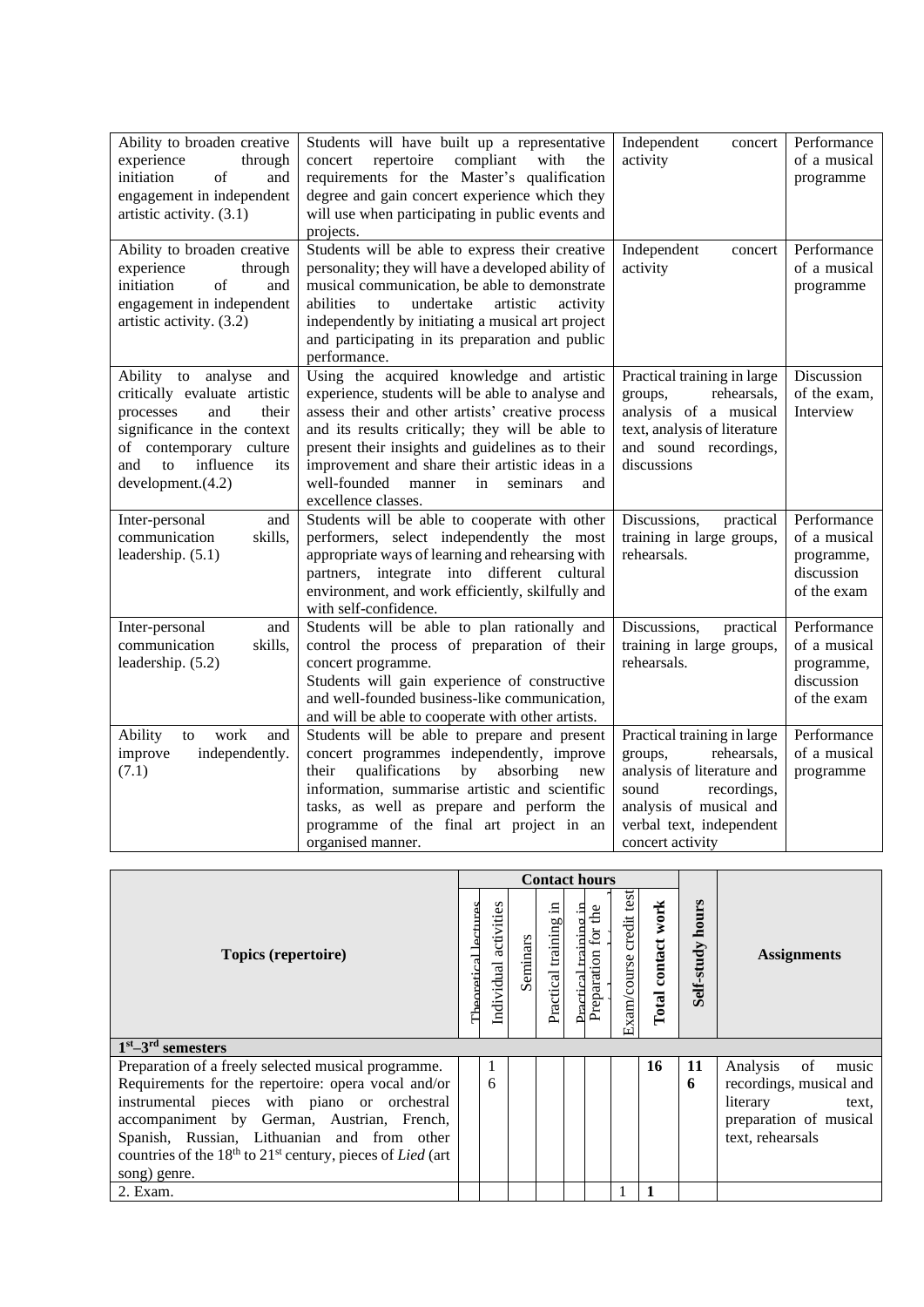| Assessment | Weight,       | <b>Deadline</b> | <b>Assessment criteria</b>                                                                          |
|------------|---------------|-----------------|-----------------------------------------------------------------------------------------------------|
| strategy   | $\frac{0}{0}$ | for             |                                                                                                     |
|            |               | completing      |                                                                                                     |
|            |               | the             |                                                                                                     |
|            |               | assignments     |                                                                                                     |
| Exam       | 100 %         | During<br>the   | <b>Requirements:</b> a selected programme of vocal and/or instrumental pieces                       |
|            |               | exam            | with piano or orchestral accompaniment. Programme duration - between 25                             |
|            |               | session         | and 30 minutes.                                                                                     |
|            |               |                 | Assessment criteria:                                                                                |
|            |               |                 | Perception of the artistic idea;                                                                    |
|            |               |                 | Accurate performance of the selected repertoire in terms of musical text;<br>٠                      |
|            |               |                 | Professional accompaniment abilities;<br>٠                                                          |
|            |               |                 | Sense of style, genre and form;<br>٠                                                                |
|            |               |                 | Abilities of ensemble performance with a partner;<br>٠                                              |
|            |               |                 | Artistic quality of musical sound;<br>٠                                                             |
|            |               |                 | Respective level of virtuoso abilities;<br>٠                                                        |
|            |               |                 | Artistic abilities;                                                                                 |
|            |               |                 | Attributing meaning to a multilingual literary text;                                                |
|            |               |                 | Understanding of the specific nature of vocal and instrumental music<br>$\bullet$<br>accompaniment. |

| <b>Author</b>                                    | <b>Publication</b><br>date (year) | <b>Title</b>                                                                    | No. of<br>periodical<br>or<br>volume | <b>Publisher (place, publishing)</b><br>office)<br>or web link                  |
|--------------------------------------------------|-----------------------------------|---------------------------------------------------------------------------------|--------------------------------------|---------------------------------------------------------------------------------|
| <b>Required study material</b>                   |                                   |                                                                                 |                                      |                                                                                 |
| Bruveris, Jonas                                  | 2006                              | nacionalinis<br>Lietuvos<br>operos ir baleto teatras                            |                                      | Vilnius:<br><b>Mokslo</b><br><sub>ir</sub><br>enciklopedijų leidybos institutas |
| François-Sappey, Brigitte;<br>Cantagrell, Gilles | 1994                              | Guide de la Mélodie et du<br>Lied                                               |                                      | Paris: Fayard                                                                   |
| <b>Additional study material</b>                 |                                   |                                                                                 |                                      |                                                                                 |
| Katkus, Donatas                                  | 2006                              | Muzikos atlikimas. Istorija.<br>Stiliai.<br><i>Teorijos.</i><br>Interpretacijos |                                      | Vilnius:<br>muzikų<br>Lietuvos<br>sajunga                                       |

#### **CHAMBER ENSEMBLE**

<span id="page-10-0"></span>

|                                    | Subject (module) title (LT/EN)                                                                | Code                     | <b>Study programme (s)</b>  |  |  |
|------------------------------------|-----------------------------------------------------------------------------------------------|--------------------------|-----------------------------|--|--|
| Kamerinis                          | ansamblis (Fortepijonas, styginiai, mediniai                                                  | M118617                  | <i>Music</i><br>Performance |  |  |
|                                    | pučiamieji instrumentai)/Chamber Ensemble (Piano, String                                      |                          | <b>String</b><br>(Piano,    |  |  |
| Instruments, Woodwind Instruments) |                                                                                               |                          | Instruments, Woodwind       |  |  |
|                                    |                                                                                               |                          | <i>Instruments</i> )        |  |  |
|                                    | Lecturer (s)                                                                                  |                          | Department where the        |  |  |
|                                    |                                                                                               |                          | subject is implemented      |  |  |
| Coordinator: prof. Dalia Balsytė.  |                                                                                               |                          | Department of Chamber       |  |  |
|                                    | Other (s): prof. Donatas Katkus, prof. Audronė Pšibilskienė, prof. Audronė Vainiūnaitė, prof. |                          | Ensemble                    |  |  |
|                                    | Augustinas Vasiliauskas, doc. Vaida Paukštienė, doc. dr. Indrė Baikštytė, lect. Inga Gylytė,  |                          |                             |  |  |
|                                    | lect. Povilas Jacunskas, lect. Saulius Lipčius, lect. Ingrida Rupaitė-Petrikienė.             |                          |                             |  |  |
|                                    | <b>Study cycle</b>                                                                            |                          | Type of the subject         |  |  |
|                                    |                                                                                               |                          | (module)                    |  |  |
| Second (Master)                    |                                                                                               |                          | Compulsory                  |  |  |
| <b>Mode of delivery</b>            | Semester or period when the subject is delivered                                              |                          | Language (s) of             |  |  |
|                                    |                                                                                               |                          | instruction                 |  |  |
| Classwork                          | $1st - 3rd$<br>semesters/ <i>Music Performance</i>                                            | <i>String</i><br>(Piano, | Lithuanian,<br>Russian,     |  |  |
|                                    | Instruments, Woodwind Instruments)                                                            |                          | English, German             |  |  |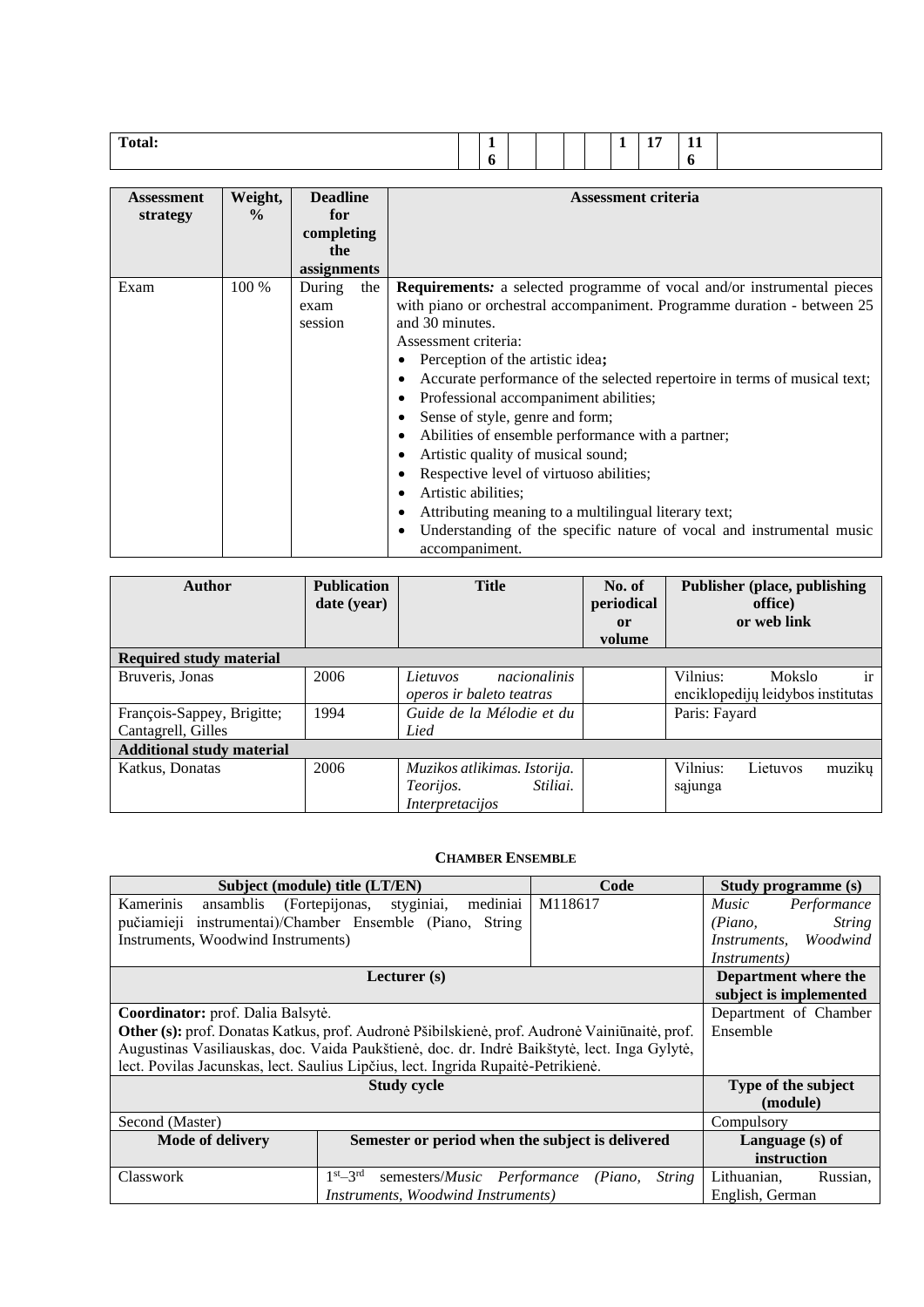|                                                        | <b>Prerequisites</b>                                                                                                                                                                                                                                      |                        |             |                               |  |  |  |  |  |  |
|--------------------------------------------------------|-----------------------------------------------------------------------------------------------------------------------------------------------------------------------------------------------------------------------------------------------------------|------------------------|-------------|-------------------------------|--|--|--|--|--|--|
|                                                        | Preliminary requirements: abilities and skills of music performance and artistic expression                                                                                                                                                               |                        |             | Minor requirements (if        |  |  |  |  |  |  |
|                                                        | on the specialisation instrument, corresponding to the Bachelor's degree in music.                                                                                                                                                                        |                        | any): none. |                               |  |  |  |  |  |  |
| <b>Number of ECTS credits</b>                          | Total student's load<br><b>Contact hours</b>                                                                                                                                                                                                              |                        |             | <b>Self-study hours</b>       |  |  |  |  |  |  |
| $15(5+5+5)$                                            | $76.5(25.5+25.5+25.5)$<br>399 (133+133+133)                                                                                                                                                                                                               |                        | 322,5       |                               |  |  |  |  |  |  |
| $(107.5+107.5+107.5)$                                  |                                                                                                                                                                                                                                                           |                        |             |                               |  |  |  |  |  |  |
|                                                        | Purpose of the subject (module)                                                                                                                                                                                                                           |                        |             |                               |  |  |  |  |  |  |
|                                                        | The aim of the subject Chamber Ensemble (Piano, String Instruments, Woodwind Instruments) is to acquaint with the                                                                                                                                         |                        |             |                               |  |  |  |  |  |  |
|                                                        | concert repertoire of chamber music of various epochs, styles and genres for an ensemble of mixed instruments; provide                                                                                                                                    |                        |             |                               |  |  |  |  |  |  |
|                                                        | music playing skills in a chamber ensemble that exceed the level of Bachelor studies in the fields of artistic expression,                                                                                                                                |                        |             |                               |  |  |  |  |  |  |
|                                                        | learning and rehearsals; develop ensemble hearing and sight-reading skills; based on the repertoire of chamber music of                                                                                                                                   |                        |             |                               |  |  |  |  |  |  |
|                                                        | various styles and genres, to consolidate the skills of independent creative work in the ensemble; by providing the basics<br>of cognition of a more complex concert repertoire and the skills of its mature preparation, to form the ability to plan the |                        |             |                               |  |  |  |  |  |  |
|                                                        | stages of repertoire preparation and to implement them consistently by developing skills to learn independently, notice                                                                                                                                   |                        |             |                               |  |  |  |  |  |  |
| and solve problems in the creative process.            |                                                                                                                                                                                                                                                           |                        |             |                               |  |  |  |  |  |  |
|                                                        | Short description of the subject (module) (up to 500 characters)                                                                                                                                                                                          |                        |             |                               |  |  |  |  |  |  |
|                                                        | The object of the Chamber Ensemble (Piano, String Instruments, Woodwind Instruments) is the development of artistic                                                                                                                                       |                        |             |                               |  |  |  |  |  |  |
|                                                        | and professional abilities to perform the concert repertoire of chamber music of various epochs and styles, large and small                                                                                                                               |                        |             |                               |  |  |  |  |  |  |
|                                                        | scales in mixed ensembles of various compositions. When preparing the concert repertoire, the tasks of forming and                                                                                                                                        |                        |             |                               |  |  |  |  |  |  |
|                                                        | realising a higher level of collective interpretation and developing the mastery of ensemble playing are solved. Repertoire                                                                                                                               |                        |             |                               |  |  |  |  |  |  |
|                                                        | preparation stages are planned, the plan of rehearsals is drawn up and the schedule of concerts is prepared. Concert practice                                                                                                                             |                        |             |                               |  |  |  |  |  |  |
| of ensemble playing is acquired.                       |                                                                                                                                                                                                                                                           |                        |             |                               |  |  |  |  |  |  |
|                                                        |                                                                                                                                                                                                                                                           |                        |             |                               |  |  |  |  |  |  |
| Programme competences to                               |                                                                                                                                                                                                                                                           |                        |             |                               |  |  |  |  |  |  |
| be developed (number of                                | Learning outcomes of the subject (module)                                                                                                                                                                                                                 | <b>Teaching and</b>    |             | <b>Assessment</b>             |  |  |  |  |  |  |
| programme's learning                                   |                                                                                                                                                                                                                                                           | learning methods       |             | methods                       |  |  |  |  |  |  |
| outcomes)                                              |                                                                                                                                                                                                                                                           |                        |             |                               |  |  |  |  |  |  |
|                                                        | Ability to inspire and realise Students will be able to perform chamber works in Practical training in Performance of                                                                                                                                     |                        |             |                               |  |  |  |  |  |  |
| of<br>means<br>the                                     | original artistic ideas through mixed instrument ensembles, while at the same large<br>musical time demonstrating a sense of style and artistic rehearsals,                                                                                               |                        | groups, a   | musical<br>analysis programme |  |  |  |  |  |  |
| expression of the                                      | chosen individuality.                                                                                                                                                                                                                                     | and preparation of a   |             |                               |  |  |  |  |  |  |
| specialisation. $(1.1)$                                |                                                                                                                                                                                                                                                           | musical text, concerts |             |                               |  |  |  |  |  |  |
|                                                        | Ability to inspire and realise Students will be able to use all the possibilities of Practical training in Performance of                                                                                                                                 |                        |             |                               |  |  |  |  |  |  |
| original artistic ideas through performance techniques | when<br>performing large                                                                                                                                                                                                                                  |                        | groups, a   | musical                       |  |  |  |  |  |  |
| of<br>the<br>means                                     | musical ensemble programmes and demonstrate the rehearsals,                                                                                                                                                                                               |                        |             | analysis programme            |  |  |  |  |  |  |
| expression<br>of<br>the                                | chosen developed skills of musical communication and and preparation of a                                                                                                                                                                                 |                        |             |                               |  |  |  |  |  |  |
| specialisation. $(1.2)$                                | leading of a musical ensemble.                                                                                                                                                                                                                            | musical text, concerts |             |                               |  |  |  |  |  |  |
|                                                        |                                                                                                                                                                                                                                                           |                        |             |                               |  |  |  |  |  |  |
|                                                        | Good knowledge of music Students will be well acquainted with the language Practical training in Performance of                                                                                                                                           |                        |             |                               |  |  |  |  |  |  |
|                                                        | theory, history and cultural and performance practice of the chamber music large                                                                                                                                                                          |                        | groups, a   | musical                       |  |  |  |  |  |  |
| their<br>links<br>contexts,                            | with repertoire (individual periods, styles, genres, etc.), rehearsals,                                                                                                                                                                                   |                        |             | analysis programme,           |  |  |  |  |  |  |
| interpretation traditions. (2.1)                       | and will be able to base interpretive decisions on and preparation of a discussion of the                                                                                                                                                                 |                        |             |                               |  |  |  |  |  |  |
|                                                        | this knowledge and/or art research at all stages of musical text, concerts exam                                                                                                                                                                           |                        |             |                               |  |  |  |  |  |  |
|                                                        | musical programme development.                                                                                                                                                                                                                            |                        |             |                               |  |  |  |  |  |  |
|                                                        | Good knowledge of music Students will be able to create a coherent Rehearsals, analysis Performance of                                                                                                                                                    |                        |             |                               |  |  |  |  |  |  |
|                                                        | theory, history and cultural programme for a chamber ensemble taking into and preparation of a a                                                                                                                                                          |                        |             | musical                       |  |  |  |  |  |  |
| contexts,<br>interpretation traditions. (2.2)          | their links with account the specific context (composition of musical text, concerts programme,<br>performers, theme and purpose of the event).                                                                                                           |                        |             |                               |  |  |  |  |  |  |
|                                                        |                                                                                                                                                                                                                                                           |                        |             | discussion of the<br>exam     |  |  |  |  |  |  |
|                                                        |                                                                                                                                                                                                                                                           |                        |             |                               |  |  |  |  |  |  |
|                                                        |                                                                                                                                                                                                                                                           |                        |             |                               |  |  |  |  |  |  |
|                                                        | Ability to broaden creative Students will have accumulated a representative Practical training in Performance of                                                                                                                                          |                        |             |                               |  |  |  |  |  |  |
|                                                        | experience through initiation of repertoire of the chamber ensemble and gained large<br>and engagement in independent concert experience by participating in at least 3 rehearsals,                                                                       |                        | groups, a   | musical<br>analysis programme |  |  |  |  |  |  |

Ability to broaden creative Students will be able to initiate and lead an art Practical training in Performance of

experience through initiation of programme or participate in the preparation and

and engagement in independent concert performance of an art project.

artistic activity. (3.2)

musical text, concerts

musical text, concerts exam

rehearsals,

 $groups, a$ 

musical

and preparation of a discussion of the

analysis programme,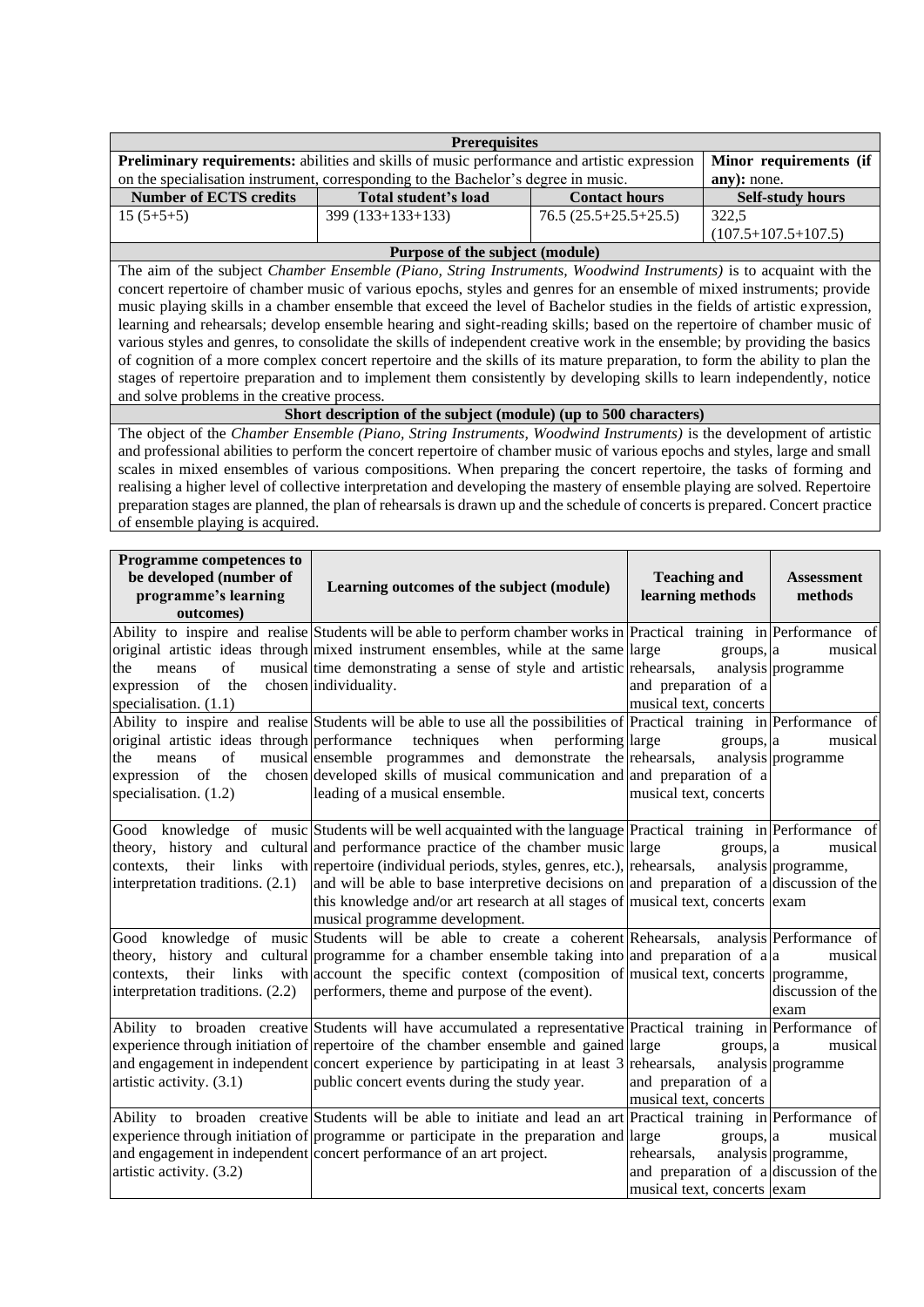|                        | Ability to analyse and critically Students will be able to analyse and critically Practical training in Performance of  |                                        |                   |
|------------------------|-------------------------------------------------------------------------------------------------------------------------|----------------------------------------|-------------------|
|                        | assess creative processes and evaluate the process and results of their own and large                                   | groups, a                              | musical           |
|                        | their significance in the context of the artists' creative activities, provide rehearsals, analysis programme,          |                                        |                   |
|                        | of contemporary culture. $(4.2)$ suggestions for their improvement, adapt to the and preparation of a discussion of the |                                        |                   |
|                        | changing conditions of the creative context, musical text, concerts exam                                                |                                        |                   |
|                        | present their insights during rehearsals and                                                                            |                                        |                   |
|                        | discussions of exams and concerts.                                                                                      |                                        |                   |
| Inter-personal         | and By preparing and conducting chamber ensemble Practical training in Performance of                                   |                                        |                   |
| communication          | skills, programmes, students will be able to communicate large                                                          | groups, a                              | musical           |
| leadership. $(5.1)$    | and collaborate effectively and ethically with other rehearsals, analysis programme,                                    |                                        |                   |
|                        | members of the ensemble.                                                                                                | and preparation of a discussion of the |                   |
|                        |                                                                                                                         | musical text, concerts exam            |                   |
| Inter-personal         | and When working as part of a chamber ensemble, Practical training in Performance of                                    |                                        |                   |
| communication          | skills, students will demonstrate initiative, leadership, large                                                         | groups, a                              | musical           |
| leadership. (5.2)      | teamwork, negotiation, and organisational skills. rehearsals, analysis programme,                                       |                                        |                   |
|                        |                                                                                                                         | and preparation of a discussion of the |                   |
|                        |                                                                                                                         | musical text, concerts exam            |                   |
|                        | Ability to work and improve Students will be able to independently plan the Practical training in Performance of        |                                        |                   |
| independently. $(7.1)$ | work process of the chamber ensemble and the large                                                                      | groups, a                              | musical           |
|                        | stages of preparation of the musical programme, rehearsals, concerts                                                    | programme,                             |                   |
|                        | as well as solve artistic and organisational tasks.                                                                     |                                        | discussion of the |
|                        |                                                                                                                         | exam                                   |                   |

|                                                                                                                                                                                                                                                                                                                                                                                                                                                                        | <b>Contact hours</b> |                       |          |                       |                       |                     |                     | <b>Self-study hours</b><br>and assignments |                         |                                                                                               |
|------------------------------------------------------------------------------------------------------------------------------------------------------------------------------------------------------------------------------------------------------------------------------------------------------------------------------------------------------------------------------------------------------------------------------------------------------------------------|----------------------|-----------------------|----------|-----------------------|-----------------------|---------------------|---------------------|--------------------------------------------|-------------------------|-----------------------------------------------------------------------------------------------|
| Topics (repertoire)                                                                                                                                                                                                                                                                                                                                                                                                                                                    | Theoretical lectures | Individual activities | Seminars | Practical training in | Practical training in | Preparation for the | Exam/course credit  | Total contact work                         | <b>Self-study hours</b> | <b>Assignments</b>                                                                            |
| $\overline{1^{st}}$ semester                                                                                                                                                                                                                                                                                                                                                                                                                                           |                      |                       |          |                       |                       |                     |                     |                                            |                         |                                                                                               |
| Preparation of the concert chamber ensemble<br>programme. Programme requirements: 20–30 min.<br>Examples of repertoire: F. Schubert's duet for violin<br>and piano; S. Dankner's sonata for saxophone and<br>piano; R. Muczynski's sonata for flute and piano; L.<br>van Beethoven's piano trio in C minor No. 3 op. 1.                                                                                                                                                |                      |                       |          | 24                    |                       |                     |                     | 24                                         | 107.<br>5               | Analysis of a<br>musical text,<br>practical<br>training<br>in<br>large groups,<br>rehearsals. |
| Exam                                                                                                                                                                                                                                                                                                                                                                                                                                                                   |                      |                       |          |                       |                       |                     | 1.<br>5             | 1.5                                        |                         |                                                                                               |
| <b>Total:</b>                                                                                                                                                                                                                                                                                                                                                                                                                                                          |                      |                       |          | 24                    |                       |                     | $\mathbf{1}$ .<br>5 | 25.<br>5                                   | 107.<br>5               |                                                                                               |
| $2nd$ semester                                                                                                                                                                                                                                                                                                                                                                                                                                                         |                      |                       |          |                       |                       |                     |                     |                                            |                         |                                                                                               |
| Preparation of the concert chamber ensemble<br>programme. Programme requirements: 20-30 min.<br>Examples of repertoire: J. S. Bach's sonata for viola<br>and piano No. 3 in G major; P. Bonneau's suite for<br>saxophone and piano (4 parts); C. Debussy's trio for<br>flute, viola and harp; A. Mišek's sonata No. 2 for<br>double bass and piano; M. Castelnuovo-Tedesco's<br>sonatina for flute and guitar; J. Brahms' sonatas for<br>violin/viola/cello and piano. |                      |                       |          | 24                    |                       |                     |                     | 24                                         | 107.<br>5               | Analysis of a<br>musical text,<br>practical<br>training<br>in<br>large groups,<br>rehearsals. |
| Exam                                                                                                                                                                                                                                                                                                                                                                                                                                                                   |                      |                       |          |                       |                       |                     | 1.<br>5             | 1.5                                        |                         |                                                                                               |
| <b>Total:</b>                                                                                                                                                                                                                                                                                                                                                                                                                                                          |                      |                       |          | 24                    |                       |                     | $\mathbf{1}$<br>5   | 25.<br>5                                   | 107.<br>5               |                                                                                               |
| $3rd$ semester                                                                                                                                                                                                                                                                                                                                                                                                                                                         |                      |                       |          |                       |                       |                     |                     |                                            |                         |                                                                                               |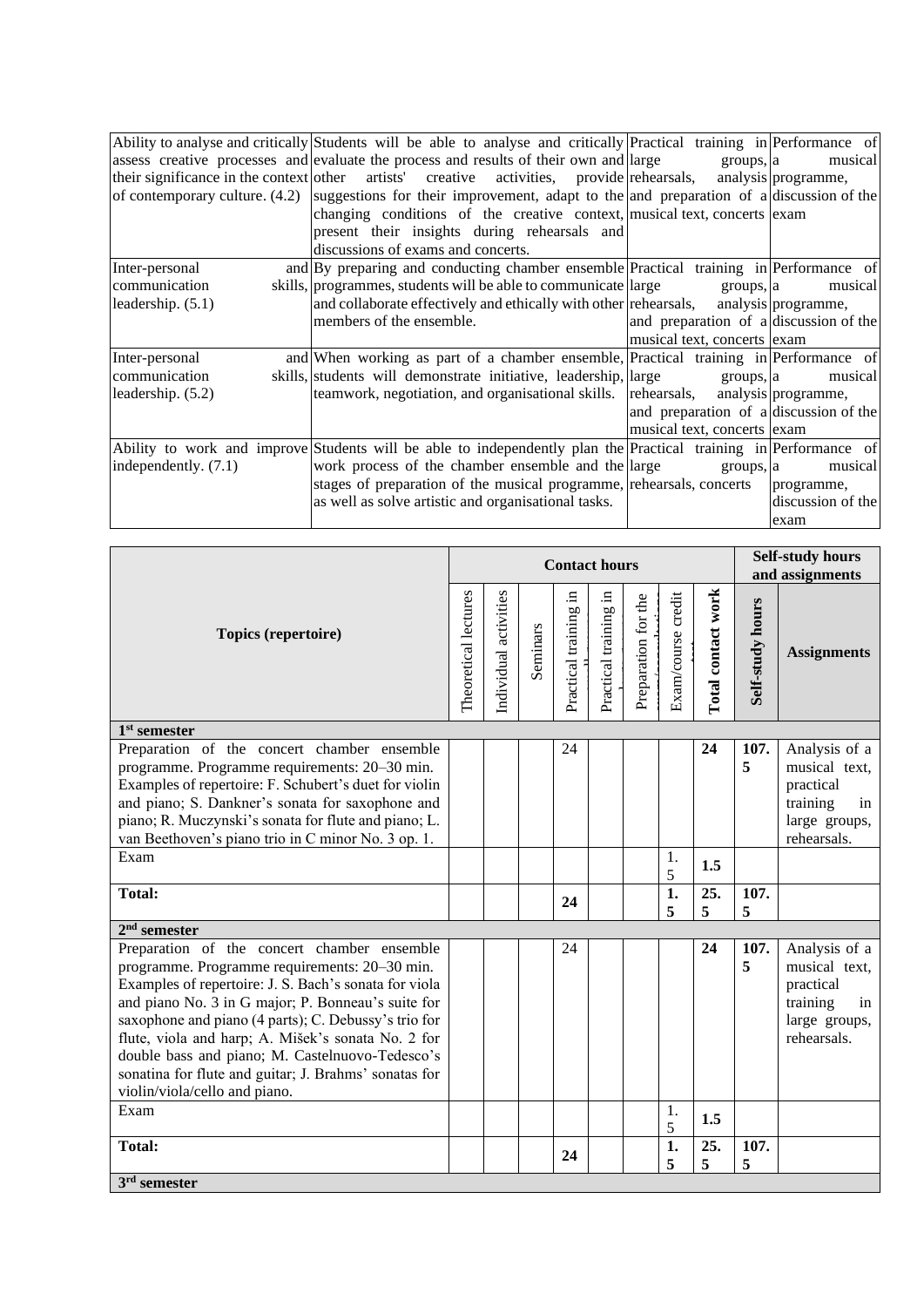| Preparation of the concert chamber ensemble<br>programme. Programme requirements: 20–30 min.<br>Examples of repertoire: M. Ravel's sonata for violin<br>and piano; L. Beethoven's sonata for cello and piano<br>No. 5 in D major; E. Schulhof's sonata for<br>saxophone and piano; J. Brahms' sonata for clarinet<br>and piano No. 1 F minor; A. Piazzola's History of<br>Tango for violin and guitar; J. B. Krumpholz's<br>sonata op. 8 No. 2 in G major for flute and harp; J.<br>S. Bach's sonata for double bass (for viola da<br><i>gamba</i> ) and harpsichord. |  | 24 |  |         | 24  | 107.<br>5 | Analysis of a<br>musical text,<br>practical<br>in<br>training<br>large groups,<br>rehearsals. |
|-----------------------------------------------------------------------------------------------------------------------------------------------------------------------------------------------------------------------------------------------------------------------------------------------------------------------------------------------------------------------------------------------------------------------------------------------------------------------------------------------------------------------------------------------------------------------|--|----|--|---------|-----|-----------|-----------------------------------------------------------------------------------------------|
| Exam                                                                                                                                                                                                                                                                                                                                                                                                                                                                                                                                                                  |  |    |  | 1.<br>5 | 1.5 |           |                                                                                               |
| <b>Total:</b>                                                                                                                                                                                                                                                                                                                                                                                                                                                                                                                                                         |  | 24 |  | 1.<br>5 | 25. | 107.      |                                                                                               |

| <b>Assessment</b>    | Weight,<br>$\frac{0}{0}$ | <b>Deadline for</b> | <b>Assessment criteria</b>                                                |
|----------------------|--------------------------|---------------------|---------------------------------------------------------------------------|
| strategy             |                          | completing<br>the   |                                                                           |
|                      |                          | assignments         |                                                                           |
| Quality<br>of<br>the | 10 %                     | During<br>the       | The following is assessed:                                                |
| work process         |                          | course of the       | • Efficiency and ethics of communication with other members of the        |
|                      |                          | semester            | ensemble;                                                                 |
|                      |                          |                     | • Fluency, argumentation and constructiveness of the presentation of      |
|                      |                          |                     | ideas and results;                                                        |
|                      |                          |                     | • Independence, organisation, punctuality.                                |
| Exam                 | 90 %                     | During<br>the       | Requirements: public concert in the hall of the Academy, city or          |
|                      |                          | exam session        | Lithuanian Concert Hall lasting for 20–30 minutes.                        |
|                      |                          |                     | <b>Assessment criteria:</b>                                               |
|                      |                          |                     | • Ensemble technique (sound balance and metrorhythmic synchronism);       |
|                      |                          |                     | • Accurate performance of the repertoire in terms of musical text;        |
|                      |                          |                     | • Specialisation instrument management skills, ability to adapt, virtuoso |
|                      |                          |                     | skills:                                                                   |
|                      |                          |                     | • Stylistically founded application of articulation, ornamentation and    |
|                      |                          |                     | improvisation principles;                                                 |
|                      |                          |                     | • Sense of genre and form;                                                |
|                      |                          |                     | • Artistry and persuasiveness, quality of musical expression.             |

| Author                                          | <b>Publication</b><br>date (year) | <b>Title</b>                                                                  | No. of<br>periodical or<br>volume | Publisher (place,<br>publishing office)<br>or web link |
|-------------------------------------------------|-----------------------------------|-------------------------------------------------------------------------------|-----------------------------------|--------------------------------------------------------|
| <b>Required study material</b>                  |                                   |                                                                               |                                   |                                                        |
| Badura-Skoda,<br>Eva:<br>Badura-Skoda, Paul     | 1957                              | Mozart-Interpretation                                                         |                                   | Wancura                                                |
| Baron, J. H.                                    | 1998                              | Intimate Music: A History of the<br>Idea of Chamber Music                     |                                   | <b>New</b><br>York:<br>Pendragon Press                 |
| Harnoncourt, N.                                 | 1993                              | Der musikalische Dialog                                                       |                                   | <b>Amadeus Press</b>                                   |
| Harnoncourt, N.                                 | 1982                              | Musik als Klangrede                                                           |                                   | Baerenreiter<br>Verlag                                 |
| Katkus, D.                                      | 2013                              | <b>Muzikos</b><br>atlikimas.<br>Istorija/Teorijos/Stiliai<br>/Interpretacijos |                                   | Vilnius: Tyto alba                                     |
| Ulrich, H.                                      | 1966                              | <b>Chamber Music</b>                                                          |                                   | Columbia<br><b>University Press</b>                    |
| Л.<br>Баренбойм,<br>$A$ .;<br>Ямпольский, И. М. | 1970                              | ансамбль.<br>Камерный<br>Педагогика<br>$\boldsymbol{u}$<br>изполнительство    |                                   | Москва                                                 |
| Готлиб, А.                                      | 1971                              | ансамблевой<br>Основы<br>техники.                                             |                                   | Москва                                                 |
| <b>Additional study material</b>                |                                   |                                                                               |                                   |                                                        |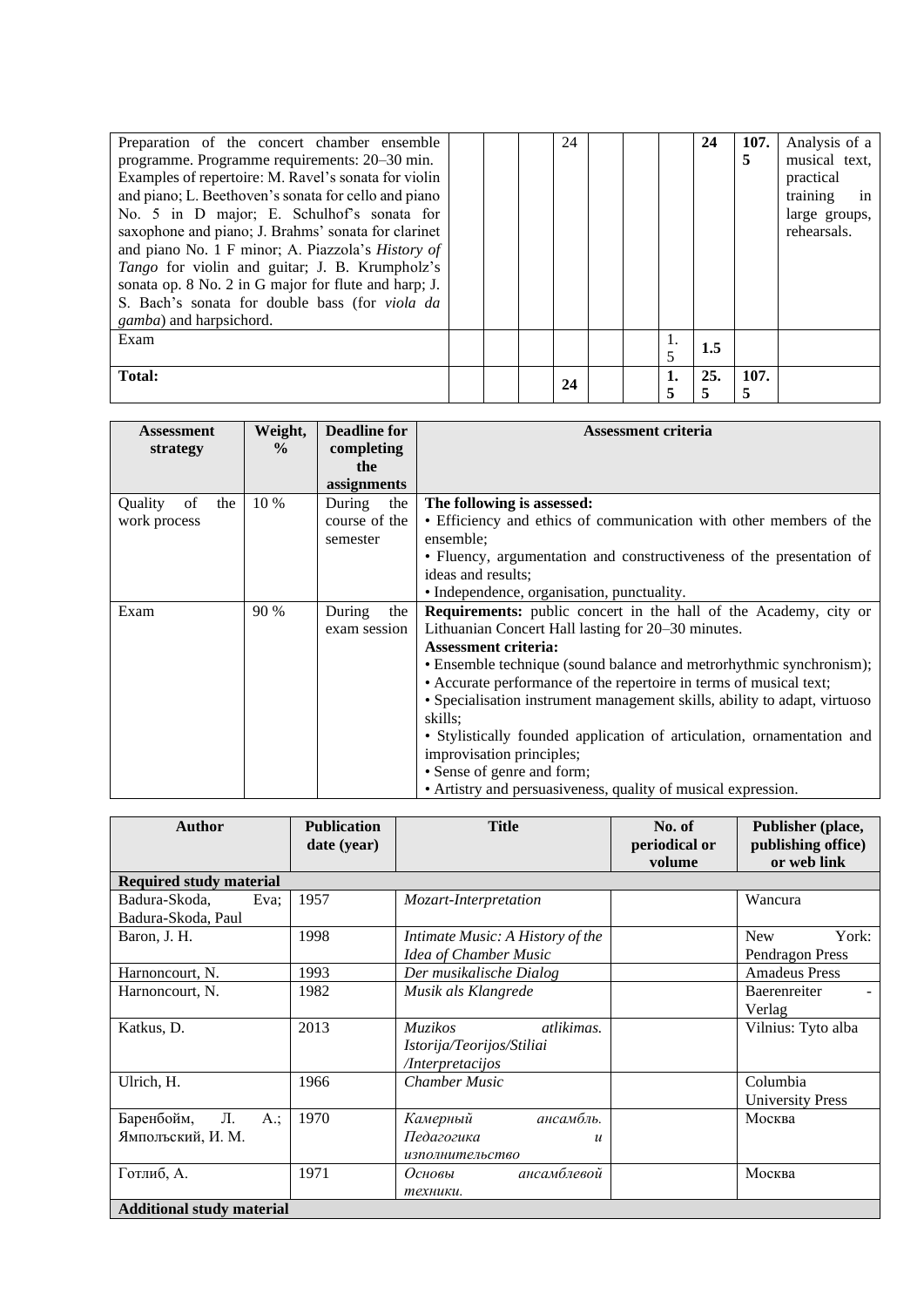| Aguado, Dionisio                 | 2005 | New guitar method                                                     |          | Tecla                                                                                                                                                                                          |
|----------------------------------|------|-----------------------------------------------------------------------|----------|------------------------------------------------------------------------------------------------------------------------------------------------------------------------------------------------|
| Badura-Skoda,<br>$E$ .;          | 1957 | Mozart-Interpretation                                                 |          | Wancura                                                                                                                                                                                        |
| Badura-Skoda, P.                 |      |                                                                       |          |                                                                                                                                                                                                |
| Brun, Paul                       | 2000 | A New History of the Double<br><b>Bass</b>                            |          | P. Brun Productions                                                                                                                                                                            |
| Hoppstock, Tilman                | 2015 | Polyphony in Bach's Fugues for<br>Lute                                |          | <b>PRIM</b><br>Musikverlag<br>Darmstadt                                                                                                                                                        |
| Hoppstock, Tilman                | 1990 | Bach's lute works from a<br>guitarist's perspective                   | Vol. $1$ | <b>PRIM</b><br>Musikverlag<br>Darmstadt                                                                                                                                                        |
| Hoppstock, Tilman                | 1990 | Bach's lute works from a<br>guitarist's perspective                   | Vol. 2.  | <b>PRIM</b><br>Musikverlag<br>Darmstadt                                                                                                                                                        |
| Kappel, Hubert                   | 2016 | The bible of classical guitar<br>technique                            |          | <b>Edition Margaux</b>                                                                                                                                                                         |
| Parkening, Chr.; Marshall,<br>J. | 1997 | The Christopher Parkening<br>Guitar<br>Method:<br>Guitar<br>Technique | Vol. $1$ | Hal<br>Leonard;<br>Revised edition                                                                                                                                                             |
| Planyavsky, Alfred               | 1998 | The baroque double<br>bass<br>violone                                 |          | Langam, MD and<br>London: Scarecrow<br>Press                                                                                                                                                   |
| Renié, Henriette                 | 1946 | Méthode complète de harpe.<br>HarpePremier<br>volume:<br>Technique    |          | Paris:<br>Alphonse<br>Leduc<br>http://petruccilibrar<br>y.ca/download.php?<br>file=files/imglnks/c<br>aimg/b/b7/IMSLP3<br>17808-<br>PMLP496260-<br>$M$ thode<br>Reni<br>de_Harpe_Score.pd<br>f |
| Salzedo, Carlos                  | 1917 | L'Etude. Moderne de la Harpe                                          |          | York:<br>G.<br><b>New</b><br>Schirmer, Inc.<br>http://hz.imslp.info/<br>files/imglnks/usimg<br>/0/08/IMSLP16659<br>3-PMLP296867-<br><b>SALZEDO L</b><br>tu<br>de moderne de la<br>harpe.pdf    |
| Tennant, Scott                   | 2016 | Pumping nylon                                                         | 2 ed.    | Alfred Music                                                                                                                                                                                   |
|                                  |      | The Chamber music journal                                             |          | http://www.chambe<br>rmusicjournal.org                                                                                                                                                         |
|                                  |      | The Chamber music network                                             |          | http://www.acmp.n<br>et/resources                                                                                                                                                              |

### **PIANO ENSEMBLE**

<span id="page-14-0"></span>

| Subject (module) title (LT/EN)                                                | Code    |                  | <b>Study programme (s)</b> |
|-------------------------------------------------------------------------------|---------|------------------|----------------------------|
| Fortepijoninis ansamblis/Piano Ensemble                                       | M020616 | <i>Music</i>     | Performance                |
|                                                                               |         | (Piano)          |                            |
| Lecturer $(s)$                                                                |         |                  | Department where the       |
|                                                                               |         |                  | subject is implemented     |
| Coordinator: prof. Rūta Rikterė.                                              |         | Piano Department |                            |
| Prof. Birutė Vainiūnaitė, doc. Daumantas Kirilauskas, lect. Aidas Puodžiukas. |         |                  |                            |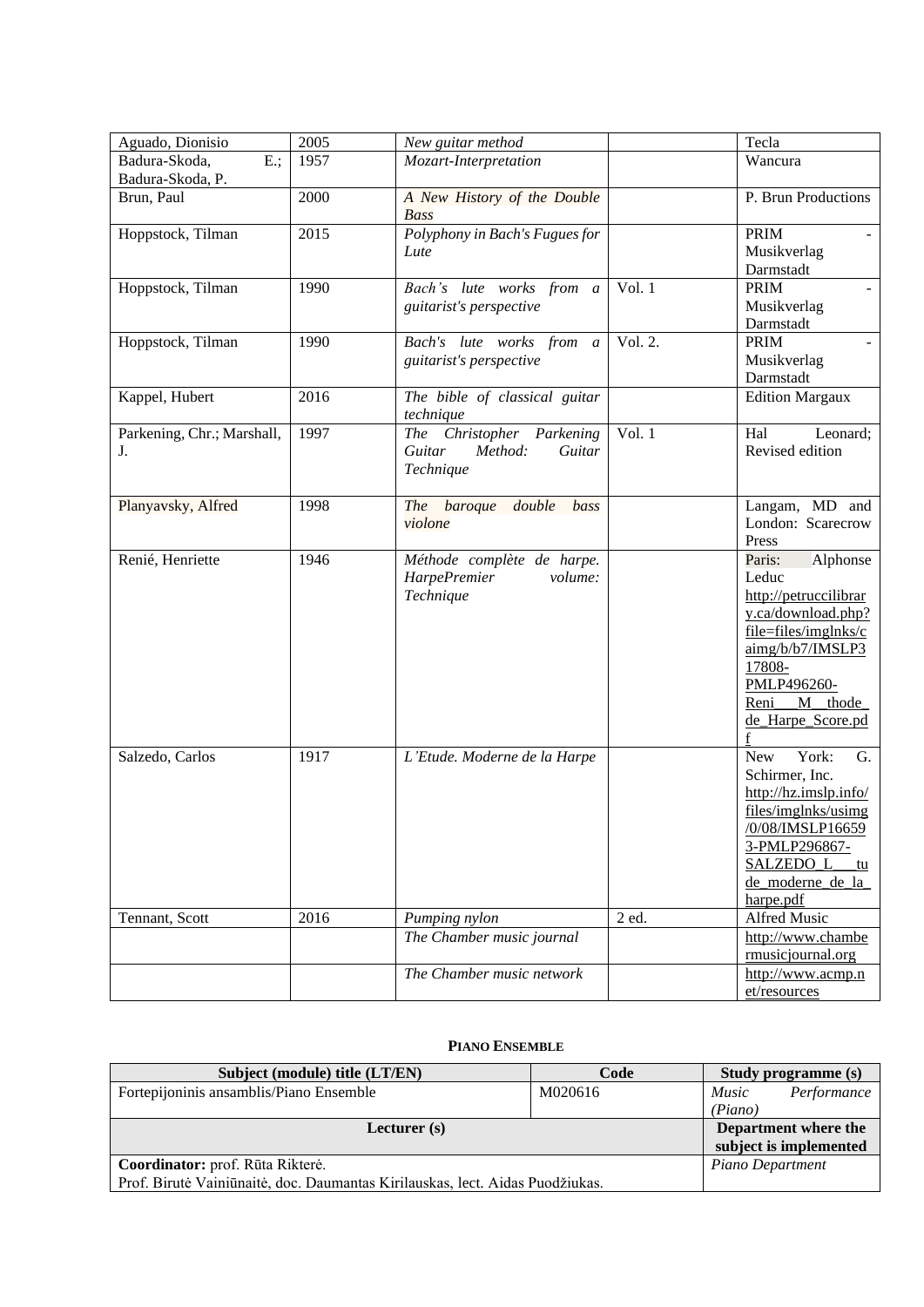|                                                                                                                                                                                                                                                                                                                                                                                                                                                                                                                                          | Type of the subject<br>(module)                                                                                                                                                                                                   |                      |                                |                                                                                                          |                                                              |
|------------------------------------------------------------------------------------------------------------------------------------------------------------------------------------------------------------------------------------------------------------------------------------------------------------------------------------------------------------------------------------------------------------------------------------------------------------------------------------------------------------------------------------------|-----------------------------------------------------------------------------------------------------------------------------------------------------------------------------------------------------------------------------------|----------------------|--------------------------------|----------------------------------------------------------------------------------------------------------|--------------------------------------------------------------|
| Second (Master)                                                                                                                                                                                                                                                                                                                                                                                                                                                                                                                          |                                                                                                                                                                                                                                   |                      |                                | Optional                                                                                                 |                                                              |
| Mode of delivery                                                                                                                                                                                                                                                                                                                                                                                                                                                                                                                         | Semester or period when the subject is delivered                                                                                                                                                                                  |                      | Language (s) of<br>instruction |                                                                                                          |                                                              |
| Classwork                                                                                                                                                                                                                                                                                                                                                                                                                                                                                                                                | 1st-3rd semesters/Music Performance (Piano)                                                                                                                                                                                       |                      |                                | Lithuanian,<br>Russian, German, French                                                                   | English,                                                     |
|                                                                                                                                                                                                                                                                                                                                                                                                                                                                                                                                          | <b>Prerequisites</b>                                                                                                                                                                                                              |                      |                                |                                                                                                          |                                                              |
| Preliminary requirements: Bachelor's degree in music, Piano specialisation, piano playing                                                                                                                                                                                                                                                                                                                                                                                                                                                |                                                                                                                                                                                                                                   |                      |                                | Minor requirements (if                                                                                   |                                                              |
| and artistic expression skills, meeting the requirements for entrance exams.                                                                                                                                                                                                                                                                                                                                                                                                                                                             |                                                                                                                                                                                                                                   |                      |                                | any): none.                                                                                              |                                                              |
| <b>Number of ECTS credits</b>                                                                                                                                                                                                                                                                                                                                                                                                                                                                                                            | Total student's load                                                                                                                                                                                                              | <b>Contact hours</b> |                                | <b>Self-study hours</b>                                                                                  |                                                              |
| $15(5+5+5)$                                                                                                                                                                                                                                                                                                                                                                                                                                                                                                                              | 399 (133+133+133)                                                                                                                                                                                                                 | $51(17+17+17)$       |                                | 348 (116+116+116)                                                                                        |                                                              |
|                                                                                                                                                                                                                                                                                                                                                                                                                                                                                                                                          | Purpose of the subject (module)                                                                                                                                                                                                   |                      |                                |                                                                                                          |                                                              |
| The aim of subject Piano Ensemble is to expand the piano concert repertoire developed during Bachelor studies; improve<br>skills of playing in an ensemble; develop an individual style of interpretation; improve the ability to observe and analyse<br>one's creative process and assess its results critically.                                                                                                                                                                                                                       |                                                                                                                                                                                                                                   |                      |                                |                                                                                                          |                                                              |
|                                                                                                                                                                                                                                                                                                                                                                                                                                                                                                                                          | Short description of the subject (module) (up to 500 characters)                                                                                                                                                                  |                      |                                |                                                                                                          |                                                              |
| Piano Ensemble is an optional knowledge-deepening subject that belongs to the Piano branch of Music Performance<br>studies. During the course of the studies, practical and artistic skills of playing in a piano ensemble on one, two or three<br>pianos with four, six, eight hands developed during the Bachelor studies are improved further. During Master studies, the<br>concert repertoire of piano ensemble is built up; practical concert experience is gained; creativity and originality of<br>interpretation are developed. |                                                                                                                                                                                                                                   |                      |                                |                                                                                                          |                                                              |
| Programme competences to be                                                                                                                                                                                                                                                                                                                                                                                                                                                                                                              |                                                                                                                                                                                                                                   |                      |                                |                                                                                                          | <b>Assessme</b>                                              |
| developed (number of programme's Learning outcomes of the subject (module)<br>learning outcomes)                                                                                                                                                                                                                                                                                                                                                                                                                                         |                                                                                                                                                                                                                                   |                      |                                | <b>Teaching and</b><br>learning methods                                                                  | nt<br>methods                                                |
| Ability to inspire and realise original Students will be able to perform ensemble Practical<br>artistic ideas through the means of pieces while at the same time demonstrating large<br>musical expression of the chosen their perception<br>specialisation. (1.1)                                                                                                                                                                                                                                                                       | of<br>individuality.                                                                                                                                                                                                              | style<br>and         | text                           | training<br>groups, ce<br>artistic rehearsals, analysis and musical<br>preparation of a musical programm | in Performan<br>of a<br>e                                    |
| Ability to inspire and realise original When performing ensemble programmes, Practical<br>artistic ideas through the means of students will be able to use all the possibilities are<br>musical expression of the chosen of performance technique and demonstrate the rehearsals, analysis and musical<br>specialisation. (1.2)                                                                                                                                                                                                          | developed skills of musical communication and preparation of a musical programm<br>leading a musical ensemble.                                                                                                                    |                      | text                           | training<br>groups, ce                                                                                   | in Performan<br>of<br><sub>a</sub><br>e                      |
| Good knowledge of music theory, Students will know well the language of music Practical training in Performan<br>history and cultural contexts, their and performance technique of the repertoire for large<br>links with interpretation traditions. the piano ensemble (pertaining to individual rehearsals, analysis and musical<br>(2.1)                                                                                                                                                                                              | periods, styles, genres, etc.), and will be able to preparation of a musical programm<br>base their interpretation solutions on this text<br>knowledge and/or art research in all stages of<br>preparation of musical programmes. |                      |                                | groups,  ce                                                                                              | of a<br>e,<br>interview                                      |
| Good knowledge of music theory, Students will be able to create a coherent Rehearsals,<br>history and cultural contexts, their programme of the piano ensemble, taking into and preparation of a ce<br>links with interpretation traditions account the specific context (composition of musical text<br>(2.2)                                                                                                                                                                                                                           | performers, theme and purpose of the event).                                                                                                                                                                                      |                      |                                |                                                                                                          | analysis Performan<br>musical<br>programm<br>e,<br>interview |
| Ability to broaden creative experience Students will have accumulated a concert Practical<br>through initiation of and engagement repertoire of works representative of the piano large<br>in independent artistic activity. (3.1)                                                                                                                                                                                                                                                                                                       | ensemble and gained concert experience by rehearsals, analysis and musical<br>participating in at least 3 public events during preparation of a musical programm<br>the study period.                                             |                      | text                           | training<br>groups, ce                                                                                   | in Performan<br>of<br><sub>a</sub><br>e                      |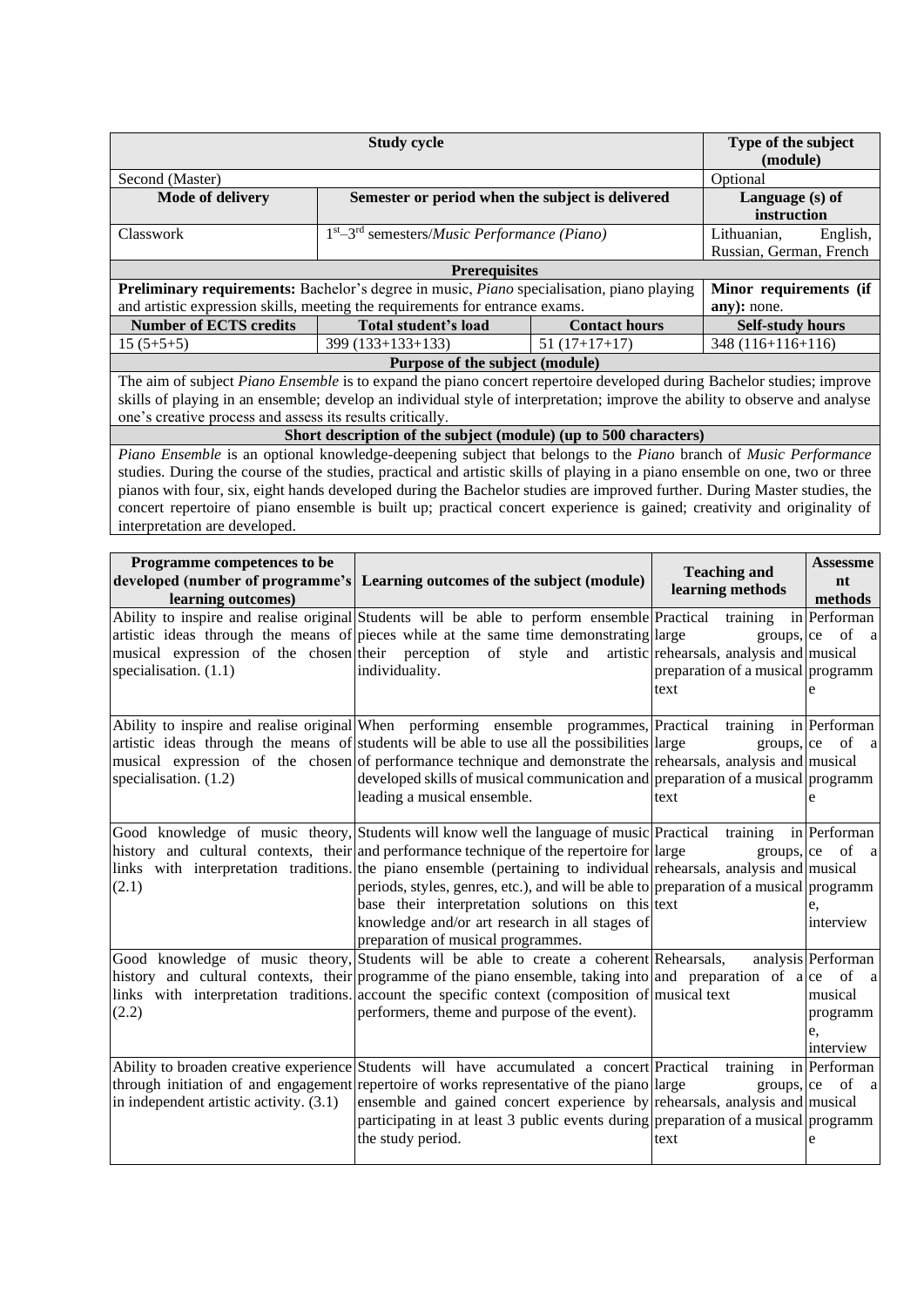|                                         | Ability to broaden creative experience Students will be able to initiate the preparation Practical        |      | training in Performan             |                          |
|-----------------------------------------|-----------------------------------------------------------------------------------------------------------|------|-----------------------------------|--------------------------|
|                                         | through initiation of and engagement of an art programme and lead it or participate large                 |      |                                   | groups, $ ce$ of a       |
| in independent artistic activity. (3.2) | in the preparation of an art project and concert rehearsals, analysis and musical                         |      |                                   |                          |
|                                         | performance.                                                                                              |      | preparation of a musical programm |                          |
|                                         |                                                                                                           | text |                                   | e,                       |
|                                         |                                                                                                           |      |                                   | interview                |
|                                         | Ability to analyse and critically assess Students will be able to analyse and critically Practical        |      | training                          | in Performan             |
| creative<br>processes<br>and            | their evaluate the process and results of their own large                                                 |      | groups, ce                        | of<br><sub>a</sub>       |
| significance<br>in the<br>context       | of and other artists' creative activities, provide rehearsals, analysis and musical                       |      |                                   |                          |
| contemporary culture. (4.2)             | suggestions for their improvement, adapt to the preparation of a musical programm                         |      |                                   |                          |
|                                         | changing conditions of the creative context, text                                                         |      |                                   | e,                       |
|                                         | and present their insights during rehearsals,                                                             |      |                                   | interview                |
|                                         | exams and concert discussions.                                                                            |      |                                   |                          |
| Inter-personal<br>and                   | and performing piano Practical<br>communication While preparing                                           |      | training                          | in Performan             |
| skills, leadership. (5.1)               | ensemble programmes, students will be able to large                                                       |      | groups,  ce                       | of<br><sub>a</sub>       |
|                                         | communicate and collaborate effectively and rehearsals, analysis and musical                              |      |                                   |                          |
|                                         | ethically with other members of the ensemble. preparation of a musical programm                           |      |                                   |                          |
|                                         |                                                                                                           | text |                                   | e,                       |
|                                         |                                                                                                           |      |                                   | interview                |
| Inter-personal<br>and                   | communication When working as part of an ensemble, students Practical                                     |      | training                          | in Performan             |
| skills, leadership. (5.2)               | leadership, large<br>will<br>demonstrate<br>initiative,                                                   |      | groups,  ce                       | of a                     |
|                                         | teamwork, negotiation and organisational rehearsals, analysis and musical                                 |      |                                   |                          |
|                                         | skills.                                                                                                   |      | preparation of a musical programm |                          |
|                                         |                                                                                                           | text |                                   | e,                       |
|                                         |                                                                                                           |      |                                   | interview                |
|                                         | Critical and self-critical thinking. $(6.1)$ Students will be able to critically evaluate their Practical |      | training                          | in Performan             |
|                                         | and other ensemble members' work process large groups, rehearsals ce                                      |      |                                   | of<br><sub>a</sub>       |
|                                         | and its results, as well as objectively evaluate                                                          |      |                                   | musical                  |
|                                         | their possibilities to participate in creative                                                            |      |                                   | programm                 |
|                                         | projects.                                                                                                 |      |                                   | e,                       |
|                                         |                                                                                                           |      |                                   | interview                |
| Ability<br>work<br>to<br>and            | improve Students will be able to independently plan the Practical                                         |      | training                          | in Performan             |
| independently. (7.1)                    | creative process of the ensemble and the stages alarge groups, rehearsals                                 |      |                                   | of<br>ce<br><sub>a</sub> |
|                                         | of preparation of the musical programme, as                                                               |      |                                   | musical                  |
|                                         | well as solve artistic and organisational tasks.                                                          |      |                                   | programm                 |
|                                         |                                                                                                           |      |                                   | e,                       |
|                                         |                                                                                                           |      |                                   | interview                |

|                                                                                                                                                                                                   |  |                       |          | <b>Contact hours</b>      |                          |                     |                               |                    |                         | <b>Self-study hours and</b><br>assignments                                                                                         |  |  |
|---------------------------------------------------------------------------------------------------------------------------------------------------------------------------------------------------|--|-----------------------|----------|---------------------------|--------------------------|---------------------|-------------------------------|--------------------|-------------------------|------------------------------------------------------------------------------------------------------------------------------------|--|--|
| <b>Topics</b>                                                                                                                                                                                     |  | Individual activities | Seminars | - 드<br>Practical training | .日<br>Practical training | Preparation for the | test<br>credit<br>Exam/course | Total contact work | <b>Self-study hours</b> | <b>Assignments</b>                                                                                                                 |  |  |
| $1st$ semester                                                                                                                                                                                    |  |                       |          |                           |                          |                     |                               |                    |                         |                                                                                                                                    |  |  |
| Preparation of a diverse<br>artistic<br>1.<br>programme in a freely selected style, e.g., F.<br>Schubert's rondo in D major, op. 138, W.<br>Lutoslawski's variations on the theme of<br>Paganini. |  | 16                    |          |                           |                          |                     |                               | 16                 | 116                     | <b>Studies</b><br>of<br>a a<br>musical text and<br>sound recordings,<br>practical<br>training<br>in large<br>groups,<br>rehearsals |  |  |
| 2. Exam.                                                                                                                                                                                          |  |                       |          |                           |                          |                     | 1                             |                    |                         |                                                                                                                                    |  |  |
|                                                                                                                                                                                                   |  | 16                    |          |                           |                          |                     | 1                             | 17                 | 116                     |                                                                                                                                    |  |  |
| $2nd$ semester                                                                                                                                                                                    |  |                       |          |                           |                          |                     |                               |                    |                         |                                                                                                                                    |  |  |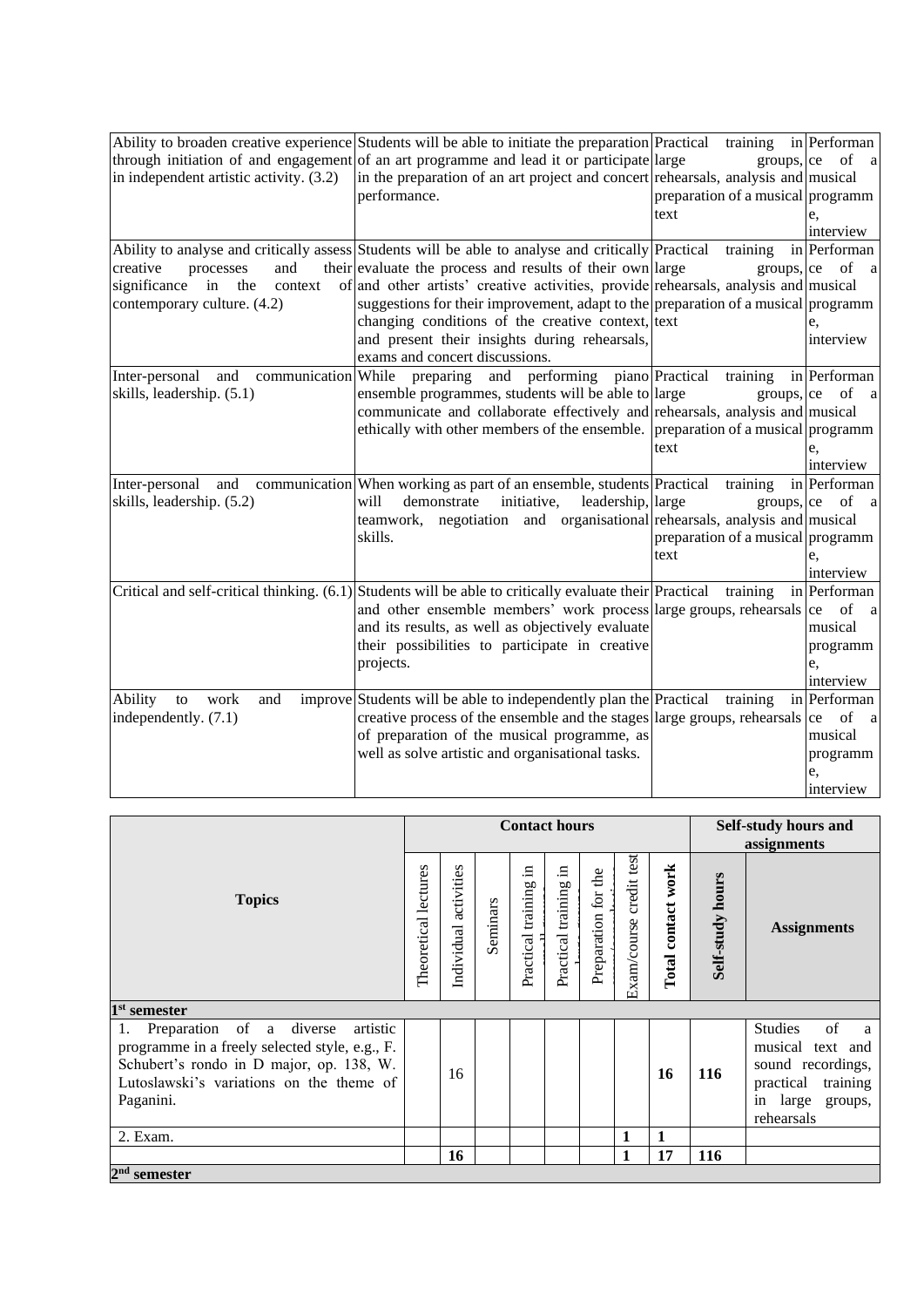| 1. Large scale musical work, play or another<br>piece in a freely selected style, e.g., J. S.<br>Bach's concerto for two pianos and orchestra<br>in C Major BWV 1062, part 1, three plays by<br>S. Rachmaninov, op. 11 for piano (to be<br>played with 4 hands). | 16 |  |   | 16           | 116        | of<br>Studies<br>$\mathbf{a}$<br>musical text and<br>sound recordings,<br>practical training<br>in large groups,<br>rehearsals  |
|------------------------------------------------------------------------------------------------------------------------------------------------------------------------------------------------------------------------------------------------------------------|----|--|---|--------------|------------|---------------------------------------------------------------------------------------------------------------------------------|
| 2. Exam.                                                                                                                                                                                                                                                         |    |  |   | $\mathbf{1}$ |            |                                                                                                                                 |
|                                                                                                                                                                                                                                                                  | 16 |  |   | 17           | <b>116</b> |                                                                                                                                 |
| 3 <sup>rd</sup> semester                                                                                                                                                                                                                                         |    |  |   |              |            |                                                                                                                                 |
| 1. Preparation of a diverse<br>artistic<br>programme in a freely selected style, e.g., M.<br>Clementi's sonata in B major, F. Chopin's<br>rondo in C major, op. 73.                                                                                              | 16 |  |   | 16           | 116        | <b>Studies</b><br>of<br>a a<br>musical text and<br>sound recordings,<br>practical<br>training<br>in large groups,<br>rehearsals |
| 2. Exam.                                                                                                                                                                                                                                                         |    |  |   | $\mathbf{1}$ |            |                                                                                                                                 |
|                                                                                                                                                                                                                                                                  | 16 |  | 1 | 17           | 116        |                                                                                                                                 |

| <b>Assessment strategy</b> | Weight, % | <b>Deadline for</b><br>completing<br>the<br>assignments | <b>Assessment criteria</b>                                                                                                                                                                                                                                                                                                                                                                                                                                                                                                                                                                                                                                                                 |
|----------------------------|-----------|---------------------------------------------------------|--------------------------------------------------------------------------------------------------------------------------------------------------------------------------------------------------------------------------------------------------------------------------------------------------------------------------------------------------------------------------------------------------------------------------------------------------------------------------------------------------------------------------------------------------------------------------------------------------------------------------------------------------------------------------------------------|
| Exam                       | 100 %     | During<br>the<br>exam session                           | The exam may be organised in the form of a concert or recital.<br>Requirements for the programme: duration of the<br>programme - between 15 and 20 minutes; includes a large<br>scope piece and plays of a selected style.<br><b>Assessment criteria:</b><br>Accurate performance of the musical text of the selected<br>٠<br>repertoire;<br>Artistic quality of musical sound;<br>٠<br>Emotionality;<br>٠<br>Sense of style;<br>٠<br>Sense of genre and form;<br>٠<br>Respective level of virtuoso abilities;<br>٠<br>Artistic abilities;<br>٠<br>Appropriate selection of the performed repertoire<br>٠<br>according to individual abilities and requirements of the<br>study programme. |

#### **Assessment basis.**

**10 (Excellent). Artistic maturity and mastery.** Particularly striking, artistic and emotional in the performance of a musical programme, showing exceptional and artistically meaningful sound quality, virtuoso abilities, a clear understanding of the style, genre and form of the repertoire performed.

**9 (Very good). Artistic maturity and mastery.** Artistically mature and masterful performance of the selected repertoire. Emotional, artistic and stylistically orderly playing of a musical text, revealing clear virtuoso abilities, perception of style, genre and the ability to manage the situation with slight mistakes.

**8 (Good). Artistic maturity.** Neat playing of the musical text, emotional and artistic performance of a musical programme, showing the necessary virtuoso skills, understanding of genre and form, but lacking a sense of style and the ability to use artistic and creative skills in case of a mistake.

**7 (Highly satisfactory). Basic music performance skills.** Neat performance of a musical text with several errors, but lacking one or more of the following skills necessary for artistic maturity: emotionality, virtuosity, sense of style, understanding of genre and form.

**6 (Satisfactory). Satisfactory music performance skills.** Mechanical performance of a musical programme with major errors, demonstrating satisfactory artistic abilities related to deficiencies in artistic persuasion, virtuosity, style, genre, or sense of form.

**5 (Sufficient). Weak music performance skills.** Artistically and virtuosically weak performance of a musical programme with flaws in style, genre or sense of form and relatively large errors.

**4 (Unsatisfactory). Unsatisfactory performance of a musical programme according to the main evaluation criteria**.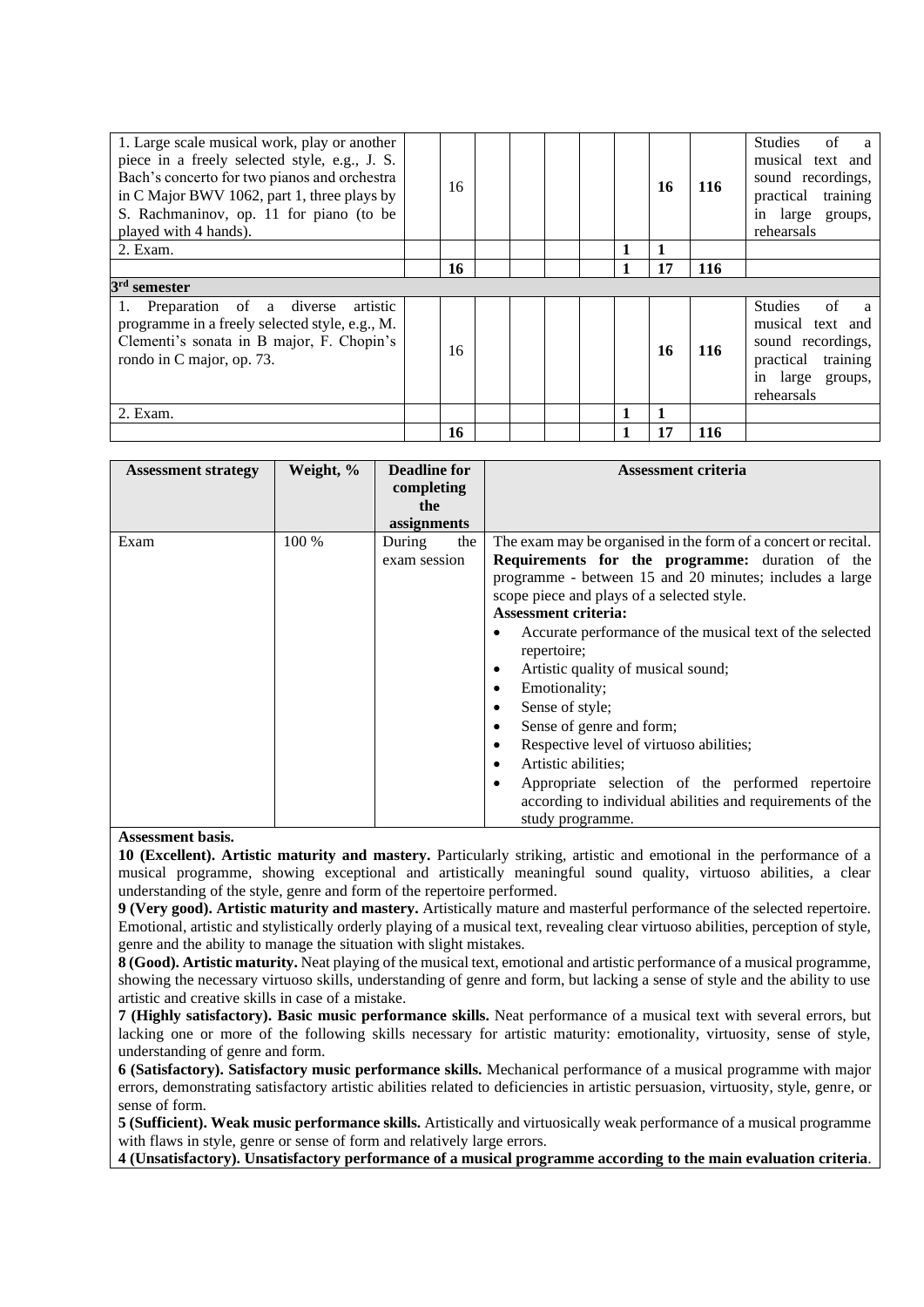| Author                  | <b>Publicat</b><br>ion date<br>(vear) | <b>Title</b>      | No. of<br>periodical or<br>volume | Publisher (place,<br>publishing office)<br>or web link |
|-------------------------|---------------------------------------|-------------------|-----------------------------------|--------------------------------------------------------|
| Required study material |                                       |                   |                                   |                                                        |
| Сорокина. Е.            | 988                                   | Фортепианный дуэт |                                   | Москва: Музыка                                         |

### **HISTORY AND THEORY OF MUSIC INTERPRETATION**

<span id="page-18-0"></span>The study subject description is currently being updated or translated. For the previous version of the description, please contact the Study Programmes Office by e-mail [viktorija.papieve@lmta.lt](mailto:viktorija.papieve@lmta.lt)

# **BASICS OF RESEARCH PAPER**

<span id="page-18-1"></span>

| Subject (module) title                                                                                                             |                                                                  |                                                | Code                            | Study programme (s) |                                  |                                |
|------------------------------------------------------------------------------------------------------------------------------------|------------------------------------------------------------------|------------------------------------------------|---------------------------------|---------------------|----------------------------------|--------------------------------|
| <b>Basics of Research Paper</b>                                                                                                    |                                                                  | M062915                                        |                                 |                     |                                  | Music Performance, Composition |
|                                                                                                                                    |                                                                  | Department where the subject is<br>implemented |                                 |                     |                                  |                                |
| Coordinator: assoc. prof. dr. Laima Budzinauskienė.<br>Other: assoc. prof. dr. Eglė Šeduikytė-Korienė.                             |                                                                  |                                                |                                 |                     | Department of Arts Management    |                                |
|                                                                                                                                    | <b>Study cycle</b>                                               |                                                |                                 |                     | Type of the course unit (module) |                                |
| Second (Master)                                                                                                                    |                                                                  |                                                | Compulsory                      |                     |                                  |                                |
| <b>Mode of delivery</b>                                                                                                            | Semester or period when the course unit is                       |                                                |                                 |                     |                                  | Language (s) of instruction    |
|                                                                                                                                    | delivered/study programme                                        |                                                |                                 |                     |                                  |                                |
| Classwork                                                                                                                          | 2 <sup>nd</sup> semester/Music Performance, Composition          |                                                |                                 | Lithuanian          |                                  |                                |
|                                                                                                                                    |                                                                  | <b>Prerequisites</b>                           |                                 |                     |                                  |                                |
| <b>Preliminary requirements:</b>                                                                                                   |                                                                  |                                                |                                 |                     | Minor requirements               | $(if$ any):                    |
| Bachelor's degree.                                                                                                                 |                                                                  |                                                |                                 | None                |                                  |                                |
| <b>Number of ECTS credits</b>                                                                                                      | Total student's load                                             |                                                | <b>Contact hours</b>            |                     |                                  | <b>Self-study hours</b>        |
| 5                                                                                                                                  | 133                                                              | 32                                             |                                 |                     | 101                              |                                |
|                                                                                                                                    | Purpose of the subject (module)                                  |                                                |                                 |                     |                                  |                                |
| The purpose of the subject <i>Basics of Research Paper</i> is to introduce students to the main theoretical approaches to          |                                                                  |                                                |                                 |                     |                                  |                                |
| research activity, as well as principles and forms of research, to develop their practical skills of research activity and         |                                                                  |                                                |                                 |                     |                                  |                                |
| their skills of critical thinking, to help students shape their personal attitude, to develop the ability to assess a certain      |                                                                  |                                                |                                 |                     |                                  |                                |
| phenomenon analytically, express their thoughts, substantiate in an argument-based manner and to defend their                      |                                                                  |                                                |                                 |                     |                                  |                                |
| statements, and to be able to independently find and select the necessary information.                                             |                                                                  |                                                |                                 |                     |                                  |                                |
|                                                                                                                                    | Short description of the subject (module) (up to 500 characters) |                                                |                                 |                     |                                  |                                |
| Basics of Research Paper is an applied discipline of art studies, which reflects the objective of scientific perception that       |                                                                  |                                                |                                 |                     |                                  |                                |
| is typical of the second cycle university studies. During the lectures the main theoretical approaches to research activity        |                                                                  |                                                |                                 |                     |                                  |                                |
| are outlined, students are introduced to the principles and forms of research, they develop practical skills of research           |                                                                  |                                                |                                 |                     |                                  |                                |
| activity, they also develop skills to think critically, to shape their personal attitude, to assess analytically, to express their |                                                                  |                                                |                                 |                     |                                  |                                |
| thoughts, to substantiate in an argument-based manner and to defend their statements. Students are taught to refer to the          |                                                                  |                                                |                                 |                     |                                  |                                |
| knowledge accumulated during the studies and experience of practical artistic activity and to generalise them, to be able          |                                                                  |                                                |                                 |                     |                                  |                                |
| to independently find and select the necessary information.                                                                        |                                                                  |                                                |                                 |                     |                                  |                                |
|                                                                                                                                    |                                                                  |                                                |                                 |                     |                                  |                                |
| Programme competences to be<br>developed (number of programme's                                                                    |                                                                  | min(fmodula)                                   | Learning outcomes of the course |                     | <b>Teaching and</b><br>learning  | <b>Assessment</b><br>mathode   |

| developed (number of programme's<br>learning outcomes) | Learning outcomes of the course<br>unit (module) | learning<br>methods | Assessment<br>methods |
|--------------------------------------------------------|--------------------------------------------------|---------------------|-----------------------|
| Music Performance: Ability to analyse                  | Students will demonstrate<br>critical            | Seminars            | Exam                  |
| and critically assess creative processes               | thinking and verbal abilities when               |                     |                       |
| and their significance in the context of               | introducing art research.                        |                     |                       |
| contemporary culture. (4.2)                            |                                                  |                     |                       |
| Composition: Ability to think critically               |                                                  |                     |                       |
| and self-critically. $(2.1)$                           |                                                  |                     |                       |
| <i>Music Performance:</i> Ability to conduct           | Students will have a good knowledge              | Lectures.           | Paper<br>work,        |
| independent scientific research and                    | of specific features of the history and          | seminars            | exam                  |
| present it. $(8.1)$                                    | theory of art, and key methods of                |                     |                       |
| <i>Composition:</i> Ability to integrate into          | research; they will be able to refer to          |                     |                       |
| different musical, social and cultural                 | the knowledge accumulated during                 |                     |                       |
| contexts. $(8.1)$                                      | the studies and experience of practical          |                     |                       |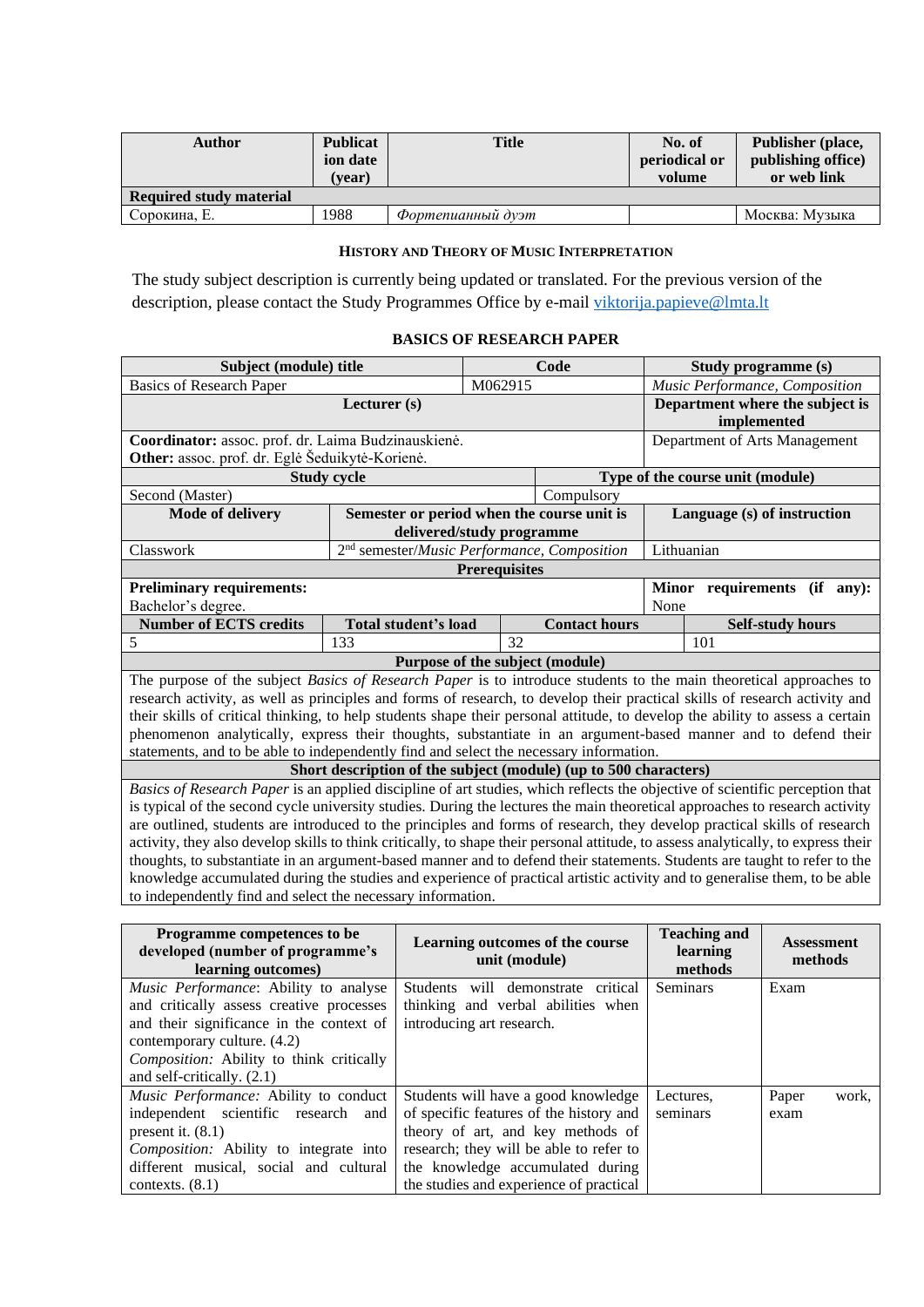|                                                                                                                                                                                                                                                                                                                                    | artistic activity and to generalise<br>them.                                                |                        |
|------------------------------------------------------------------------------------------------------------------------------------------------------------------------------------------------------------------------------------------------------------------------------------------------------------------------------------|---------------------------------------------------------------------------------------------|------------------------|
| <i>Music Performance:</i> Knowledge of Students will demonstrate basic skills Lectures,<br>professional field and perception of one's $\vert$ of practical research activity, will seminars<br>own profession. $(6.1)$<br><i>Composition:</i> Knowledge of different to make theoretical statements and<br>musical contexts. (7.1) | know how to analyse art phenomena,<br>critical assessments in an argument-<br>based manner. | work,<br>Paper<br>exam |

|                                                                                       |                          | Time (hours) and assignments of contact and self-study hours |          |                                       |                                    |                                                      |                         |                    |                     |                    |                                                                         |
|---------------------------------------------------------------------------------------|--------------------------|--------------------------------------------------------------|----------|---------------------------------------|------------------------------------|------------------------------------------------------|-------------------------|--------------------|---------------------|--------------------|-------------------------------------------------------------------------|
| <b>Topics</b>                                                                         | Lectures in large groups | Individual activities                                        | Seminars | sdnong<br>Practical training in small | Practical training in large groups | exam/rehearsals/consultations<br>Preparation for the | Exam/course credit test | Total contact work | Self-study hours    | Practical training | <b>Assignments</b>                                                      |
| 1. Introduction. Concept of art.                                                      | $\mathbf{1}$             |                                                              |          |                                       |                                    |                                                      |                         | $\mathbf{1}$       | $\mathbf 2$         |                    | Analysis of literature                                                  |
| <b>Stages</b><br>and procedures<br>of<br>2.<br>research.                              | $\overline{2}$           |                                                              |          |                                       |                                    |                                                      |                         | $\overline{2}$     | $\overline{\bf{4}}$ |                    | and<br>scientific<br>publications                                       |
| 3. Subject, goals and objectives of<br>research.                                      | 2                        |                                                              |          |                                       |                                    |                                                      |                         | $\mathbf{2}$       | 6                   |                    |                                                                         |
| 4. Sources and literature of research.                                                | 1                        |                                                              |          |                                       |                                    |                                                      |                         | $\mathbf{1}$       | 6                   |                    |                                                                         |
| 5. Methods and methodology of<br>research.                                            | $\overline{2}$           |                                                              |          |                                       |                                    |                                                      |                         | $\overline{2}$     | 6                   |                    |                                                                         |
| 6. Art as subject of research<br>(specific features of history and<br>theory of art). | $\overline{2}$           |                                                              |          |                                       |                                    |                                                      |                         | $\overline{2}$     | 6                   |                    | Analysis of literature<br>scientific<br>and<br>publications,<br>written |
| 7. Subject of research and its<br>attributes (macro-system approach).                 | $\overline{2}$           |                                                              |          |                                       |                                    |                                                      |                         | $\overline{2}$     | 6                   |                    | tasks                                                                   |
| 8. Subject of research and its<br>attributes (micro-system approach).                 | $\overline{2}$           |                                                              |          |                                       |                                    |                                                      |                         | $\overline{2}$     | 6                   |                    |                                                                         |
| 9. Art objects (author $-$ performer $-$<br>listener).                                | 2                        |                                                              |          |                                       |                                    |                                                      |                         | $\overline{2}$     | 6                   |                    |                                                                         |
| 10. Preparation for research paper.                                                   |                          |                                                              | 14       |                                       |                                    |                                                      |                         | 14                 | 53                  |                    | Paper work                                                              |
| 11. Exam                                                                              |                          |                                                              |          |                                       |                                    |                                                      | 2                       | $\overline{2}$     |                     |                    |                                                                         |
| <b>Total</b>                                                                          | 16                       | $\boldsymbol{0}$                                             | 14       | $\bf{0}$                              | $\bf{0}$                           | $\bf{0}$                                             | $\overline{2}$          | 32                 | 101                 | $\bf{0}$           |                                                                         |

| <b>Assessment</b><br>strategy | Weight,<br>$\frac{0}{0}$ | Deadline for<br>completing the<br>assignments | <b>Assessment criteria</b>                                                                                                                                                                                                                              |  |  |  |  |
|-------------------------------|--------------------------|-----------------------------------------------|---------------------------------------------------------------------------------------------------------------------------------------------------------------------------------------------------------------------------------------------------------|--|--|--|--|
| Paper work 1                  | 20 %                     | In March                                      | research subject, goal and objectives and their<br>Developing                                                                                                                                                                                           |  |  |  |  |
| Paper work 2                  | 30 %                     | In May                                        | consistency.                                                                                                                                                                                                                                            |  |  |  |  |
| Exam<br>(paper)<br>work $3)$  | 50 %                     | During<br>exam<br>session                     | Appropriateness of the chosen research methodology and arguments<br>to ground it.<br>Appropriateness of the choice of sources and literature for research.<br>Compliance with formal requirements for a paper work.<br>Oral presentation of paper work. |  |  |  |  |

| <b>Author</b>                  | <b>Publication</b> | <b>Title</b> | No. of     | <b>Publisher (place, publishing)</b> |
|--------------------------------|--------------------|--------------|------------|--------------------------------------|
|                                | date (year)        |              | periodical | office)                              |
|                                |                    |              | or volume  | or web link                          |
| <b>Required study material</b> |                    |              |            |                                      |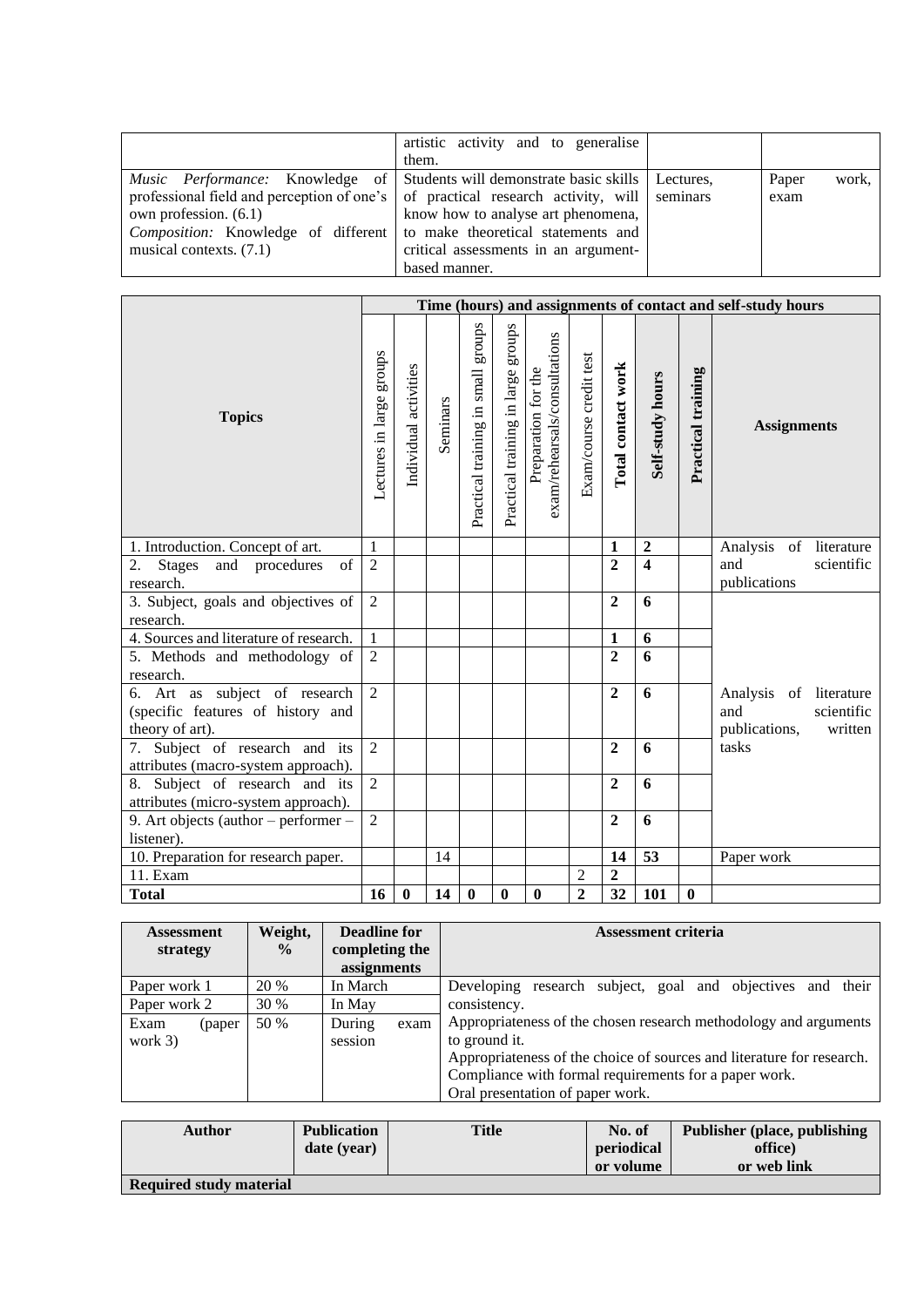| Bitinas, B.; Rupšienė, L.;<br>Žydžiūnaitė, V. | 2008 | Kokybinių<br>tyrimų<br>metodologija                      | Klaipėda                                                         |
|-----------------------------------------------|------|----------------------------------------------------------|------------------------------------------------------------------|
| Kardelis, K.                                  | 2002 | Mokslinių<br>tyrimų<br>metodologija ir metodai           | $K$ .: JUDEX                                                     |
| Rieneker,<br>L.:<br>Jorgensen, P. S.          | 2003 | Kaip rašyti mokslinį darbą                               | Vilnius: Aidai                                                   |
| Rupšienė, L                                   | 2007 | Kokybinio tyrimo duomenų<br>rinkimo metodologija         | Klaipėdos<br>Klaipėda<br>$\sim$ 1.<br>universiteto leidykla      |
| Tidikis, R.                                   | 2003 | Socialinių<br>tyrimų<br>metodologija                     | teisės<br>Vilnius:<br>Lietuvos<br>universite to leidybos centras |
| Žydžiūnaitė, V.                               | 2006 | Taikomųjų<br>tyrimų<br>metodologijos<br>charakteristikos | Vilnius:<br>Pedagoginės<br>profesinės raidos centras             |

### **POLITICS OF CULTURE AND DEVELOPMENT OF PROFESSIONAL ARTS**

<span id="page-20-0"></span>The study subject description is currently being updated or translated. For the previous version of the description, please contact the Study Programmes Office by e-mail [viktorija.papieve@lmta.lt](mailto:viktorija.papieve@lmta.lt)

### **FINAL RESEARCH PAPER**

<span id="page-20-1"></span>

| Subject (module) title                                                                                                  |                                                                  | Code                 | Study programme (s)                                                                                                          |  |  |  |
|-------------------------------------------------------------------------------------------------------------------------|------------------------------------------------------------------|----------------------|------------------------------------------------------------------------------------------------------------------------------|--|--|--|
| <b>Final Research Paper</b>                                                                                             |                                                                  | M086515              | Music Performance, Composition                                                                                               |  |  |  |
|                                                                                                                         | Department where the subject is                                  |                      |                                                                                                                              |  |  |  |
|                                                                                                                         | implemented                                                      |                      |                                                                                                                              |  |  |  |
| Coordinator: assoc. prof. dr. Laima Budzinauskienė, assoc. prof. dr. Judita                                             |                                                                  |                      | Department of Musicology                                                                                                     |  |  |  |
| Žukienė                                                                                                                 |                                                                  |                      |                                                                                                                              |  |  |  |
|                                                                                                                         | <b>Study cycle</b>                                               |                      | Type of the course unit (module)                                                                                             |  |  |  |
| Second (Master)                                                                                                         |                                                                  |                      | Compulsory                                                                                                                   |  |  |  |
| <b>Mode of delivery</b>                                                                                                 | Semester or period when the course unit is                       |                      | Language (s) of instruction                                                                                                  |  |  |  |
|                                                                                                                         | delivered/study programme                                        |                      |                                                                                                                              |  |  |  |
| Classwork                                                                                                               | 3rd semester, 4 <sup>th</sup> semester/Music Performance,        |                      | Lithuanian                                                                                                                   |  |  |  |
|                                                                                                                         | Composition                                                      |                      |                                                                                                                              |  |  |  |
| <b>Prerequisites</b>                                                                                                    |                                                                  |                      |                                                                                                                              |  |  |  |
| Preliminary requirements: competences acquired during the studies of                                                    |                                                                  |                      | Minor requirements (if any):                                                                                                 |  |  |  |
| Bachelor of Arts, basics of research.                                                                                   |                                                                  |                      | None                                                                                                                         |  |  |  |
| <b>Number of ECTS credits</b>                                                                                           | Total student's load                                             | <b>Contact hours</b> | <b>Self-study hours</b>                                                                                                      |  |  |  |
| $10(5+5)$                                                                                                               | $266(133+133)$                                                   | $34(17+17)$          | $232(116+116)$                                                                                                               |  |  |  |
|                                                                                                                         | Purpose of the subject (module)                                  |                      |                                                                                                                              |  |  |  |
|                                                                                                                         |                                                                  |                      | The purpose of the subject is to develop students' scientific analytical competence, their ability of critical thinking, and |  |  |  |
| to provide skills for independent research and summarisation and dissemination of its results.                          |                                                                  |                      |                                                                                                                              |  |  |  |
|                                                                                                                         | Short description of the subject (module) (up to 500 characters) |                      |                                                                                                                              |  |  |  |
|                                                                                                                         |                                                                  |                      | Final Research Paper is a subject of Master studies, the aim of which is to develop students' competences of scientific      |  |  |  |
|                                                                                                                         |                                                                  |                      | research work. The subject reflects the aspiration for scientific cognition necessary for the second cycle of university     |  |  |  |
|                                                                                                                         |                                                                  |                      | studies. A Master's research paper is prepared on a topic directly related to the final art project of the Master's studies. |  |  |  |
| Practical skills of research activity are developed, as well as the ability to think critically, evaluate analytically, |                                                                  |                      |                                                                                                                              |  |  |  |
|                                                                                                                         |                                                                  |                      | substantiate and defend one's statements, and express thoughts fluently. Students are taught to use the knowledge and        |  |  |  |
|                                                                                                                         |                                                                  |                      | experience of practical artistic activity accumulated during their studies, and to be able to independently collect          |  |  |  |
| the contract of the contract of the contract of the contract of the contract of the contract of the contract of         |                                                                  |                      |                                                                                                                              |  |  |  |

information, analyse it, systematise and summarise it.

| <b>Programme competences to be</b><br>developed (number of programme's<br>learning outcomes) | Learning outcomes of the course<br>unit (module)                                        | <b>Teaching and</b><br>learning<br>methods | <b>Assessment</b><br>methods |  |
|----------------------------------------------------------------------------------------------|-----------------------------------------------------------------------------------------|--------------------------------------------|------------------------------|--|
| <i>Music Performance</i> : Knowledge of                                                      | During the presentation and the defence                                                 | Individual                                 | credit<br>Course             |  |
|                                                                                              | professional field and perception of $\vert$ of the final research paper (art research) | activities,                                | test, defence                |  |
| one's own profession. (6.1)                                                                  | students will demonstrate good                                                          | discussions                                |                              |  |
| Composition: Ability to think critically                                                     | understanding of the profession of a                                                    |                                            |                              |  |
| and self-critically. $(2.1)$                                                                 | musician and critical thinking.                                                         |                                            |                              |  |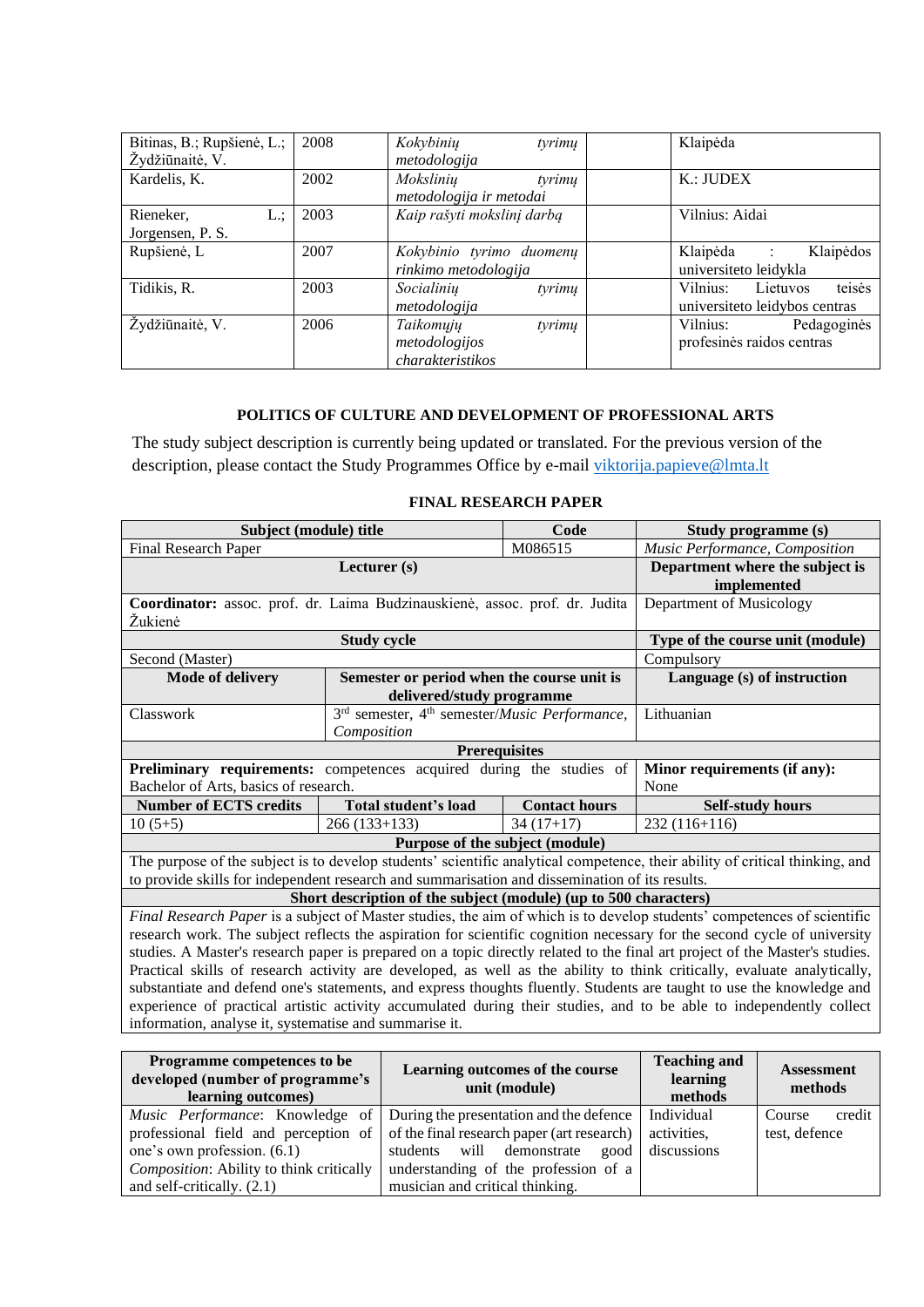| Music Performance: Interpersonal and<br>communication skills, leadership. (5.1)<br>Composition: Ability to think critically<br>and self-critically. (2.1)                                                                                                                                                                                                                | Students will demonstrate good verbal<br>abilities and skills of constructive,<br>argument-based<br>and<br>professional<br>interaction during the presentation and<br>defence of the art research.                                                 | Individual<br>activities,<br>discussions                                                             | Course<br>credit<br>test, defence |
|--------------------------------------------------------------------------------------------------------------------------------------------------------------------------------------------------------------------------------------------------------------------------------------------------------------------------------------------------------------------------|----------------------------------------------------------------------------------------------------------------------------------------------------------------------------------------------------------------------------------------------------|------------------------------------------------------------------------------------------------------|-----------------------------------|
| Music Performance: Good knowledge<br>of music theory, history and cultural<br>contexts, their links with interpretation<br>traditions. $(2.1)$<br>Composition: Knowledge of different<br>musical contexts. (7.1)                                                                                                                                                         | Students will be able to substantiate art<br>research being conducted with practical<br>professional and theoretical knowledge<br>of art.                                                                                                          | Individual<br>activities,<br>analysis<br>of<br>literature<br>and<br>audio/video<br>sources.          | credit<br>Course<br>test, defence |
| Music Performance: Ability to work<br>and to improve independently. (7.1)<br>Composition: Ability to work and to<br>improve independently. (1.1)                                                                                                                                                                                                                         | Students will be able to carry out<br>research individually<br>and in<br>an<br>organised way on a topic related to final<br>art project, and describe it.                                                                                          | Individual<br>activities,<br>research<br>activities                                                  | Course<br>credit<br>test, defence |
| Music Performance: Ability to conduct<br>independent scientific research. (8.1)<br>Composition:<br>Ability<br>to conduct<br>independent scientific research. (5.1)                                                                                                                                                                                                       | Students will be able to outline research<br>goals and objectives related to the topic<br>of the final art project, ground the<br>choice of methods and sources, make<br>conclusions, and write a paper of no<br>less than 40 thousand characters. | Individual<br>activities,<br>analysis<br>of<br>audio/video<br>sources<br>and<br>data                 | Course<br>credit<br>test, defence |
| Music Performance: Ability to conduct<br>independent scientific research. (8.1)<br>Ability<br>Composition:<br>to<br>conduct<br>independent scientific research. (5.1)                                                                                                                                                                                                    | Students will be able to summarise art<br>research and the results obtained,<br>formulate conclusions, and provide<br>evaluations of art phenomena, taking<br>into account the wider cultural context.                                             | Individual<br>activities,<br>research<br>activities,<br>analysis<br>of<br>research<br>findings       | Course<br>credit<br>test, defence |
| Music Performance: Ability to analyse<br>and to critically assess art processes<br>and their implications in the context of<br>contemporary culture, and to influence<br>the evolution of culture by being active<br>in professional art activity. $(4.1; 4.2)$<br>Composition: Ability to integrate into<br>different musical, social and cultural<br>contexts. $(8.1)$ | Students will be able to analyse the<br>cultural context and its developments,<br>enabling the evaluation of artistic<br>phenomena.                                                                                                                | Individual<br>activities,<br>analysis<br>of<br>audio/video<br>sources<br>and<br>data,<br>discussions | Course<br>credit<br>test, defence |

|                                                                                                | Time (hours) and assignments of contact and self-study hours |                          |          |                                                                     |                                       |                     |                         |                         |                  |                                                                  |  |
|------------------------------------------------------------------------------------------------|--------------------------------------------------------------|--------------------------|----------|---------------------------------------------------------------------|---------------------------------------|---------------------|-------------------------|-------------------------|------------------|------------------------------------------------------------------|--|
| <b>Topics</b>                                                                                  | sdnora<br>Lectures in large                                  | activities<br>Individual | Seminars | sdnorß<br>$\ensuremath{\mathsf{small}}$<br>training in<br>Practical | groups<br>Practical training in large | Preparation for the | Exam/course credit test | Total contact work      | Self-study hours | <b>Assignments</b>                                               |  |
| $1st$ semester                                                                                 |                                                              |                          |          |                                                                     |                                       |                     |                         |                         |                  |                                                                  |  |
| 1. Formulation of the research topic<br>of<br>the<br>creation<br>research<br>and<br>programme. |                                                              | 3                        |          |                                                                     |                                       |                     |                         | 3                       | 12               | Formulation of research topics and<br>goals, creation of a plan. |  |
| Data search and<br>studies of<br>2.<br>literature.                                             |                                                              | 6                        |          |                                                                     |                                       |                     |                         | 6                       | 54               | Preparation of literature review.                                |  |
| 3. Data analysis.                                                                              |                                                              | 4                        |          |                                                                     |                                       |                     |                         | $\overline{\mathbf{4}}$ | 25               | Performing data analysis.                                        |  |
| 4. Drafting a text of a research paper.                                                        |                                                              | 3                        |          |                                                                     |                                       |                     |                         | 3                       | 25               | Drafting a text of a research paper<br>(no less than 12 pages)   |  |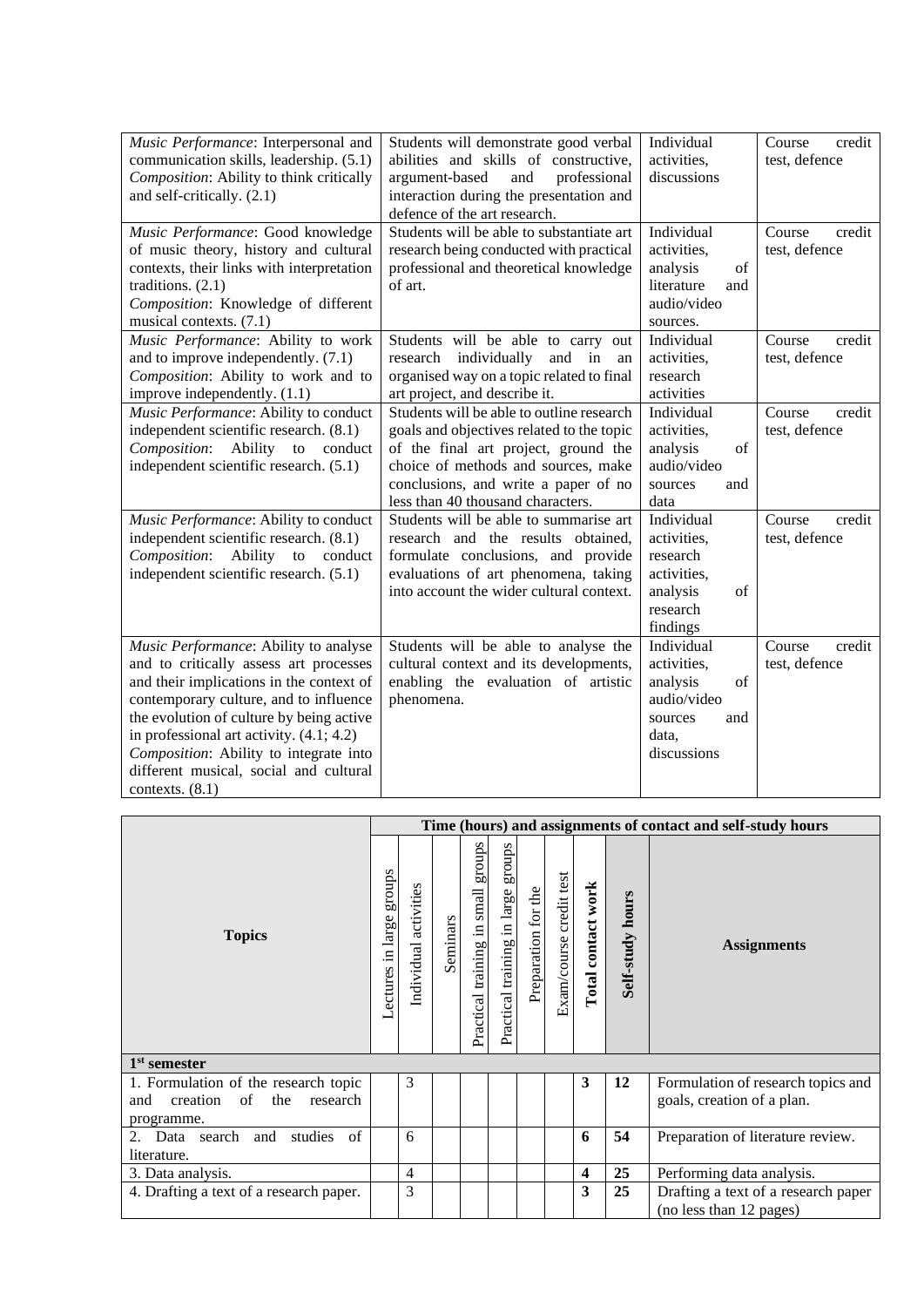| 5. Course credit test                  |          |                |              |          |              |              |                         |     |                                     |
|----------------------------------------|----------|----------------|--------------|----------|--------------|--------------|-------------------------|-----|-------------------------------------|
| <b>Total</b>                           | $\bf{0}$ | 16             | $\mathbf{0}$ | $\bf{0}$ | $\mathbf{0}$ | $\mathbf{0}$ | 17                      | 116 |                                     |
| $2nd$ semester                         |          |                |              |          |              |              |                         |     |                                     |
| 1. Analysis of research paper data.    |          | 4              |              |          |              |              | 4                       | 30  | Performing data analysis            |
| 2. Systemising, generalising and       |          | 4              |              |          |              |              | 4                       | 30  | Systemising and evaluating results  |
| evaluating results of data analysis.   |          |                |              |          |              |              |                         |     |                                     |
| 3. Drafting a text of a research paper |          | 4              |              |          |              |              | $\overline{\mathbf{4}}$ | 36  | Drafting a text of a research paper |
|                                        |          |                |              |          |              |              |                         |     | (no less than 32 pages)             |
| 4. Developing conclusions.             |          | $\overline{2}$ |              |          |              |              | $\mathbf{2}$            | 10  | Developing conclusions              |
| 5. Finalising the paper and preparing  |          | $\overline{2}$ |              |          |              |              | 2                       | 10  | Finalizing the paper, submitting it |
| for defence.                           |          |                |              |          |              |              |                         |     | for assessment, preparing for the   |
|                                        |          |                |              |          |              |              |                         |     | presentation of research findings   |
| 6. Defence.                            |          |                |              |          |              |              |                         |     |                                     |
| <b>Total</b>                           | 0        | 16             |              |          |              |              | 7                       | 116 |                                     |

| <b>Assessment strategy</b>             | Weight | <b>Deadline for</b>                 | <b>Assessment criteria</b>                      |  |  |  |
|----------------------------------------|--------|-------------------------------------|-------------------------------------------------|--|--|--|
|                                        | $, \%$ | completing the<br>assignments       |                                                 |  |  |  |
| 1 <sup>st</sup> semester               |        |                                     |                                                 |  |  |  |
| Intermediate assessment (choosing)     | 30 %   | of first<br>The <sub>1</sub><br>end | Accuracy, relevance, links with art project.    |  |  |  |
| the topic)                             |        | month                               |                                                 |  |  |  |
| Course credit test:                    | 30 %   | During exam session                 | Relevance,<br>appropriateness,                  |  |  |  |
| 1. Literature review.                  |        |                                     | comprehensiveness.                              |  |  |  |
| 2. Drafting a text of a research paper | 40 %   | During exam session                 | Accuracy, relevance, originality, fluency of    |  |  |  |
| (no less than 15,000 characters)       |        |                                     | professional language.                          |  |  |  |
| $2nd$ semester                         |        |                                     |                                                 |  |  |  |
| Defence:                               | 50 %   | During exam session                 | Accuracy, relevance, originality, high level of |  |  |  |
| 1. Presentation of data, analysis,     |        | of the graduates                    | competence.                                     |  |  |  |
| summary of the findings, conclusions   |        |                                     |                                                 |  |  |  |
| 2. Drafting a text of a research paper | 20 %   |                                     | Correctness of language, compliance of the      |  |  |  |
| (no less than 40,000 characters)       |        |                                     | paper with the requirements                     |  |  |  |
| 3. Presentation and defence of a final | 30 %   |                                     | Quality of the presentation, accuracy and       |  |  |  |
| research paper                         |        |                                     | comprehensiveness of answers<br>the<br>to       |  |  |  |
|                                        |        |                                     | questions, clear expression of thoughts.        |  |  |  |

| <b>Author</b>                    | <b>Publicatio</b> | <b>Title</b>                              | No. of     | Publisher (place,  |
|----------------------------------|-------------------|-------------------------------------------|------------|--------------------|
|                                  | n date            |                                           | periodical | publishing office) |
|                                  | (year)            |                                           | or volume  | or web link        |
| <b>Required study material</b>   |                   |                                           |            |                    |
| Gerulis, S.; Melnikas,           | 2004              | Magistro mokslo darbas                    |            | Vilnius: LMTA      |
| L.                               |                   |                                           |            |                    |
| <b>Additional study material</b> |                   |                                           |            |                    |
| Kardelis, K.                     | 2002              | Moksliniu<br>metodologija<br>tyrimų<br>ir |            | Kaunas: JUDEX      |
|                                  |                   | metodai                                   |            |                    |
| Rieneker,<br>$L$ .:              | 2003              | Kaip rašyti mokslinį darbą                |            | Vilnius: Aidai     |
| Jorgensen, P.S.                  |                   |                                           |            |                    |

# **MASTER'S ART PROJECT**

<span id="page-22-0"></span>

| Subject (module) title (LT/EN)                                      | Code    | <b>Study programme</b>  |
|---------------------------------------------------------------------|---------|-------------------------|
|                                                                     |         | (s)                     |
| Magistro meno projektas (Fortepijonas)/Master's Art Project (Piano) | M056516 | Music Performance       |
|                                                                     |         | (Piano)                 |
| Lecturer $(s)$                                                      |         | <b>Department where</b> |
|                                                                     |         | the subject is          |
|                                                                     |         | implemented             |
| Coordinator: prof. Jurgis Karnavičius.                              |         | Piano Department        |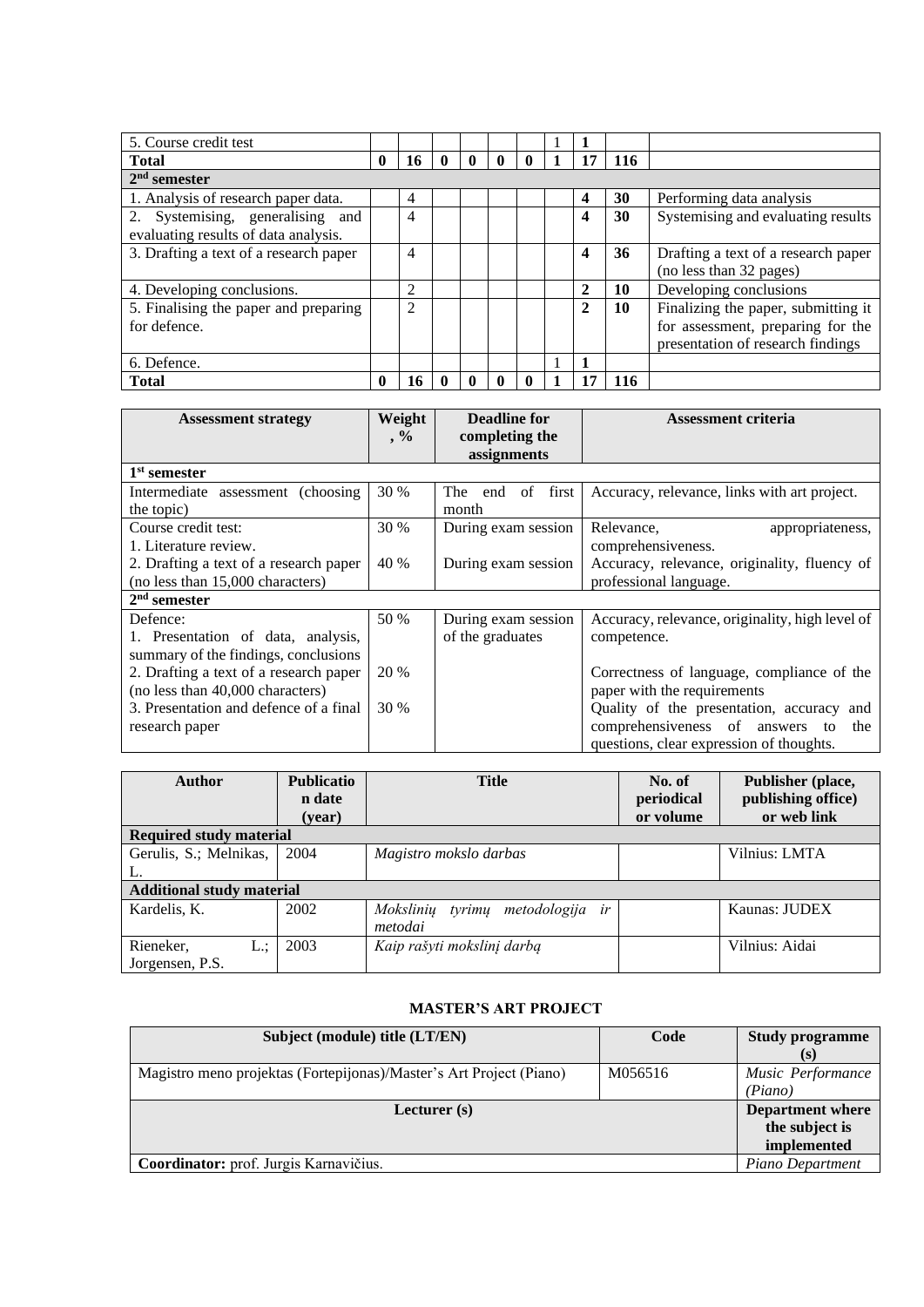|                                                                                                                                                                                                                 | Other (s): prof. Petras Geniušas, prof. Zbignevas Ibelgauptas, prof. Sergejus Okruško, prof.                             |                      |                         |  |  |  |  |
|-----------------------------------------------------------------------------------------------------------------------------------------------------------------------------------------------------------------|--------------------------------------------------------------------------------------------------------------------------|----------------------|-------------------------|--|--|--|--|
|                                                                                                                                                                                                                 |                                                                                                                          |                      |                         |  |  |  |  |
| Rūta Rikterė, prof. Birutė Vainiūnaitė, prof. Veronika Vitaitė, prof. Aleksandra Žvirblytė, doc.                                                                                                                |                                                                                                                          |                      |                         |  |  |  |  |
|                                                                                                                                                                                                                 | Daumantas Kirilauskas, doc. Albina Šikšniūtė, lect. Aidas Puodžiukas.                                                    |                      |                         |  |  |  |  |
|                                                                                                                                                                                                                 | <b>Study cycle</b>                                                                                                       |                      | Type of the             |  |  |  |  |
|                                                                                                                                                                                                                 |                                                                                                                          |                      | subject (module)        |  |  |  |  |
| Second (Master)                                                                                                                                                                                                 |                                                                                                                          |                      | Compulsory              |  |  |  |  |
| <b>Mode of delivery</b>                                                                                                                                                                                         | Semester or period when the subject is delivered                                                                         |                      | Language (s) of         |  |  |  |  |
|                                                                                                                                                                                                                 |                                                                                                                          |                      | instruction             |  |  |  |  |
| Classwork                                                                                                                                                                                                       | 4 <sup>th</sup> semester/ <i>Music Performance</i> (Piano)                                                               |                      | Lithuanian, English,    |  |  |  |  |
|                                                                                                                                                                                                                 |                                                                                                                          |                      | Russian                 |  |  |  |  |
|                                                                                                                                                                                                                 | <b>Prerequisites</b>                                                                                                     |                      |                         |  |  |  |  |
|                                                                                                                                                                                                                 | Preliminary requirements: all the requirements of semesters 1 to 3 of the Master of Music                                |                      | <b>Minor</b>            |  |  |  |  |
| Performance study programme fulfilled.                                                                                                                                                                          |                                                                                                                          |                      | requirements<br>(ii)    |  |  |  |  |
|                                                                                                                                                                                                                 |                                                                                                                          |                      | any): none.             |  |  |  |  |
| <b>Number of ECTS credits</b>                                                                                                                                                                                   | <b>Total student's load</b>                                                                                              | <b>Contact hours</b> | <b>Self-study hours</b> |  |  |  |  |
| 15                                                                                                                                                                                                              | 402                                                                                                                      | 34                   | 368                     |  |  |  |  |
|                                                                                                                                                                                                                 | Purpose of the subject (module)                                                                                          |                      |                         |  |  |  |  |
|                                                                                                                                                                                                                 | The purpose of the preparation and defence of a <i>Master's Art Project (Piano)</i> (performance of a musical programme) |                      |                         |  |  |  |  |
| is to reveal the artistic and creative abilities acquired in Master's studies, complying with the awarded Master's degree.                                                                                      |                                                                                                                          |                      |                         |  |  |  |  |
| Short description of the subject (module) (up to 500 characters)                                                                                                                                                |                                                                                                                          |                      |                         |  |  |  |  |
|                                                                                                                                                                                                                 |                                                                                                                          |                      |                         |  |  |  |  |
| The <i>Master's Art Project (Piano)</i> is the preparation and performance of a solo final music programme (recital),<br>revealing the artistic, artistic and creative skills acquired in the Master's studies. |                                                                                                                          |                      |                         |  |  |  |  |

During the course of individual practical training, the repertoire of the final art project is selected under the guidance of the teacher of the main instrument, the peculiarities of interpretation of selected musical works are discussed and students learn to perform them properly in terms of style, genre, form, interpretation and performance techniques; repertoire preparation periods are planned, rehearsal plan is compiled and concert calendar is anticipated.

| Programme competences to<br>be developed (number of<br>programme's learning<br>outcomes) | Learning outcomes of the subject<br>(module)                                                                                                                                                                                                                                                                                                                                                                                                                                                                                                                | <b>Teaching and learning</b><br>methods        | <b>Assessment</b><br>methods |
|------------------------------------------------------------------------------------------|-------------------------------------------------------------------------------------------------------------------------------------------------------------------------------------------------------------------------------------------------------------------------------------------------------------------------------------------------------------------------------------------------------------------------------------------------------------------------------------------------------------------------------------------------------------|------------------------------------------------|------------------------------|
| of<br>the<br>means<br>expression of the<br>specialisation. $(1.1)$                       | Ability to inspire and realise Students will prepare and perform the Practical training in large Performance<br>original artistic ideas through programme of the final art project groups, rehearsals, analysis of a musical<br>musical distinguished by an original artistic and preparation of the literature programme<br>chosen concept, while at the same time and a musical text<br>demonstrating the ability to develop<br>and express their artistic ideas, an<br>individual concept of interpretation and<br>original point of view.               |                                                |                              |
| of<br>the<br>means<br>specialisation. $(1.2)$                                            | Ability to inspire and realise When performing the Master's art Practical training in large Performance<br>original artistic ideas through project, students will demonstrate the groups, rehearsals, analysis of a musical<br>musical ability to make a purposeful use of the and preparation of the literature programme<br>expression of the chosen possibilities offered by the musical and a musical text<br>instrument performance technique in<br>order to achieve a creative result, as<br>well as a developed ability of musical<br>communication. |                                                |                              |
| contexts.<br>interpretation traditions. (2.1)                                            | Good knowledge of music When performing the Master's art Practical training in large Performance<br>theory, history and cultural project, students will demonstrate an groups, rehearsals, analysis of a musical<br>their links with original interpretation<br>style<br>performed pieces based on their and a musical text<br>knowledge about the language of<br>music, historical development and<br>performance practice of the repertoire<br>selected<br>of<br>the<br>specialisation<br>(individual periods, styles, genres, etc.).                     | of and preparation of the literature programme |                              |
| their links with specialisation,<br>contexts.                                            | Good knowledge of music By understanding the links between Practical training in large Performance<br>theory, history and cultural interpretation traditions in their groups, rehearsals, preparation of a musical<br>interpretation traditions. $(2.2)$ performance standards and different                                                                                                                                                                                                                                                                | international of a musical text                | programme                    |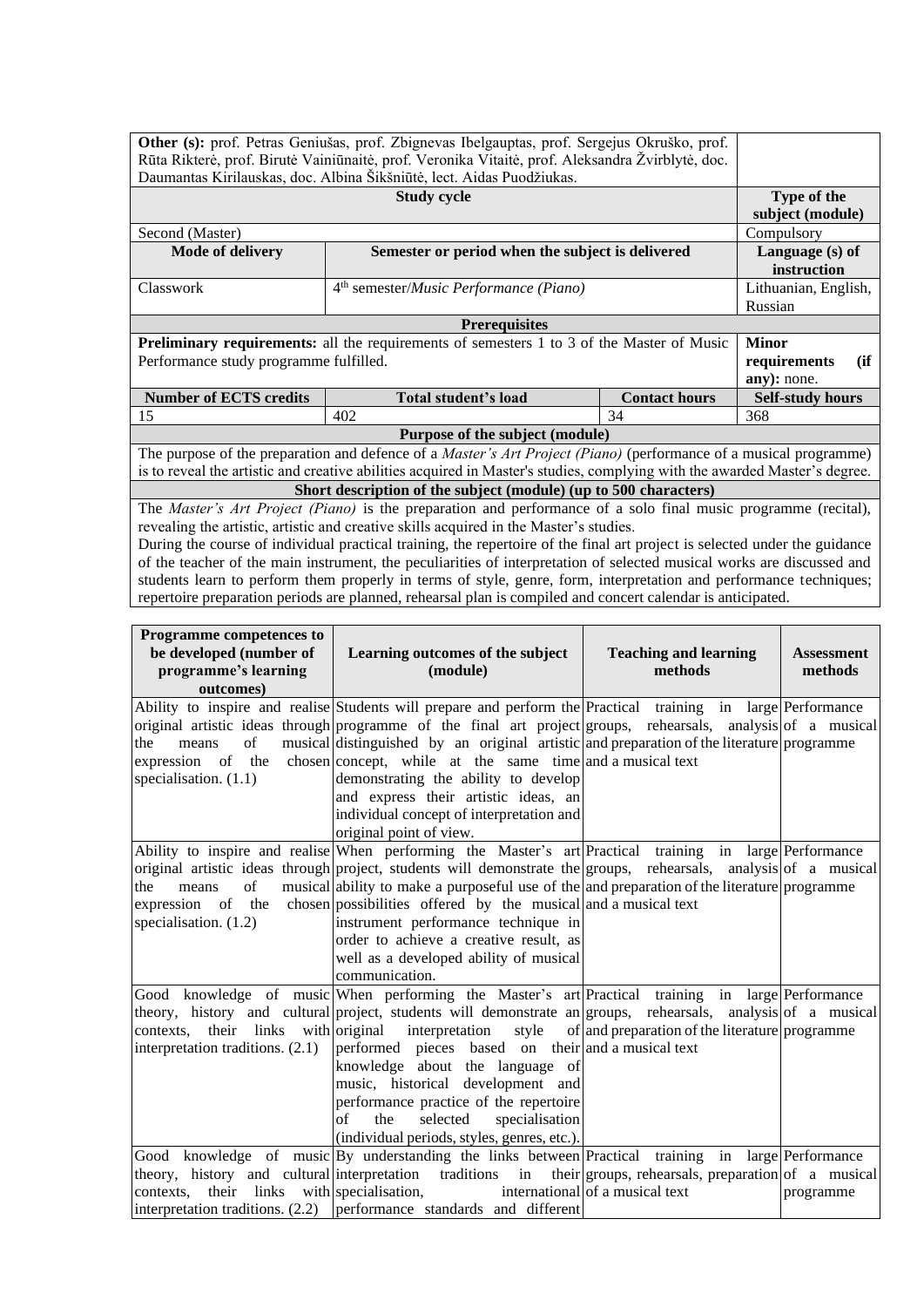|                                                                 | contexts of artistic and cultural activity,<br>students will be able to prepare and                                                                                                   |                                                             |                                   |
|-----------------------------------------------------------------|---------------------------------------------------------------------------------------------------------------------------------------------------------------------------------------|-------------------------------------------------------------|-----------------------------------|
|                                                                 | perform a conceptually integral musical<br>programme intended for a particular                                                                                                        |                                                             |                                   |
| Ability to broaden creative Students will have                  | cultural and/or social context.<br>built<br>up<br>experience through initiation of representative concert repertoire of the groups, rehearsals                                        | a Practical training<br>in                                  | large Performance<br>of a musical |
| and engagement in independent scope<br>artistic activity. (3.1) | that<br>complies<br>with<br>the<br>requirements for the Master's degree                                                                                                               |                                                             | programme                         |
|                                                                 | and selected specialisation and will<br>the<br>demonstrate<br>gained<br>concert                                                                                                       |                                                             |                                   |
|                                                                 | experience when performing the final<br>Master's art project.                                                                                                                         |                                                             |                                   |
|                                                                 | Ability to broaden creative Students will demonstrate abilities to Practical training<br>experience through initiation of develop artistic activity when preparing groups, rehearsals | in                                                          | large Performance<br>of a musical |
|                                                                 | and engagement in independent and performing the final Master's art                                                                                                                   |                                                             | programme                         |
| artistic activity. (3.2)                                        | programme in the form of a public                                                                                                                                                     |                                                             |                                   |
|                                                                 | concert.                                                                                                                                                                              |                                                             |                                   |
|                                                                 | Ability to analyse and critically $\begin{bmatrix} By \text{ means of developed} \end{bmatrix}$ intellect and Analysis and preparation of the Performance                             |                                                             |                                   |
|                                                                 | assess creative processes and erudition, students will be able to literature and a musical text, of a musical                                                                         |                                                             |                                   |
|                                                                 | their significance in the context analyse and assess the results of the discussions, rehearsals                                                                                       |                                                             | programme,                        |
|                                                                 | of contemporary culture. $(4.1)$ creative process critically in different                                                                                                             |                                                             | interview                         |
|                                                                 | stages of preparation of the final art                                                                                                                                                |                                                             |                                   |
|                                                                 | project, as well as apply these skills in                                                                                                                                             |                                                             |                                   |
|                                                                 | predicting potential trends of cultural                                                                                                                                               |                                                             |                                   |
|                                                                 | and<br>possibilities<br>processes<br>for                                                                                                                                              |                                                             |                                   |
|                                                                 | influencing them with their artistic<br>ideas.                                                                                                                                        |                                                             |                                   |
|                                                                 | Ability to analyse and critically Students will have a developed ability Practical training in large Performance                                                                      |                                                             |                                   |
|                                                                 | assess creative processes and of musical communication, and be able groups, rehearsals, analysis of a musical                                                                         |                                                             |                                   |
|                                                                 | their significance in the context to react fast and change the processes of and preparation of a musical programme                                                                    |                                                             |                                   |
| of contemporary culture. (4.2)                                  | musical creation and performance text                                                                                                                                                 |                                                             |                                   |
|                                                                 | depending on the situation at all stages                                                                                                                                              |                                                             |                                   |
|                                                                 | of final art project preparation and                                                                                                                                                  |                                                             |                                   |
|                                                                 | presentation.                                                                                                                                                                         |                                                             |                                   |
| Inter-personal<br>communication                                 | and Students will gain experience of Analysis of literature<br>and<br>skills, constructive                                                                                            | well-founded sound recordings, discussions,                 | and Interview                     |
| leadership. (5.1)                                               | business-like communication; they will rehearsals                                                                                                                                     |                                                             |                                   |
|                                                                 | be able to cooperate constructively in                                                                                                                                                |                                                             |                                   |
|                                                                 | the creative process of preparation of                                                                                                                                                |                                                             |                                   |
|                                                                 | the final art project.                                                                                                                                                                |                                                             |                                   |
| Systemic<br>and                                                 | analytical Students will prepare and perform the Analysis of literature                                                                                                               |                                                             | and Performance                   |
| thinking. $(6.1)$                                               | final art project by basing the artistic sound recordings, discussions, of a musical                                                                                                  |                                                             |                                   |
|                                                                 | and<br>idea                                                                                                                                                                           | its implementation on practical training in large programme |                                   |
|                                                                 | theoretical<br>and<br>sources                                                                                                                                                         | practical groups, rehearsals                                |                                   |
|                                                                 | experience.                                                                                                                                                                           |                                                             |                                   |
|                                                                 | Ability to work and improve When preparing the programme of the Analysis of literature, sound Performance                                                                             |                                                             |                                   |
| independently. (7.1)                                            | final art project, students will be able to recordings and a musical text, of a musical                                                                                               |                                                             |                                   |
|                                                                 | independently,<br>learn                                                                                                                                                               | integrate practical training                                | in large programme                |
|                                                                 | knowledge and complete artistic tasks groups, rehearsals                                                                                                                              |                                                             |                                   |
|                                                                 | in an organised manner.                                                                                                                                                               |                                                             |                                   |

|                            |                 |                                                         |                  |                                                                 | <b>Contact hours</b>                                                                              |                               |                                   |                            |                    |
|----------------------------|-----------------|---------------------------------------------------------|------------------|-----------------------------------------------------------------|---------------------------------------------------------------------------------------------------|-------------------------------|-----------------------------------|----------------------------|--------------------|
| <b>Topics (repertoire)</b> | ದ<br>oreti<br>ξ | ಸ<br>∞⊧<br>Ë<br>ᆷ<br>$\overline{\phantom{a}}$<br>Ĕ<br>ದ | nars<br>Ë<br>Sej | ρО<br>groups<br>.드<br>train<br>ದ<br>smal<br>ॱਜ਼<br>ದ<br>.급<br>۳ | ρO<br>岳<br>trainin<br>–<br>ದ<br>s<br>ಡ<br>⊏<br>ω<br>ctical<br>reh<br>ದ<br>щ<br>ದ<br>Pre<br>۰<br>ω | Se<br>E<br>ō<br>Ō<br>am<br>ங் | ರ<br>Š<br>ខី<br>work<br>otal<br>⊨ | hours<br>udy<br>5<br>Self. | <b>Assignments</b> |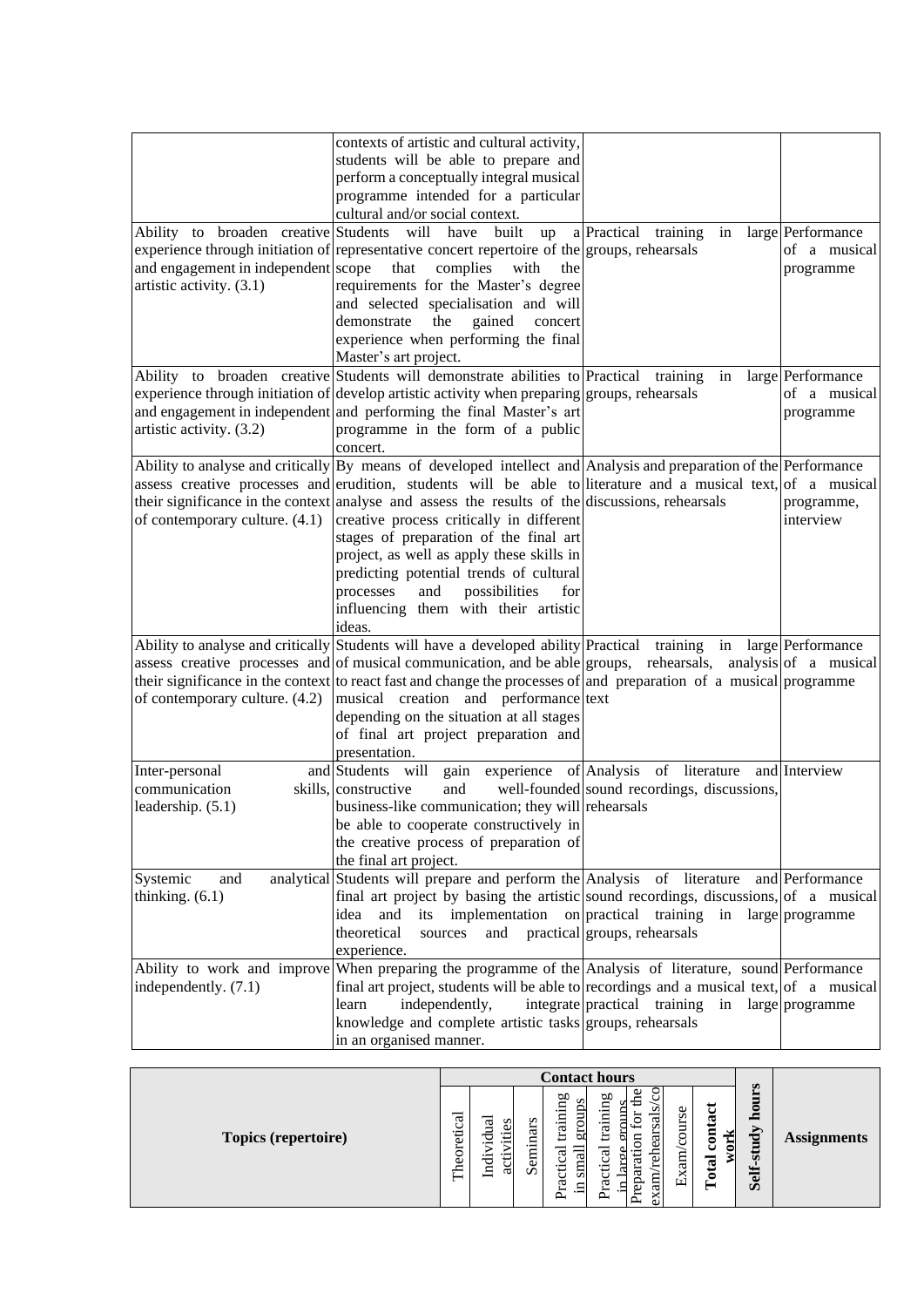| 1. Development of the programme for the final<br>art project/recital and the plan of its preparation<br>and rehearsals.<br>Requirements for the recital programme: two-<br>part recital. Programme duration - 60 minutes.<br>The programme is freely selected and prepared<br>during the last year of studies. The pieces in the<br>final musical programme that are no longer than | 3              |  |  |                | 3              | 20      | Studies of a<br>musical<br>text<br>and audio and<br>video<br>recordings,<br>creation of the<br>work plan.                                                        |
|-------------------------------------------------------------------------------------------------------------------------------------------------------------------------------------------------------------------------------------------------------------------------------------------------------------------------------------------------------------------------------------|----------------|--|--|----------------|----------------|---------|------------------------------------------------------------------------------------------------------------------------------------------------------------------|
| 10 to 15 minutes may be prepared during the<br>first year of Master's degree studies.<br>The programme must consist of pieces<br>pertaining to different periods and genres;<br>students are requested to include pieces by<br>Lithuanian composers in the programme.<br>Examples:<br>A: F. Schubert, sonata in B major D. 960; J.                                                  |                |  |  |                |                |         |                                                                                                                                                                  |
| Brahms, fantasy op. 116;<br>B: L. van Beethoven, sonata op. 110; M. Ravel,<br>suite Tomb of Cooper; S. Prokofiev, sonata no.<br>4;<br>P. Tchaikovsky, cycle The Seasons op. 37b; M.<br>K. Čiurlionis, three plays on one theme; G.<br>Gershwin, Rhapsody in Blue.                                                                                                                   |                |  |  |                |                |         |                                                                                                                                                                  |
| 2. Analysis and solutions of the artistic idea of<br>the final art project and its implementation.                                                                                                                                                                                                                                                                                  | $\overline{2}$ |  |  |                | $\overline{2}$ | 20      | Studies of a<br>musical<br>text<br>and audio and<br>video<br>recordings,<br>practical<br>training<br>in<br>large groups.                                         |
| 3. Analysis of musical material and solution of<br>individual artistic and technical problems.                                                                                                                                                                                                                                                                                      | 27             |  |  |                | 27             | 32<br>8 | <b>Studies</b><br>$\sigma$ f<br>literature<br>sources, sound<br>recordings<br>and a musical<br>text, practical<br>training<br>in<br>large groups,<br>rehearsals. |
| 4. Public hearing.                                                                                                                                                                                                                                                                                                                                                                  |                |  |  | 1              | $\mathbf{1}$   |         |                                                                                                                                                                  |
| 5. Defence of the Master's art project (recital).                                                                                                                                                                                                                                                                                                                                   |                |  |  | $\mathbf{1}$   | $\mathbf{1}$   |         |                                                                                                                                                                  |
| <b>Total:</b>                                                                                                                                                                                                                                                                                                                                                                       | 32             |  |  | $\overline{2}$ | 34             | 36<br>8 |                                                                                                                                                                  |

| <b>Assessment</b> | Weight,       | <b>Deadline</b> | <b>Assessment criteria</b>                                                         |
|-------------------|---------------|-----------------|------------------------------------------------------------------------------------|
| strategy          | $\frac{0}{0}$ | for             |                                                                                    |
|                   |               | completing      |                                                                                    |
|                   |               | the             |                                                                                    |
|                   |               | assignment      |                                                                                    |
|                   |               | S               |                                                                                    |
| Public            |               | By the start    | <b>Requirements:</b> the programme of the Master's Art Project is performed        |
| hearing           |               | of the final    | during the exam.                                                                   |
|                   |               | exam            | <b>Assessment criteria:</b>                                                        |
|                   |               | session         | Originality, maturity and artistry of the programme concept;<br>٠                  |
|                   |               |                 | artistry, convincingness and professionalism<br>of<br>Creativity,                  |
|                   |               |                 | performance:                                                                       |
|                   |               |                 | Technical level of performance;<br>٠                                               |
|                   |               |                 | Demonstration of an original style of interpretation of the performed<br>$\bullet$ |
|                   |               |                 | piece based on historical knowledge and performance tradition;                     |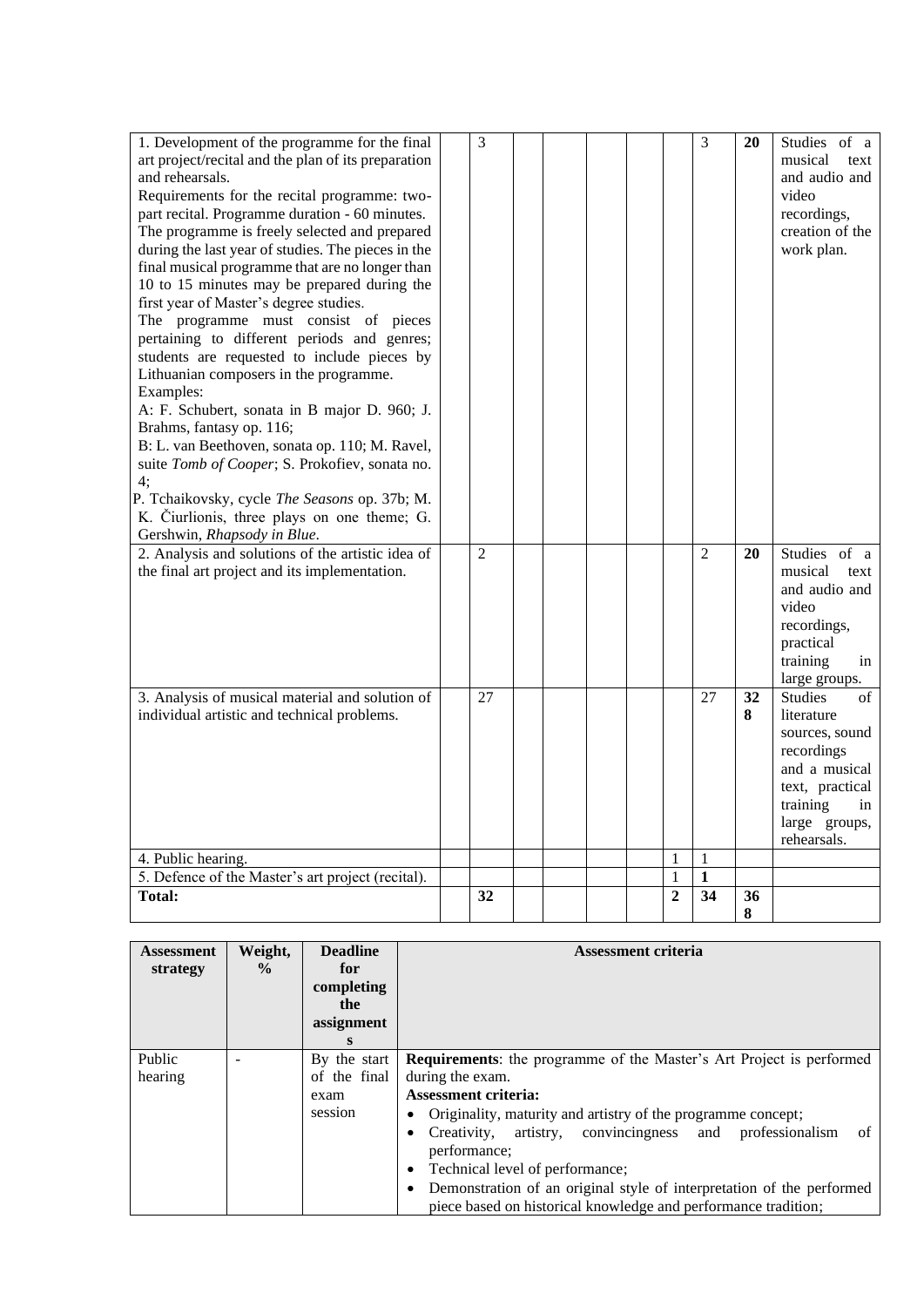|           |       |               | Analysis of programme interpretation, oral self-evaluation of the<br>$\bullet$<br>process of work (discussion of the public hearing). |  |  |  |  |  |  |
|-----------|-------|---------------|---------------------------------------------------------------------------------------------------------------------------------------|--|--|--|--|--|--|
| Defence   | 100 % | During<br>the | The programme may be performed only if positive assessment is received                                                                |  |  |  |  |  |  |
| (recital) |       | final exam    | during the public hearing.                                                                                                            |  |  |  |  |  |  |
|           |       | session       | Requirements for the programme of <i>Master's Art Project</i> (recital): duration                                                     |  |  |  |  |  |  |
|           |       |               | - 60 minutes. Programme is freely selected, prepared during the last year of                                                          |  |  |  |  |  |  |
|           |       |               | studies. The pieces in the final musical programme that are no longer than                                                            |  |  |  |  |  |  |
|           |       |               | 10 to 15 minutes may be prepared during the first year of Master's degree                                                             |  |  |  |  |  |  |
|           |       |               | studies.                                                                                                                              |  |  |  |  |  |  |
|           |       |               | The programme must consist of pieces pertaining to different periods and                                                              |  |  |  |  |  |  |
|           |       |               | genres; students are requested to include pieces by Lithuanian composers in                                                           |  |  |  |  |  |  |
|           |       |               | the programme.                                                                                                                        |  |  |  |  |  |  |
|           |       |               | <b>Assessment criteria:</b>                                                                                                           |  |  |  |  |  |  |
|           |       |               | Originality, maturity and artistry of the programme concept;                                                                          |  |  |  |  |  |  |
|           |       |               | Creativity, artistry, convincingness<br>and professionalism<br>of<br>٠                                                                |  |  |  |  |  |  |
|           |       |               | performance;                                                                                                                          |  |  |  |  |  |  |
|           |       |               | Technical level of performance;<br>٠                                                                                                  |  |  |  |  |  |  |
|           |       |               | Demonstration of an original style of interpretation of the performed<br>$\bullet$                                                    |  |  |  |  |  |  |
|           |       |               | piece based on historical knowledge and performance tradition.                                                                        |  |  |  |  |  |  |

| <b>Author</b>                    | <b>Public</b><br>ation<br>date<br>(vear) | <b>Title</b>                                            | No. of periodical<br>or volume            | Publisher (place,<br>publishing office)<br>or web link          |  |  |  |  |  |  |  |
|----------------------------------|------------------------------------------|---------------------------------------------------------|-------------------------------------------|-----------------------------------------------------------------|--|--|--|--|--|--|--|
| <b>Required study material</b>   |                                          |                                                         |                                           |                                                                 |  |  |  |  |  |  |  |
| Mach, Elyse                      | 1980                                     | Great<br>pianists<br>for<br>speak<br>themselves, vol. 1 | <b>ISBN</b><br>$0-396-$<br>09213-6        | New York; Dodd, Mead<br>& Company                               |  |  |  |  |  |  |  |
| Mach, Elyse                      | 1988                                     | for<br>speak<br>Great<br>pianists<br>themselves, vol. 2 | $0 - 396 -$<br><b>ISBN</b><br>08850-3     | New York; Dodd, Mead<br>& Company                               |  |  |  |  |  |  |  |
| <b>Additional study material</b> |                                          |                                                         |                                           |                                                                 |  |  |  |  |  |  |  |
| Drąsutienė, Liucija              | 2004                                     | Fortepijono metodikos tradicijos<br><i>ir dabartis</i>  | <b>ISBN</b><br>9986-503-<br>$46-9$        | Vilnius,<br>Lietuvos<br>muzikos akademija                       |  |  |  |  |  |  |  |
| Drąsutienė, Liucija              | 2015                                     | Lietuvos fortepijono pedagogikos<br>puslapiai           | 978-609-<br><b>ISBN</b><br>8071-31-3      | Vilnius,<br>Lietuvos<br>ir<br>muzikos<br>teatro<br>akademija    |  |  |  |  |  |  |  |
| Dubal, David                     | 1997                                     | Reflections from the keyboard                           | $0 - 8256 -$<br><b>ISBN</b><br>7211-2     | <b>Shirmer Trade Books</b>                                      |  |  |  |  |  |  |  |
| Fraser, Alan                     | 2003                                     | The craft of piano playing                              | $0 - 8108 -$<br><b>ISBN</b><br>$4591 - 1$ | <b>Scarecrow Press</b>                                          |  |  |  |  |  |  |  |
| Matthews, Denis                  | 1972                                     | <b>Keyboard Music</b>                                   | $0 - 7153 -$<br><b>ISBN</b><br>5612-7     | David<br>$\&$<br>London.<br>Charles                             |  |  |  |  |  |  |  |
| Sandor, Gyorgy                   | 1995                                     | On piano playing                                        | $0 - 02 -$<br><b>ISBN</b><br>872280-9     | Schirmer                                                        |  |  |  |  |  |  |  |
| Schonberg, Harold C.             | 1987                                     | The great pianists                                      | $0 - 671 -$<br><b>ISBN</b><br>63837-8     | Simon<br>$\mathcal{R}_{\mathcal{L}}$<br>Schuster/Fireside Books |  |  |  |  |  |  |  |

| Approved by the Piano Department                                                                  | $08/09/2016$ . Protocol No. 1. |
|---------------------------------------------------------------------------------------------------|--------------------------------|
| Date and No. of registration in the register of study subjects (modules) $R(16)-123$ , 09/09/2016 |                                |

# **Piano Accompaniment and** *Lied* **(Art Song) Final Art Project**

| Subject (module) title (LT/EN)                           | Code    | Study programme (s)    |             |
|----------------------------------------------------------|---------|------------------------|-------------|
| Akompanimento ir Lied (dainos meno) baigiamasis meno     | M150517 | <i>Music</i>           | Performance |
| projektas/Piano Accompaniment and <i>Lied</i> (Art song) |         | (Piano)                |             |
| Final Art Project                                        |         |                        |             |
| Lecturer $(s)$                                           |         | Department where the   |             |
|                                                          |         | subject is implemented |             |
| Coordinator: prof. Irena Armonienė.                      |         | Department             | of          |
|                                                          |         | Accompaniment          |             |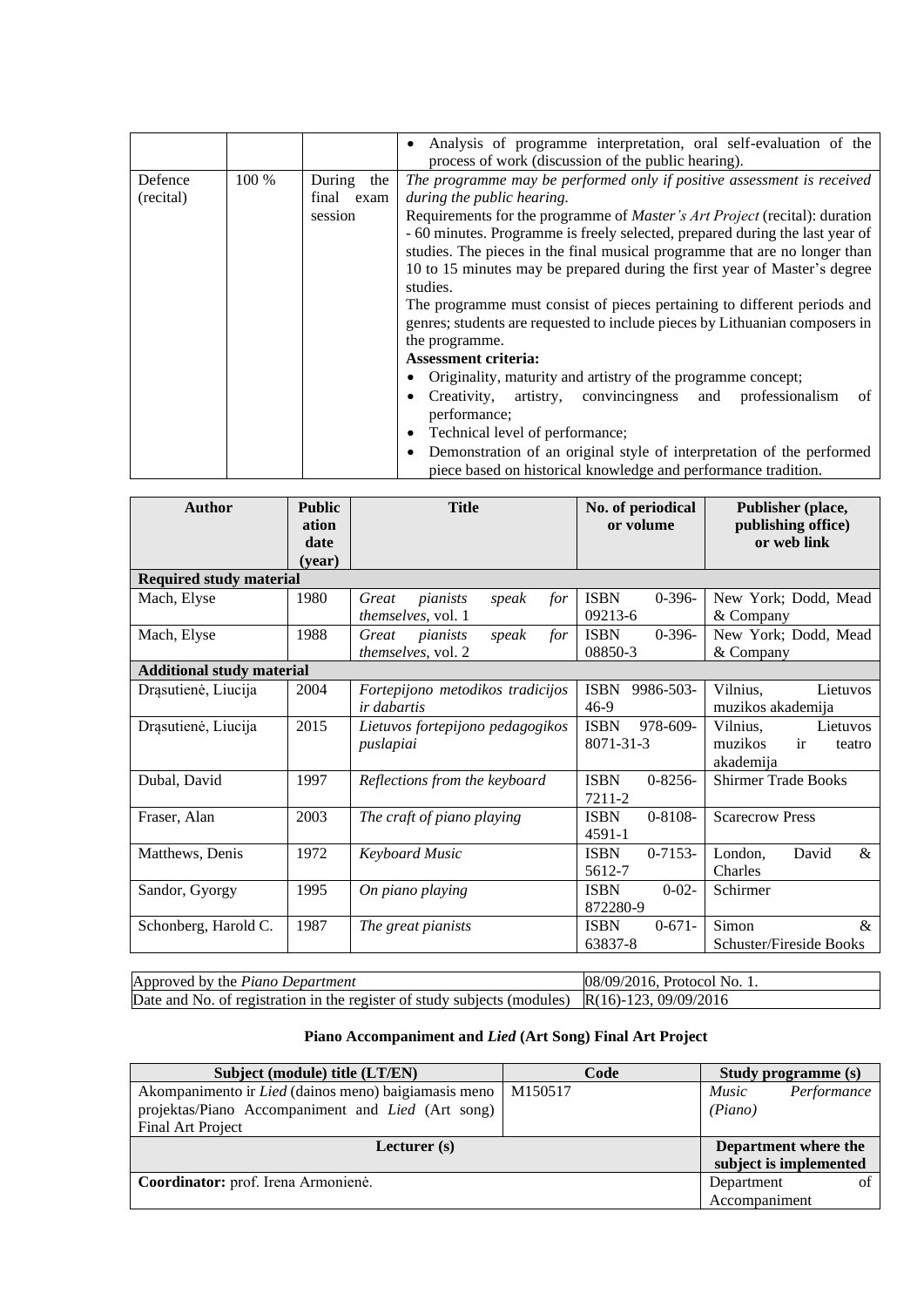|                                                                                                                         |                                                                     | Other (s): prof. Ramutė Vaitkevičiūtė, prof. Nijolė Ralytė, doc. Audronė Kisieliūtė, doc.                          |                         |  |  |
|-------------------------------------------------------------------------------------------------------------------------|---------------------------------------------------------------------|--------------------------------------------------------------------------------------------------------------------|-------------------------|--|--|
| Eglė Perkumaitė-Vikšraitienė, doc. Irena Markauskienė, doc.dr.Indrė Baikštytė, lect. Jonė                               |                                                                     |                                                                                                                    |                         |  |  |
| Punytė.                                                                                                                 |                                                                     |                                                                                                                    |                         |  |  |
|                                                                                                                         | Type of the subject                                                 |                                                                                                                    |                         |  |  |
|                                                                                                                         | (module)                                                            |                                                                                                                    |                         |  |  |
| Second (Master)                                                                                                         | Optional                                                            |                                                                                                                    |                         |  |  |
| <b>Mode of delivery</b>                                                                                                 | Language (s) of                                                     |                                                                                                                    |                         |  |  |
|                                                                                                                         | instruction                                                         |                                                                                                                    |                         |  |  |
| Classwork                                                                                                               | 4 <sup>th</sup> semester/ <i>Music Performance</i> ( <i>Piano</i> ) | Lithuanian,<br>English,                                                                                            |                         |  |  |
|                                                                                                                         |                                                                     | German, French, Russian,                                                                                           |                         |  |  |
|                                                                                                                         |                                                                     |                                                                                                                    | Polish                  |  |  |
|                                                                                                                         |                                                                     | <b>Prerequisites</b>                                                                                               |                         |  |  |
|                                                                                                                         |                                                                     | <b>Preliminary requirements:</b> all the requirements of semesters 1 to 3 of the Master of                         | Minor requirements (if  |  |  |
| Music Performance study programme fulfilled.                                                                            |                                                                     |                                                                                                                    | any): none.             |  |  |
| <b>Number of ECTS credits</b>                                                                                           | Total student's load                                                | <b>Contact hours</b>                                                                                               | <b>Self-study hours</b> |  |  |
| 5                                                                                                                       | 133                                                                 | 17                                                                                                                 | 116                     |  |  |
|                                                                                                                         |                                                                     | Purpose of the subject (module)                                                                                    |                         |  |  |
|                                                                                                                         |                                                                     | The aim of Piano Accompaniment and Lied (Art song) Final Art Project is to demonstrate the most prominent Master's |                         |  |  |
| level competencies that are related to the ability to accompany singers and instrumentalists professionally, as well as |                                                                     |                                                                                                                    |                         |  |  |

perform the pieces of art song genre and those confirming the Master's Qualification Degree.

**Short description of the subject (module) (up to 500 characters)**

The *Accompaniment and Art Song Final Art Project* refers to the programme prepared independently and performed by the student that demonstrates the pianist-accompanist's and art song performer's artistic abilities developed during Master degree studies. During the course of individual training, the repertoire for the accompaniment art project is selected under the teacher's supervision; specific features of interpretation of selected musical pieces are discussed and students learn how to perform them properly in terms of style, genre, form, interpretation and performance technique; the stages of repertoire preparation are planned, the plan of rehearsals is drawn up and the schedule of concerts is prepared.

| <b>Programme competences</b><br>to be developed (number<br>of programme's learning<br>outcomes)                                                                 | Learning outcomes of the subject (module)                                                                                                                                                                                                                                                                                                      | <b>Teaching and</b><br>learning methods                                                                                                  | <b>Assessment</b><br>methods             |
|-----------------------------------------------------------------------------------------------------------------------------------------------------------------|------------------------------------------------------------------------------------------------------------------------------------------------------------------------------------------------------------------------------------------------------------------------------------------------------------------------------------------------|------------------------------------------------------------------------------------------------------------------------------------------|------------------------------------------|
| Ability to inspire and realise<br>original<br>artistic<br>ideas<br>through<br>the<br>of<br>means<br>musical expression of the<br>chosen specialisation. $(1.1)$ | Students will prepare and<br>perform the<br>of the<br>final<br>programme<br>project<br>art<br>distinguished by an original artistic concept<br>while at the same time demonstrating the<br>ability to develop and express their artistic<br>ideas, as well as interpret the performed<br>musical programme individually.                       | Practical training in<br>large<br>groups,<br>rehearsals,<br>analysis<br>and preparation of the<br>literature<br>and<br>a<br>musical text | Performance<br>of a musical<br>programme |
| Ability to inspire and realise<br>artistic<br>ideas<br>original<br>through<br>the means<br>of<br>musical expression of the<br>chosen specialisation. (1.2)      | When performing the programme of the art<br>project, students will demonstrate the ability to<br>artistic and technical performance<br>use<br>expression means purposefully to achieve the<br>creative result in the areas of accompaniment<br>and art song; they will be able to demonstrate<br>a developed ability of musical communication. | Practical training in<br>large<br>groups,<br>rehearsals,<br>analysis<br>and preparation of the<br>literature<br>and<br>a<br>musical text | Performance<br>of a musical<br>programme |
| Good knowledge of music<br>theory, history and cultural<br>contexts, their links with<br>interpretation<br>traditions.<br>(2.1)                                 | When performing the programme of the final<br>art project, students will demonstrate an<br>original interpretation style of performed<br>pieces based on their knowledge about the<br>language of music, historical development and<br>performance practice of the selected repertoire<br>(individual periods, styles, genres, etc.).          | Practical training in<br>large<br>groups,<br>rehearsals,<br>analysis<br>and preparation of the<br>literature<br>and<br>a<br>musical text | Performance<br>of a musical<br>programme |
| Good knowledge of music<br>theory, history and cultural<br>contexts, their links with<br>interpretation<br>traditions.<br>(2.2)                                 | understanding<br>the<br>links<br>By<br>between<br>interpretation traditions of accompaniment and<br>performance,<br>international<br>art<br>song<br>performance standards and different contexts<br>of artistic and cultural activity, students will be<br>able to prepare and perform a conceptually                                          | Practical training in<br>large<br>groups,<br>rehearsals, preparation<br>of a musical text                                                | Performance<br>of a musical<br>programme |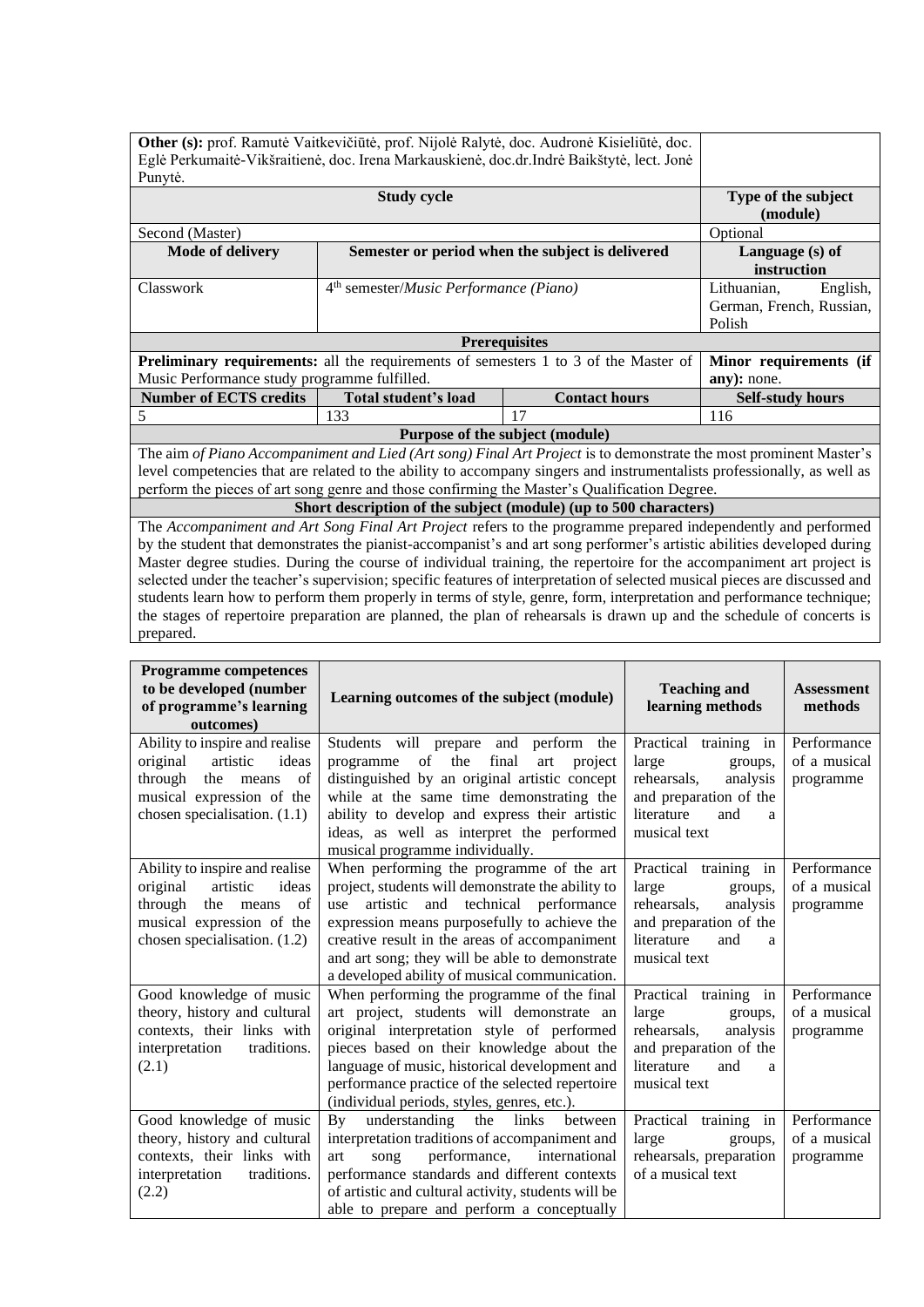|                               | integral musical programme intended for a         |                          |              |
|-------------------------------|---------------------------------------------------|--------------------------|--------------|
|                               | particular cultural and/or social context.        |                          |              |
| Ability to broaden creative   | Students will demonstrate abilities to develop    | Practical training in    | Performance  |
| experience<br>through         | artistic activity by preparing and performing     | large<br>groups,         | of a musical |
| of<br>initiation<br>and       | the final art programme in the form of a public   | rehearsals               | programme    |
| engagement in independent     | concert.                                          |                          |              |
| artistic activity. (3.2)      |                                                   |                          |              |
| Ability to analyse<br>and     | Students will have a developed ability of         | Practical training in    | Performance  |
| critically evaluate artistic  | musical communication, be able to react fast      | large<br>groups,         | of a musical |
| and<br>their<br>processes     | and change the processes of musical creation      | rehearsals,<br>analysis  | programme    |
| significance in the context   | and performance depending on the situation at     | and preparation of a     |              |
| contemporary<br>culture<br>of | all stages of final art project preparation and   | musical text             |              |
| influence<br>and<br>to<br>its | presentation.                                     |                          |              |
| development. (4.2)            |                                                   |                          |              |
| Inter-personal<br>and         | Students will gain experience of constructive     | Analysis of literature   | Discussion   |
| communication<br>skills,      | well-founded<br>business-like<br>and              | and sound recordings,    |              |
| leadership. (5.1)             | communication, and will be able to cooperate      | discussions, rehearsals  |              |
|                               | with other performers efficiently in the creative |                          |              |
|                               | process of preparation of the final art project.  |                          |              |
| Knowledge of the subject      | Students will prepare and perform the final art   | Analysis of literature   | Performance  |
| area and understanding of     | project by basing the artistic idea and its       | and sound recordings,    | of a musical |
| one's profession. (6.1)       | implementation on theoretical sources and         | discussions, practical   | programme,   |
|                               | practical experience.                             | training<br>in<br>large  | discussion   |
|                               |                                                   | groups, rehearsals       |              |
| Ability<br>work<br>to<br>and  | When preparing the programme of the final art     | Analysis of literature,  | Performance  |
| improve<br>independently.     | project, students will be able to learn           | sound recordings and     | of a musical |
| (7.1)                         | independently, integrate<br>knowledge<br>and      | analysis of a musical    | programme    |
|                               | complete artistic tasks in an organised manner.   | text, practical training |              |
|                               |                                                   | large<br>in<br>groups,   |              |
|                               |                                                   | rehearsals               |              |

|                                                                                                                                                                                                                                                                                                                                                                                                                                                                                                                                                                                                                                                                                                                                                                          |                      |                       |          | <b>Contact hours</b>     |                       |                                                  |                         |                    |                  |                                                                                                                                                                                     |
|--------------------------------------------------------------------------------------------------------------------------------------------------------------------------------------------------------------------------------------------------------------------------------------------------------------------------------------------------------------------------------------------------------------------------------------------------------------------------------------------------------------------------------------------------------------------------------------------------------------------------------------------------------------------------------------------------------------------------------------------------------------------------|----------------------|-----------------------|----------|--------------------------|-----------------------|--------------------------------------------------|-------------------------|--------------------|------------------|-------------------------------------------------------------------------------------------------------------------------------------------------------------------------------------|
| Topics (repertoire)                                                                                                                                                                                                                                                                                                                                                                                                                                                                                                                                                                                                                                                                                                                                                      | Theoretical lectures | Individual activities | Seminars | 크.<br>Practical training | Practical training in | exam/rehearsals/consui<br>the<br>Preparation for | Exam/course credit test | Total contact work | Self-study hours | <b>Assignment</b><br>S                                                                                                                                                              |
| Preparation of the programme for<br>the<br>Piano<br>Accompaniment and Lied (Art song) Final Art Project:<br>a. Development of the work plan;<br>b. Selection of the programme;<br>solving technical problems of musical text<br>$c_{\cdot}$<br>performance and ensemble;<br>d. Preparation of interpretation idea;<br>Rehearsals.<br>e.<br><b>Examples</b><br>of<br>the<br>for<br><b>Piano</b><br>programme<br>Accompaniment and Lied (Art song) Final Art<br>Project:<br>1:<br>1. W. A. Mozart's Fiordiligi recitative and aria Come<br>scoglio from the opera Cosi fan tutte;<br>2. Concerto for violin and orchestra in A major no. 5<br>K219.<br>2:<br>1. H. Wolf's chamber vocal cycle for Michelangelo-<br>Lieder bass and piano (Wohl denk' ich, Alles endet, was |                      | $\mathbf{1}$<br>6     |          |                          |                       |                                                  |                         | 16                 | 11<br>6          | Analysis of a<br>musical<br>and<br>literary text,<br>studies<br>of<br>audio<br>and<br>video<br>recordings,<br>creation<br>of<br>the<br>work<br>plan,<br>rehearsals<br>with soloists |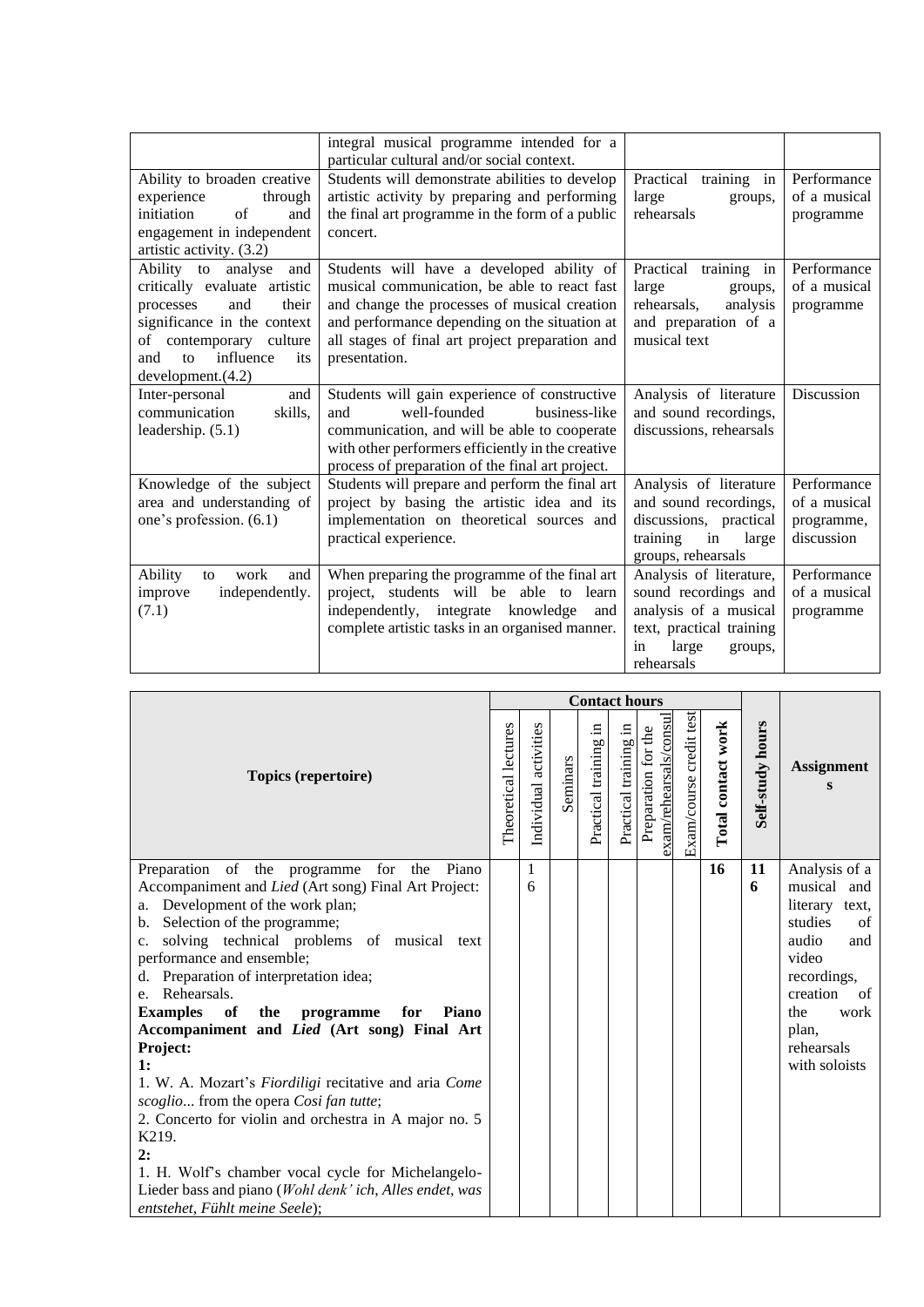| 2. B. Britten's chamber vocal cycle Seven Sonnets of    |   |  |  |    |    |  |
|---------------------------------------------------------|---|--|--|----|----|--|
| Michelangelo op. 22 for tenor and piano: XVI: Si come   |   |  |  |    |    |  |
| nella penna e nell'inchiostro, XXXI: A che più debb'io  |   |  |  |    |    |  |
| mai l'intensa voglia, XXX: Veggio co' bei vostri occhi  |   |  |  |    |    |  |
| un dolce lume, LV: Tu sa, ch'io so, signor mie, che tu  |   |  |  |    |    |  |
| sai, XXXVIII: Rendete agli occhi miei, o fonte o fiume, |   |  |  |    |    |  |
| XXXII: S'un casto amor, s'una pietà superna, XXIV:      |   |  |  |    |    |  |
| Spirto ben nato, in cui si specchia e vede.             |   |  |  |    |    |  |
| 3:                                                      |   |  |  |    |    |  |
| 1. P. Tchaikovsky's 3 romances op. 73: Мы сидели с      |   |  |  |    |    |  |
| тобой, Ночь, В эту лунную ночь;                         |   |  |  |    |    |  |
| 2. M. Mussorgsky's chamber vocal cycle Песни и          |   |  |  |    |    |  |
| пляски смерти for bass and piano: Колыбельная,          |   |  |  |    |    |  |
| Серенада, Трепак, Полководец.                           |   |  |  |    |    |  |
| Defence (concert)                                       |   |  |  |    |    |  |
| Total:                                                  |   |  |  | 17 | 11 |  |
|                                                         | 6 |  |  |    | n  |  |

| <b>Assessment</b>         | Weight,       | <b>Deadline</b> | <b>Assessment criteria</b>                                                                                                                                                                                                                                                                                  |  |  |  |  |  |  |
|---------------------------|---------------|-----------------|-------------------------------------------------------------------------------------------------------------------------------------------------------------------------------------------------------------------------------------------------------------------------------------------------------------|--|--|--|--|--|--|
| strategy                  | $\frac{0}{0}$ | for             |                                                                                                                                                                                                                                                                                                             |  |  |  |  |  |  |
|                           |               | completing      |                                                                                                                                                                                                                                                                                                             |  |  |  |  |  |  |
|                           |               | the             |                                                                                                                                                                                                                                                                                                             |  |  |  |  |  |  |
|                           |               | assignments     |                                                                                                                                                                                                                                                                                                             |  |  |  |  |  |  |
| Defence                   | 100 %         | During<br>the   | The permission to defend the final project is approved by the Head of the                                                                                                                                                                                                                                   |  |  |  |  |  |  |
| (concert)                 |               | final exam      | Department of Accompaniment on the recommendation of the teacher                                                                                                                                                                                                                                            |  |  |  |  |  |  |
| performance<br>$\sigma$ f |               | session         | supervising the preparation of the Piano Accompaniment and Lied (Art song)                                                                                                                                                                                                                                  |  |  |  |  |  |  |
| the                       |               |                 | Final Art Project.                                                                                                                                                                                                                                                                                          |  |  |  |  |  |  |
| programme)                |               |                 | Requirements for Piano Accompaniment and Lied (Art song) Final Art<br>Project:                                                                                                                                                                                                                              |  |  |  |  |  |  |
|                           |               |                 | • Freely-selected conceptually-developed musical programme consisting<br>of vocal (opera and/or art song genre) and/or instrumental pieces. The<br>programme may include no more than 30 % of the pieces prepared in<br>previous semesters.<br>Programme duration - between 30 and 40 minutes.<br>$\bullet$ |  |  |  |  |  |  |
|                           |               |                 | The programme may be performed with a soloist vocalist and/or<br>instrumentalist.                                                                                                                                                                                                                           |  |  |  |  |  |  |
|                           |               |                 | <b>Assessment criteria:</b>                                                                                                                                                                                                                                                                                 |  |  |  |  |  |  |
|                           |               |                 | Perception of the artistic idea;<br>$\bullet$                                                                                                                                                                                                                                                               |  |  |  |  |  |  |
|                           |               |                 | Accurate performance of the selected repertoire in terms of musical text;<br>Professional accompaniment abilities;<br>$\bullet$                                                                                                                                                                             |  |  |  |  |  |  |
|                           |               |                 | Sense of genre and form;<br>$\bullet$                                                                                                                                                                                                                                                                       |  |  |  |  |  |  |
|                           |               |                 | Integral management of phrasing, metro-rhythmic patterns, articulation<br>$\bullet$<br>and dynamics;                                                                                                                                                                                                        |  |  |  |  |  |  |
|                           |               |                 | Respective level of virtuoso abilities;<br>$\bullet$                                                                                                                                                                                                                                                        |  |  |  |  |  |  |
|                           |               |                 | Sense of ensemble awareness;<br>$\bullet$                                                                                                                                                                                                                                                                   |  |  |  |  |  |  |
|                           |               |                 | Artistic abilities;<br>$\bullet$                                                                                                                                                                                                                                                                            |  |  |  |  |  |  |
|                           |               |                 | Attributing meaning to a multilingual literary text;<br>$\bullet$                                                                                                                                                                                                                                           |  |  |  |  |  |  |
|                           |               |                 | Understanding of the specific nature of vocal and instrumental music<br>accompaniment;                                                                                                                                                                                                                      |  |  |  |  |  |  |
|                           |               |                 | Artistic maturity.<br>$\bullet$                                                                                                                                                                                                                                                                             |  |  |  |  |  |  |

| <b>Author</b>                  | <b>Publication</b><br>date (year) | <b>Title</b>              | No. of<br>periodical<br>or volume | Publisher (place,<br>publishing office)<br>or web link |
|--------------------------------|-----------------------------------|---------------------------|-----------------------------------|--------------------------------------------------------|
| <b>Required study material</b> |                                   |                           |                                   |                                                        |
| François-Sappey, Brigitte;     | 1994                              | Guide de la Mélodie et du |                                   | Paris: Fayard                                          |
| Cantagrell, Gilles             |                                   | Lied                      |                                   |                                                        |
| Oelmann, Werner                | 2000                              | Reclams Liedführer        |                                   | Stuttgart : Philipp Reclam                             |
|                                |                                   |                           |                                   | jun.                                                   |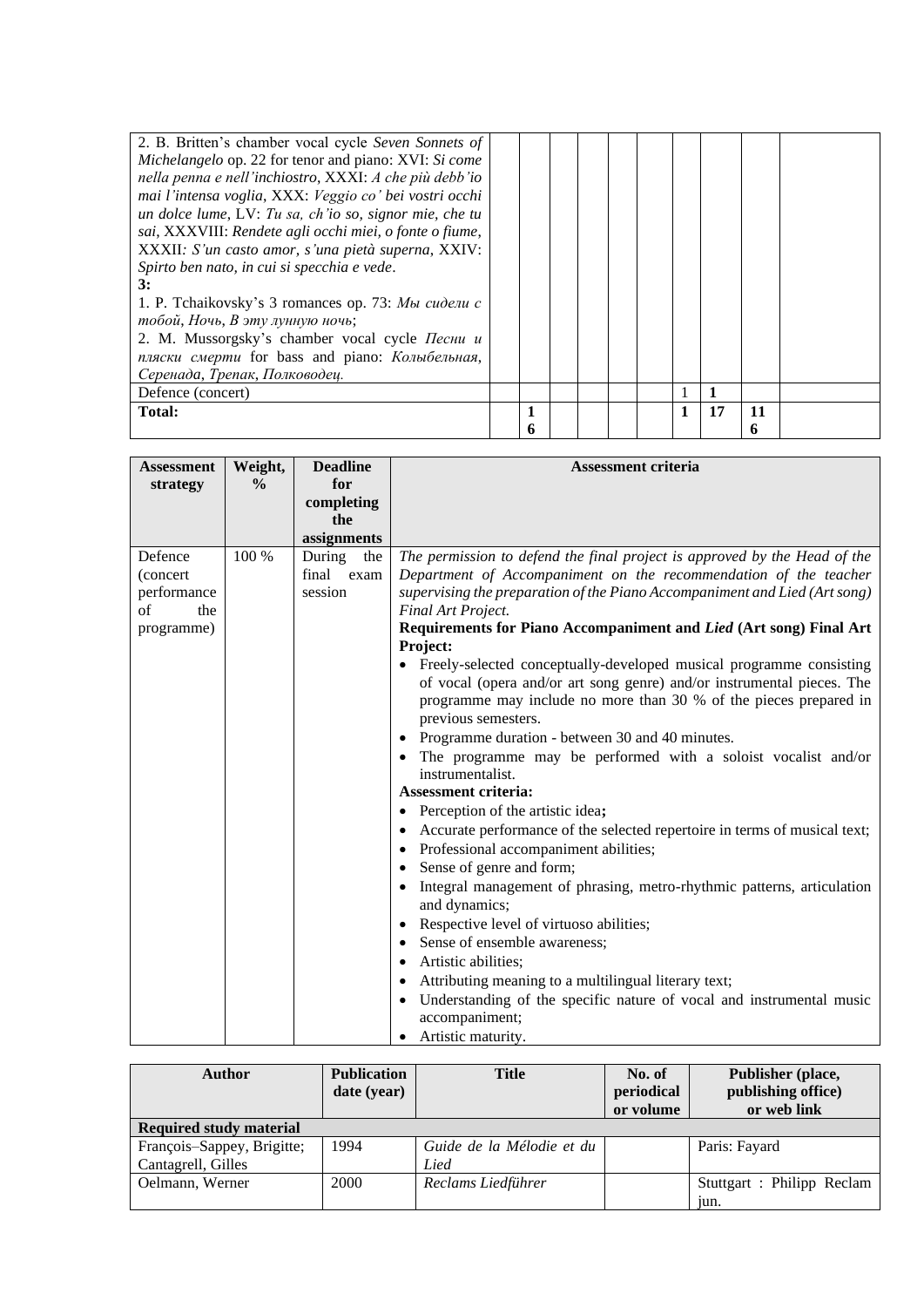| <b>Additional study material</b> |            |                                                      |                                         |        |          |
|----------------------------------|------------|------------------------------------------------------|-----------------------------------------|--------|----------|
| Bruveris, Jonas                  | 2006       | nacionalinis<br>Lietuvos<br>operos ir baleto teatras | Vilnius:<br>enciklopediju<br>institutas | Mokslo | leidybos |
| Guinn, John; Stone, Less         | 1996. 2001 | Opera Encyclopedia                                   | USA: Visible Ink Press                  |        |          |

# **PIANO ACCOMPANIMENT AND ART SONG FINAL ART PROJECT**

<span id="page-30-0"></span>The study subject description is currently being updated or translated. For the previous version of the description, please contact the Study Programmes Office by e-mail [viktorija.papieve@lmta.lt](mailto:viktorija.papieve@lmta.lt)

# **CHAMBER ENSEMBLE ART PROJECT**

<span id="page-30-1"></span>

|                                                    | Subject (module) title (LT/EN)                                                                                             | Code                 | Study programme (s)             |  |  |  |
|----------------------------------------------------|----------------------------------------------------------------------------------------------------------------------------|----------------------|---------------------------------|--|--|--|
|                                                    | Kamerinio ansamblio meno projektas (Fortepijonas, styginiai,                                                               | M118317              | <i>Music</i><br>Performance     |  |  |  |
|                                                    | mediniai pučiamieji instrumentai)/Chamber Ensemble Art                                                                     |                      | (Piano, String Instruments,     |  |  |  |
|                                                    | Project (Piano, String Instruments, Woodwind Instruments)                                                                  |                      |                                 |  |  |  |
|                                                    |                                                                                                                            |                      | <i>Percussion Instruments</i> ) |  |  |  |
|                                                    | Lecturer (s)                                                                                                               |                      | Department where the            |  |  |  |
|                                                    |                                                                                                                            |                      | subject is implemented          |  |  |  |
| Coordinator: prof. Dalia Balsytė.                  |                                                                                                                            |                      | Department of Chamber           |  |  |  |
|                                                    | Other (s): prof. Donatas Katkus, prof. Audronė Pšibilskienė, prof. Audronė Vainiūnaitė,                                    |                      | Ensemble                        |  |  |  |
|                                                    | prof. Augustinas Vasiliauskas, doc. Vaida Paukštienė, doc. dr. Indrė Baikštytė, lect. Inga                                 |                      |                                 |  |  |  |
|                                                    | Gylytė, lect. Povilas Jacunskas, lect. Saulius Lipčius, lect. Ingrida Rupaitė-Petrikienė.                                  |                      |                                 |  |  |  |
|                                                    | <b>Study cycle</b>                                                                                                         |                      | Type of the subject             |  |  |  |
|                                                    |                                                                                                                            |                      | (module)                        |  |  |  |
| Second (Master)                                    |                                                                                                                            |                      | Compulsory                      |  |  |  |
| Mode of delivery                                   | Semester or period when the subject is delivered                                                                           |                      | Language (s) of                 |  |  |  |
|                                                    |                                                                                                                            |                      | instruction                     |  |  |  |
| Classwork                                          | semester/Music Performance Music Performance<br>4 <sup>th</sup>                                                            |                      | Lithuanian,<br>English,         |  |  |  |
|                                                    | (Piano, String Instruments, Wind Instruments, Percussion                                                                   |                      | Russian, German                 |  |  |  |
|                                                    | <i>Instruments</i> )                                                                                                       |                      |                                 |  |  |  |
|                                                    | <b>Prerequisites</b>                                                                                                       |                      |                                 |  |  |  |
|                                                    | Preliminary requirements: all the requirements of semesters 1 to 3 of the Master of                                        |                      | Minor requirements (if          |  |  |  |
| Music Performance study programme fulfilled.       |                                                                                                                            |                      | any): none.                     |  |  |  |
| <b>Number of ECTS credits</b>                      | Total student's load                                                                                                       | <b>Contact hours</b> | <b>Self-study hours</b>         |  |  |  |
| 5                                                  | 134                                                                                                                        | 25.5                 | 108.5                           |  |  |  |
|                                                    | Purpose of the subject (module)                                                                                            |                      |                                 |  |  |  |
|                                                    | The purpose of the preparation and defence of a Chamber Ensemble Art Project (Piano, String Instruments, Woodwind          |                      |                                 |  |  |  |
|                                                    | <i>Instruments</i> ) (performance of a musical programme) is to reveal the artistic and creative abilities acquired in the |                      |                                 |  |  |  |
|                                                    | Master's studies, confirming the awarded Master's degree.                                                                  |                      |                                 |  |  |  |
|                                                    | Short description of the subject (module) (up to 500 characters)                                                           |                      |                                 |  |  |  |
|                                                    | The Chamber Ensemble Art Project (Piano, String Instruments, Woodwind Instruments) refers to the preparation and           |                      |                                 |  |  |  |
|                                                    | performance of a final concert program of musical works in a mixed ensemble, revealing the artistic and creative           |                      |                                 |  |  |  |
| abilities acquired in the Master's studies.        |                                                                                                                            |                      |                                 |  |  |  |
|                                                    | Under the guidance of the subject teacher, the repertoire of the final art project is selected; the peculiarities of the   |                      |                                 |  |  |  |
|                                                    | interpretation of selected musical works are discussed; students learn to perform them properly in terms of style, genre,  |                      |                                 |  |  |  |
|                                                    | form, interpretation and performance techniques. Repertoire preparation stages are planned, the plan of rehearsals is      |                      |                                 |  |  |  |
| drawn up and the schedule of concerts is prepared. |                                                                                                                            |                      |                                 |  |  |  |

| <b>Programme competences</b><br>to be developed (number<br>of programme's learning<br>outcomes) | Learning outcomes of the subject (module)                                                                 | <b>Teaching and</b><br>learning methods | <b>Assessment</b><br>methods |
|-------------------------------------------------------------------------------------------------|-----------------------------------------------------------------------------------------------------------|-----------------------------------------|------------------------------|
|                                                                                                 | Ability to inspire and realise Students will design and complete a chamber Practical                      |                                         | training in Performance      |
| original<br>artistic                                                                            | ideas ensemble art project programme characterised by an large                                            |                                         | groups, of a musical         |
|                                                                                                 | through the means of original artistic concept, while at the same time rehearsals, analysis and programme |                                         |                              |
|                                                                                                 | musical expression of the demonstrating the ability to develop and express preparation of a musical       |                                         |                              |
| chosen specialisation. $(1.1)$ their artistic ideas.                                            |                                                                                                           | text                                    |                              |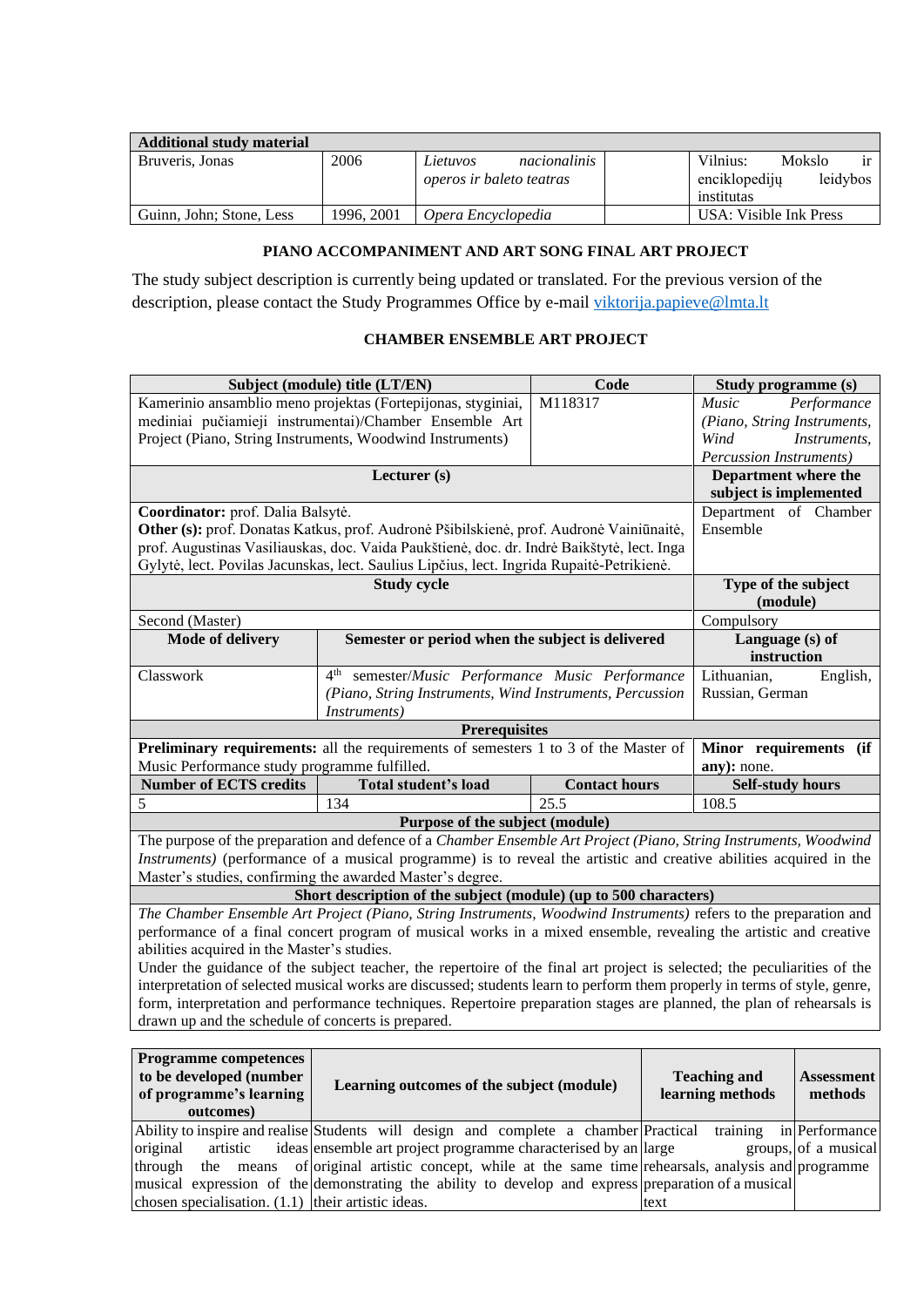|                                 | Ability to inspire and realise When performing the chamber ensemble art project, Practical training in Performance          |                                    |                         |
|---------------------------------|-----------------------------------------------------------------------------------------------------------------------------|------------------------------------|-------------------------|
| original<br>artistic            | ideas students will demonstrate the ability to use the large                                                                |                                    | groups, of a musical    |
| through the means               | of possibilities of the specialisation instrument rehearsals, analysis and programme                                        |                                    |                         |
|                                 | musical expression of the performance technique to achieve the ensemble preparation of a musical                            |                                    |                         |
|                                 | chosen specialisation. $(1.2)$ creative result, as well as the developed ability of text                                    |                                    |                         |
|                                 | musical communication and a sense of ensemble.                                                                              |                                    |                         |
|                                 | Good knowledge of music When performing the chamber ensemble art project Practical training                                 |                                    | in Performance          |
|                                 | theory, history and cultural programme, students will demonstrate a distinctive large                                       |                                    | groups, of a musical    |
|                                 | contexts, their links with style of interpretation of works, based on knowledge rehearsals, analysis and programme          |                                    |                         |
| interpretation                  | traditions. of the language, historical development and preparation of a musical                                            |                                    |                         |
| (2.1)                           | performance practice of the selected repertoire text, studies of literature                                                 |                                    |                         |
|                                 | (individual periods, styles, genres, etc.).                                                                                 | and audio sources, and             |                         |
|                                 |                                                                                                                             | musical text                       |                         |
|                                 | Good knowledge of music Understanding the interrelationships of chamber Practical                                           | training                           | in Performance          |
|                                 | theory, history and cultural ensemble interpretation traditions, international large                                        |                                    | groups, of a musical    |
|                                 | contexts, their links with performance standards with various contexts of rehearsals, analysis and programme                |                                    |                         |
| interpretation                  | traditions. artistic and cultural activities, students will be able preparation of a musical                                |                                    |                         |
| (2.2)                           | to develop and perform a conceptually coherent text                                                                         |                                    |                         |
|                                 | musical programme for a specific cultural and/or                                                                            |                                    |                         |
|                                 | social context.                                                                                                             |                                    |                         |
|                                 | Ability to broaden creative Students will prepare and perform (in the form of a Practical                                   | training                           | in Performance          |
| experience                      | through public concert) a representative musical programme large                                                            |                                    | groups, of a musical    |
| of<br>initiation                | and of the chamber ensemble.                                                                                                | rehearsals, analysis and programme |                         |
| engagement in independent       |                                                                                                                             | preparation of a musical           |                         |
| artistic activity. (3.2)        |                                                                                                                             | text                               |                         |
|                                 |                                                                                                                             |                                    |                         |
|                                 | Ability to analyse and Using developed intelligence and erudition, students Practical training                              |                                    | in Performance          |
|                                 | critically assess creative will be able to analyse and critically evaluate the large                                        |                                    | groups, of a musical    |
| processes<br>and                | their results of the creative process at various stages of the rehearsals, discussions                                      |                                    | programme,              |
|                                 | significance in the context preparation of a final art project.                                                             |                                    | interview               |
| of contemporary culture.        |                                                                                                                             |                                    |                         |
| (4.2)                           |                                                                                                                             |                                    |                         |
| Inter-personal                  | and Students will have accumulated experience of Practical training<br>skills, constructive                                 |                                    | in Performance          |
| communication                   | reasoned<br>business-like large<br>and                                                                                      |                                    | groups, of a musical    |
| leadership. (5.1)               | communication, and will be able to collaborate rehearsals, discussions                                                      |                                    | programme,              |
|                                 | productively in the creative process of preparing a<br>chamber ensemble art project.                                        |                                    | interview               |
|                                 | and Students will be able to lead the artistic activities of Practical training in Performance                              |                                    |                         |
| Inter-personal<br>communication | skills, the chamber ensemble, demonstrate initiative, large groups, of a musical                                            |                                    |                         |
| leadership. (5.2)               | leadership,<br>teamwork,<br>negotiation                                                                                     | and rehearsals, discussions        | programme,              |
|                                 | organisational skills when preparing and presenting                                                                         |                                    | interview               |
|                                 | the final art project in the form of a concert.                                                                             |                                    |                         |
| Systemic<br>and                 | analytical Students will prepare and perform the final art Practical                                                        | training                           | in Performance          |
| thinking. $(6.1)$               | project by basing the artistic idea and its large                                                                           |                                    | groups, of a musical    |
|                                 | implementation on theoretical sources and practical rehearsals, discussions                                                 |                                    | programme,              |
|                                 | experience.                                                                                                                 |                                    | interview               |
|                                 | Ability to work and improve When preparing the program of the chamber Practical                                             |                                    | training in Performance |
| independently. (7.1)            |                                                                                                                             |                                    |                         |
|                                 |                                                                                                                             |                                    |                         |
|                                 | ensemble art project, students will be able to work large                                                                   |                                    | groups, of a musical    |
|                                 | independently, integrate knowledge, and solve rehearsals, analysis and programme,<br>artistic tasks in an organised manner. | preparation of a musical interview |                         |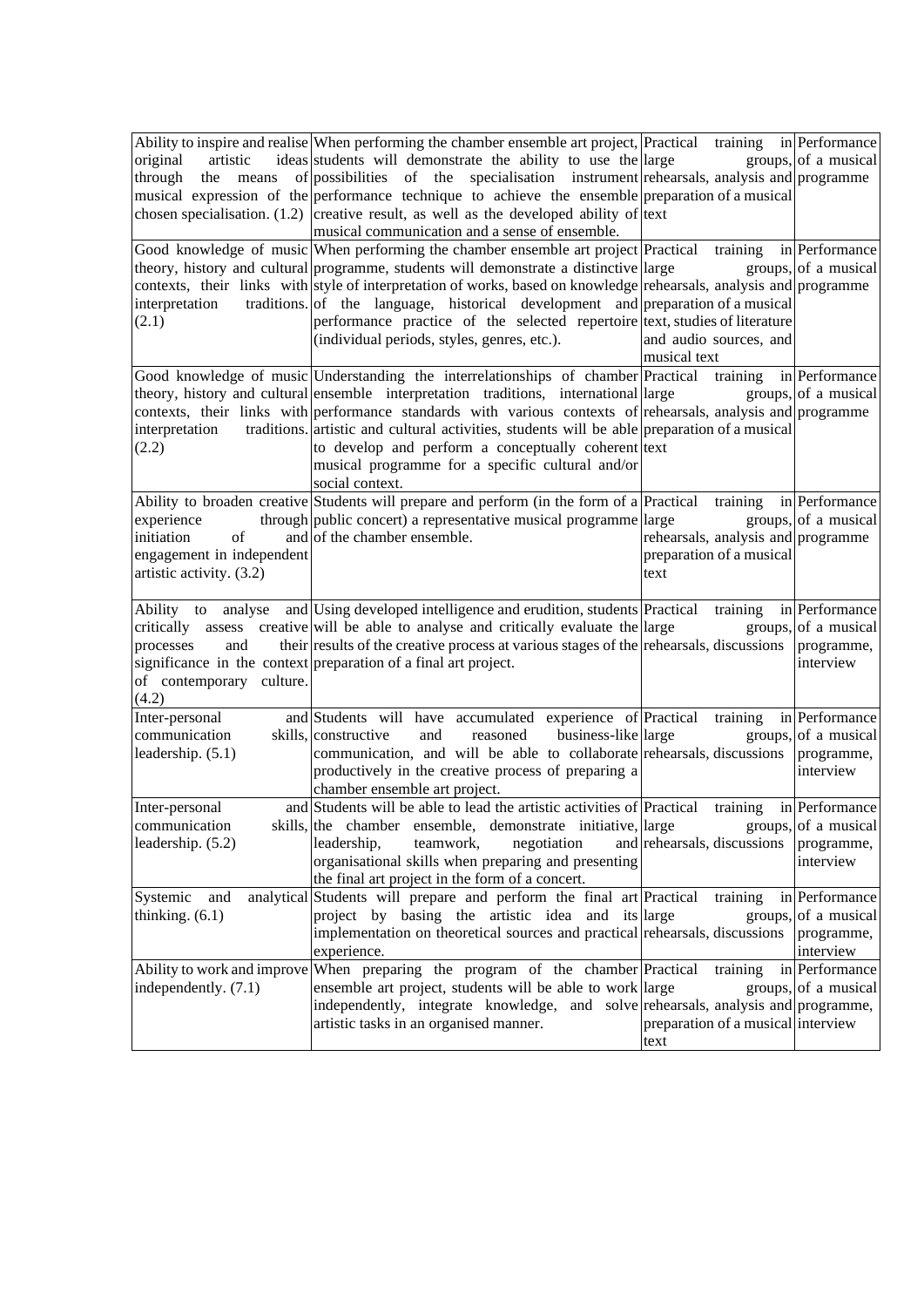|                                                                                                                                                                                                                                                                                                                                                                                                                                                                                                                                                                                                                                                                                     |                      |                       |          | <b>Contact hours</b>                 |                          |                     |                         |                    |                  | <b>Self-study hours</b><br>and assignments                                                                |
|-------------------------------------------------------------------------------------------------------------------------------------------------------------------------------------------------------------------------------------------------------------------------------------------------------------------------------------------------------------------------------------------------------------------------------------------------------------------------------------------------------------------------------------------------------------------------------------------------------------------------------------------------------------------------------------|----------------------|-----------------------|----------|--------------------------------------|--------------------------|---------------------|-------------------------|--------------------|------------------|-----------------------------------------------------------------------------------------------------------|
| Topics (repertoire)                                                                                                                                                                                                                                                                                                                                                                                                                                                                                                                                                                                                                                                                 | Theoretical lectures | Individual activities | Seminars | - 드<br><b>b</b><br>Practical trainin | 크.<br>Practical training | Preparation for the | Exam/course credit test | Total contact work | Self-study hours | <b>Assignmen</b><br>ts                                                                                    |
| Preparation of a chamber ensemble concert<br>programme lasting for 20–40 minutes. Repertoire<br>requirements: complex chamber works in terms of<br>content, form and performance technique for a<br>mixed ensemble, such as S. Rachmaninov's Trio<br>élégiaque for piano, violin and cello; A. Previn's<br>trio for oboe, bassoon and piano; F. Poulenck's<br>sonatas for flute, oboe/clarinet and piano; N.<br>Paganini's sonata concertata for guitar and violin,<br>A. Piazola's History of Tango for flute and guitar,<br>T. Ogawa's suite espiegle for clarinet and guitar,<br>M. Grayson's sonata for flute and guitar, R.<br>Eespere's <i>Matbeth</i> for violin and guitar. |                      |                       |          | 24                                   |                          |                     |                         | 24                 | 108.<br>5        | Studies of<br>literature<br>sources.<br>sound<br>recordings<br>and<br>a<br>musical<br>text.<br>rehearsals |
| Public hearing, defence.                                                                                                                                                                                                                                                                                                                                                                                                                                                                                                                                                                                                                                                            |                      |                       |          |                                      |                          |                     | 1.<br>5                 | 1.5                |                  |                                                                                                           |
| <b>Total:</b>                                                                                                                                                                                                                                                                                                                                                                                                                                                                                                                                                                                                                                                                       |                      |                       |          | 24                                   |                          |                     | 1.<br>5                 | 25.<br>5           | 108.<br>5        |                                                                                                           |

| <b>Assessment</b><br>strategy                         | Weight,<br>$\frac{0}{0}$ | <b>Deadline for</b><br>completing<br>the     | <b>Assessment criteria</b>                                                                                                                                                                                                                                                                                                                                                                                                                                                                                                                                                                                                                                                                                   |
|-------------------------------------------------------|--------------------------|----------------------------------------------|--------------------------------------------------------------------------------------------------------------------------------------------------------------------------------------------------------------------------------------------------------------------------------------------------------------------------------------------------------------------------------------------------------------------------------------------------------------------------------------------------------------------------------------------------------------------------------------------------------------------------------------------------------------------------------------------------------------|
|                                                       |                          | assignments                                  |                                                                                                                                                                                                                                                                                                                                                                                                                                                                                                                                                                                                                                                                                                              |
| Public hearing                                        |                          | By the start of<br>the final exam<br>session | <b>Requirements for the programme:</b> the entire programme of the final<br>art project is performed.<br>Criteria:<br>Accurate performance of the repertoire in terms of musical text;<br>٠<br>Specialisation instrument management skills, adaptability,<br>virtuoso skills;<br>Stylistically founded application of articulation, ornamentation<br>$\bullet$<br>and improvisation principles;<br>Ensemble quality;<br>٠<br>Sense of genre and form;<br>٠<br>Artistry and persuasiveness, quality of musical expression,<br>$\bullet$<br>analysis of programme interpretation and oral self-analysis of the<br>work process.                                                                                |
| Defence<br>(performance<br>of a musical<br>programme) | 100 %                    | During<br>the<br>final<br>exam<br>session    | The programme may be performed only if positive assessment is<br>received during the public hearing.<br>Programme requirements: programme duration - 20–40 minutes.<br>The programme takes the form of a public concert in the concert hall<br>of the Academy, the city and/or Lithuania.<br><b>Assessment criteria:</b><br>Ensemble technique (sound balance and metrorhythmic<br>synchronism);<br>Accurate performance of the repertoire in terms of musical text;<br>٠<br>Specialisation instrument management skills,<br>adaptability,<br>virtuoso skills;<br>Stylistically founded application of articulation, ornamentation<br>$\bullet$<br>and improvisation principles;<br>Sense of genre and form; |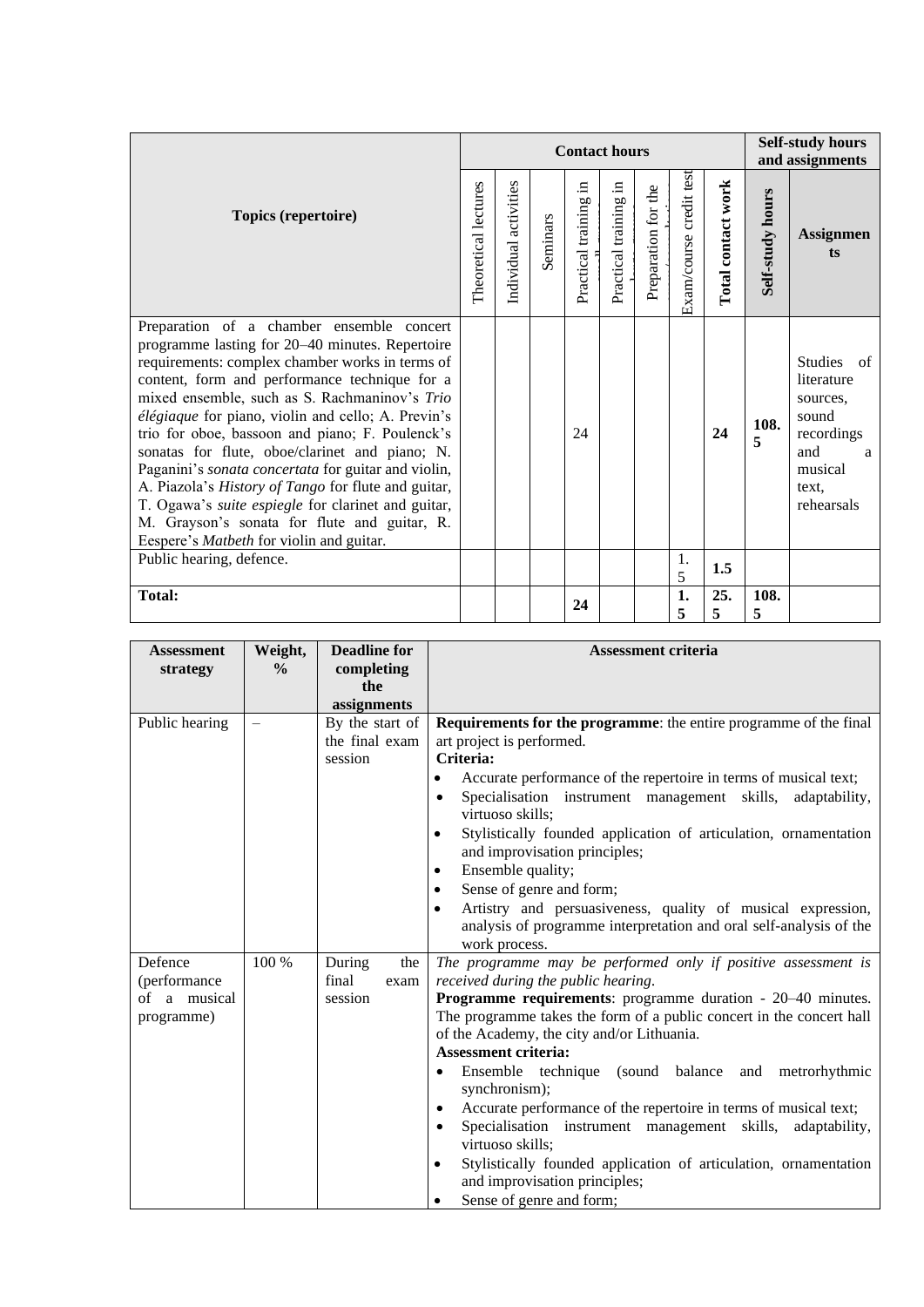|                                             |                                          | Artistry and persuasiveness, quality of musical expression.<br>$\bullet$ |                                   |                                                                                                                                                                                          |
|---------------------------------------------|------------------------------------------|--------------------------------------------------------------------------|-----------------------------------|------------------------------------------------------------------------------------------------------------------------------------------------------------------------------------------|
|                                             |                                          |                                                                          |                                   |                                                                                                                                                                                          |
| <b>Author</b>                               | <b>Publica</b><br>tion<br>date<br>(year) | <b>Title</b>                                                             | No. of<br>periodical or<br>volume | Publisher (place,<br>publishing office)<br>or web link                                                                                                                                   |
| <b>Required study material</b>              |                                          |                                                                          |                                   |                                                                                                                                                                                          |
| Baron, J. H.                                | 1998                                     | Intimate Music: A History of the Idea of<br><b>Chamber Music</b>         |                                   | <b>New</b><br>York:<br>Pendragon Press                                                                                                                                                   |
| Ulrich, H.                                  | 1966                                     | <b>Chamber Music</b>                                                     |                                   | Columbia University<br>Press                                                                                                                                                             |
| <b>Additional study material</b>            |                                          |                                                                          |                                   |                                                                                                                                                                                          |
| Aguado, Dionisio                            | 2005                                     | New guitar method                                                        |                                   | Tecla                                                                                                                                                                                    |
| $E$ .;<br>Badura-Skoda,<br>Badura-Skoda, P. | 1957                                     | Mozart-Interpretation                                                    |                                   | Wancura                                                                                                                                                                                  |
| Brun, Paul                                  | 2000                                     | A New History of the Double Bass                                         |                                   | P. Brun Productions                                                                                                                                                                      |
| Hoppstock, Tilman                           | 2015                                     | Polyphony in Bach's Fugues for Lute                                      |                                   | PRIM - Musikverlag<br>Darmstadt                                                                                                                                                          |
| Hoppstock, Tilman                           | 1990                                     | Bach's lute works from a guitarist's<br>perspective                      | Vol. 2.                           | PRIM - Musikverlag<br>Darmstadt                                                                                                                                                          |
| Hoppstock, Tilman                           | 1990                                     | Bach's lute works from a guitarist's<br>perspective                      | Vol. $1$                          | PRIM - Musikverlag<br>Darmstadt                                                                                                                                                          |
| Kappel, Hubert                              | 2016                                     | The bible of classical guitar technique                                  |                                   | <b>Edition Margaux</b>                                                                                                                                                                   |
| Parkening,<br>Chr.;<br>Marshall, J.         | 1997                                     | The Christopher Parkening Guitar<br>Method: Guitar Technique             | Vol. $1$                          | Hal Leonard; Revised<br>edition                                                                                                                                                          |
| Planyavsky, Alfred                          | 1998                                     | The baroque double bass violone                                          |                                   | MD<br>and<br>Langam,<br>London:<br>Scarecrow<br>Press                                                                                                                                    |
| Renié, Henriette                            | 1946                                     | Méthode<br>complète<br>de<br>harpe.<br>HarpePremier volume: Technique    |                                   | Paris:<br>Alphonse<br>Leduc<br>http://petruccilibrary.<br>ca/download.php?file<br>$=$ files/imglnks/caimg/<br>b/b7/IMSLP317808-<br>PMLP496260-<br>Reni<br>M thode d<br>e Harpe Score.pdf |
| Salzedo, Carlos                             | 1917                                     | L'Etude. Moderne de la Harpe                                             |                                   | New<br>York:<br>G.<br>Schirmer, Inc.<br>http://hz.imslp.info/fil<br>es/imglnks/using/0/0<br>8/IMSLP166593-<br>PMLP296867-<br><b>SALZEDO L</b><br>tud<br>e_moderne_de_la_ha<br>rpe.pdf    |
| Tennant, Scott                              | 2016                                     | Pumping nylon                                                            | 2 ed.                             | Alfred Music                                                                                                                                                                             |
|                                             |                                          | The Chamber music journal                                                |                                   | http://www.chamber<br>musicjournal.org                                                                                                                                                   |
|                                             |                                          | The Chamber music network                                                |                                   | http://www.acmp.net/<br>resources                                                                                                                                                        |

## **PIANO ENSEMBLE FINAL ART PROJECT**

<span id="page-33-0"></span>

| Subject (module) title (LT/EN)                                       | Code |         | Study programme (s) |
|----------------------------------------------------------------------|------|---------|---------------------|
| Fortepijoninio ansamblio baigiamasis meno projektas/ Piano   M116616 |      | Music   | Performance         |
| Ensemble Final Art Project                                           |      | (Piano) |                     |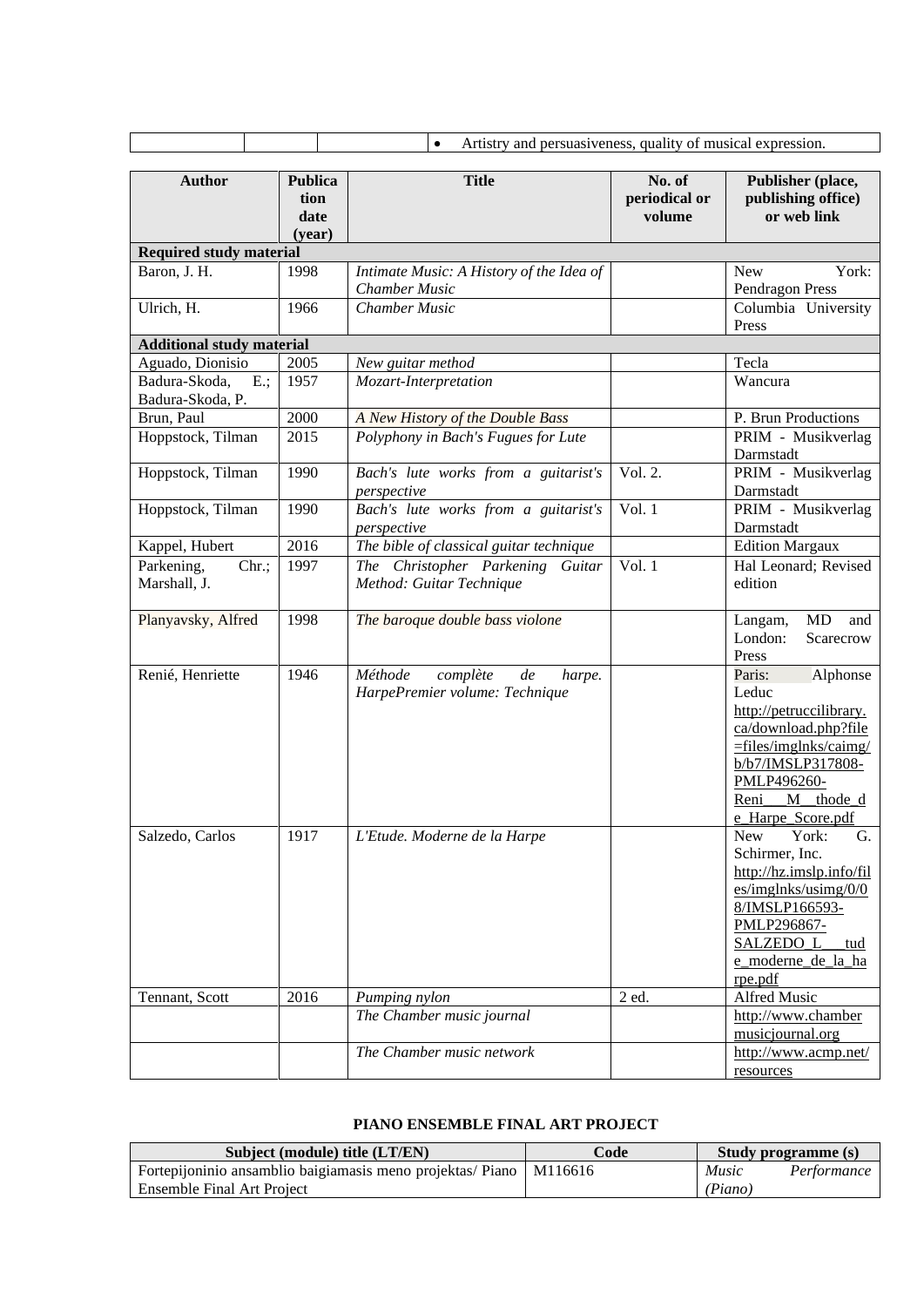|                                           | Department where the<br>subject is implemented                                                                           |                      |                         |  |
|-------------------------------------------|--------------------------------------------------------------------------------------------------------------------------|----------------------|-------------------------|--|
| Coordinator: prof. Rūta Rikterė.          |                                                                                                                          |                      | Piano Department        |  |
|                                           | Prof. Birutė Vainiūnaitė, doc. Daumantas Kirilauskas, lect. Aidas Puodžiukas.                                            |                      |                         |  |
|                                           | <b>Study cycle</b>                                                                                                       |                      | Type of the subject     |  |
|                                           |                                                                                                                          |                      | (module)                |  |
| Second (Master)                           |                                                                                                                          |                      | Optional                |  |
| <b>Mode of delivery</b>                   | Semester or period when the subject is delivered                                                                         |                      | Language (s) of         |  |
|                                           |                                                                                                                          |                      | instruction             |  |
| Classwork                                 | 4 <sup>th</sup> semester/ <i>Music Performance</i> (Piano)                                                               |                      | English,<br>Lithuanian, |  |
|                                           |                                                                                                                          |                      | Russian, French         |  |
|                                           | <b>Prerequisites</b>                                                                                                     |                      |                         |  |
|                                           | <b>Preliminary requirements:</b> all the requirements of semesters 1 to 3 of the Master study                            |                      | Minor requirements (if  |  |
| programme of Music Performance fulfilled. |                                                                                                                          |                      | any): none.             |  |
| <b>Number of ECTS credits</b>             | Total student's load                                                                                                     | <b>Contact hours</b> | <b>Self-study hours</b> |  |
| 5                                         | 133                                                                                                                      | 17                   | 116                     |  |
|                                           | Purpose of the subject (module)                                                                                          |                      |                         |  |
|                                           | The aim of Final Piano Ensemble Art Project is to demonstrate artistic abilities and abilities of playing in an ensemble |                      |                         |  |
|                                           | acquired in second cycle studies that confirm the Master's Degree in Music and professional qualification of a           |                      |                         |  |
| performer.                                |                                                                                                                          |                      |                         |  |
|                                           | Short description of the subject (module) (up to 500 characters)                                                         |                      |                         |  |

**Short description of the subject (module) (up to 500 characters)** *Final Piano Ensemble Art Project* refers to preparation and performance of a representative programme for the piano ensemble (of concert and contest level) that demonstrates artistic and creative abilities acquired during the Master degree studies.

During practical training in small groups, the repertoire compliant with the requirements is selected under the supervision of the teacher from the Piano Department. Specific features of interpretation of selected musical piece/pieces are discussed, and students learn how to perform them properly in terms of style, genre, form, and performance technique. Repertoire preparation stages are planned, the plan of rehearsals is drawn up and the schedule of concerts is prepared.

| Programme competences to be<br>developed (number of<br>programme's learning<br>outcomes) | Learning outcomes of the subject (module)                                                                                                                                                                                                                                                                                                                                                                                                                                                                                  | <b>Teaching and</b><br>learning methods                 | <b>Assessme</b><br>nt<br>methods              |
|------------------------------------------------------------------------------------------|----------------------------------------------------------------------------------------------------------------------------------------------------------------------------------------------------------------------------------------------------------------------------------------------------------------------------------------------------------------------------------------------------------------------------------------------------------------------------------------------------------------------------|---------------------------------------------------------|-----------------------------------------------|
| the chosen specialisation. $(1.1)$                                                       | Ability to inspire and realise Students will prepare and perform the programme of Practical training in Performan<br>original artistic ideas through the the final art project distinguished by an original large<br>means of musical expression of artistic concept, while at the same time rehearsals,<br>demonstrating the ability to develop and express and preparation of the programm<br>their artistic ideas, and an individual concept of literature<br>interpretation and original point of view.                | analysis musical<br>and<br>musical text                 | $groups,  ce \ of$<br><sub>a</sub><br>a e     |
| the chosen specialisation. $(1.2)$                                                       | Ability to inspire and realise When performing the Master's art project, students Practical training in Performan<br>original artistic ideas through the will demonstrate the ability to make a purposeful use large<br>means of musical expression of of the possibilities offered by the musical instrument rehearsals,<br>performance technique in order to achieve a creative and preparation of the programm<br>result, as well as a developed ability of musical literature<br>communication and ensemble awareness. | $groups,$ ce<br>analysis musical<br>and<br>musical text | of a<br>a e                                   |
| Good<br>theory,<br>their<br>contexts,<br>interpretation traditions. (2.1)                | knowledge of music When performing the Master's art project, students Practical training in Performan<br>history and cultural will demonstrate an original interpretation style of large<br>links with performed pieces based on their knowledge about rehearsals,<br>the language of music, historical development and and preparation of the programm<br>performance practice of the repertoire of the literature<br>selected specialisation (individual periods, styles, musical text<br>genres, etc.).                 | groups, ce<br>and                                       | of<br><sub>a</sub><br>analysis musical<br>a e |
| Good<br>theory,<br>their<br>links<br>contexts.<br>interpretation traditions. (2.2)       | knowledge of music By understanding the links between interpretation Practical training in Performan<br>history and cultural traditions in their specialisation, international large<br>with performance standards and different contexts of rehearsals, preparation musical<br>artistic and cultural activity, students will be able to of a musical text                                                                                                                                                                 | groups,  ce                                             | of<br>a                                       |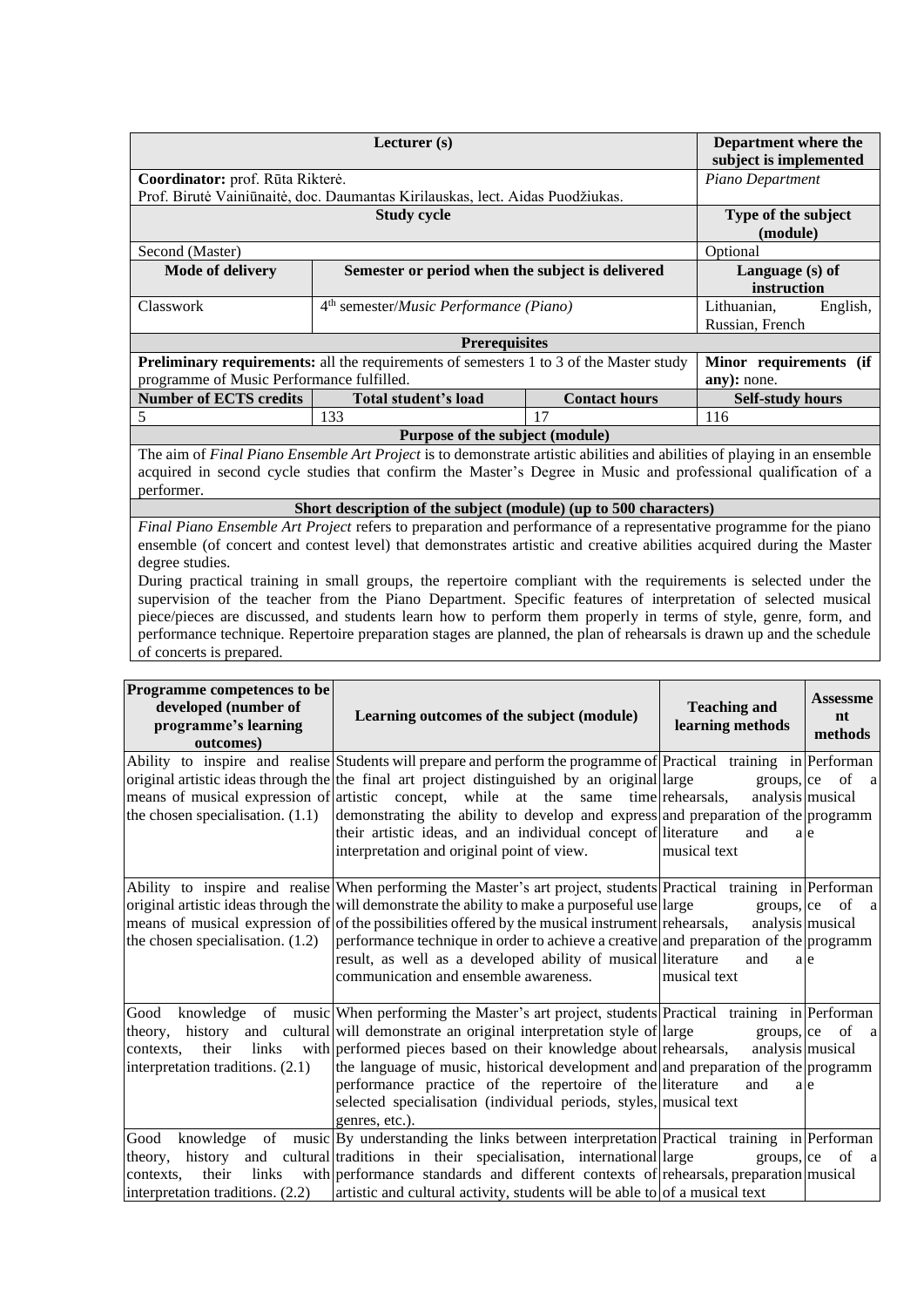|                                | prepare and perform a conceptually integral musical                                                                 |                                | programm                 |
|--------------------------------|---------------------------------------------------------------------------------------------------------------------|--------------------------------|--------------------------|
|                                | programme intended for a particular cultural and/or                                                                 |                                | e                        |
|                                | social context.                                                                                                     |                                |                          |
| broaden<br>Ability<br>to       | creative Students will have accumulated a representative Practical training in Performan                            |                                |                          |
|                                | experience through initiation of concert repertoire of the scope corresponding to the large                         | groups, ce                     | of<br>a a                |
|                                | and engagement in independent requirements of the Master's degree and the chosen rehearsals                         |                                | musical                  |
| artistic activity. (3.1)       | specialisation, and will demonstrate the acquired                                                                   |                                | programm                 |
|                                | concert experience during the final art project.                                                                    |                                | e                        |
| Ability                        | to broaden creative Students will demonstrate abilities to develop Practical training in Performan                  |                                |                          |
|                                | experience through initiation of artistic activity by preparing and performing the large                            | groups, ce                     | of<br>a                  |
|                                | and engagement in independent final art programme in the form of a public concert. rehearsals                       |                                | musical                  |
| artistic activity. (3.2)       |                                                                                                                     |                                | programm                 |
|                                |                                                                                                                     |                                | e                        |
|                                | Ability to analyse and critically By means of developed intellect and erudition, Analysis                           |                                | and Performan            |
|                                | assess creative processes and students will be able to critically analyse and assess preparation                    |                                | of ce of<br><sub>a</sub> |
|                                | their significance in the context the results of the creative process in different stages literature                | and                            | a musical                |
| of contemporary culture. (4.1) | of preparation of the final art project, and apply musical                                                          |                                | text, programm           |
|                                | these skills when predicting potential trends of discussions, rehearsals e,                                         |                                |                          |
|                                | cultural processes and possibilities for influencing                                                                |                                | interview                |
|                                | them with their artistic ideas.                                                                                     |                                |                          |
|                                | Ability to analyse and critically Students will have a developed ability of musical Practical training in Performan |                                |                          |
|                                | assess creative processes and communication, be able to react fast and change the large                             | groups,  ce                    | of<br>a                  |
|                                | their significance in the context processes of musical creation and performance rehearsals,                         | analysis musical               |                          |
| of contemporary culture. (4.2) | depending on the situation at all stages of final art and preparation of a programm                                 |                                |                          |
|                                | project preparation and presentation.                                                                               | musical text                   | e                        |
| Inter-personal                 | and Students will gain experience of constructive and Analysis of literature Interview                              |                                |                          |
| communication                  | skills, well-founded business-like communication, and be and sound recordings,                                      |                                |                          |
| leadership. (5.1)              | able to cooperate constructively in the creative discussions, rehearsals                                            |                                |                          |
|                                | process of preparation of the final art project.                                                                    |                                |                          |
| Systemic<br>and                | analytical Students will prepare and perform the final art Analysis of literature Performan                         |                                |                          |
| thinking. $(6.1)$              | project by basing the artistic idea and its and sound recordings, ce                                                |                                | of<br><sub>a</sub>       |
|                                | implementation on theoretical sources and practical discussions, practical musical                                  |                                |                          |
|                                | experience.                                                                                                         | training<br>in                 | large programm           |
|                                |                                                                                                                     | groups, rehearsals             |                          |
|                                | Ability to work and improve When preparing the programme of the final art Analysis of literature, Performan         |                                |                          |
| independently. (7.1)           | project, students will be able to learn independently, sound recordings and $ ce$ of                                |                                | <sub>a</sub>             |
|                                | integrate knowledge and complete artistic tasks in a                                                                | musical                        | text, musical            |
|                                | an organised manner.                                                                                                | practical training in programm |                          |
|                                |                                                                                                                     | large<br>groups,  e            |                          |
|                                |                                                                                                                     | rehearsals                     |                          |

|                                                                                                                                                                                                                                                                                                                                                                  |             |                         |          | <b>Contact hours</b>                               |                                          |                                                        |             |                          |                         |                                                                                                                     |
|------------------------------------------------------------------------------------------------------------------------------------------------------------------------------------------------------------------------------------------------------------------------------------------------------------------------------------------------------------------|-------------|-------------------------|----------|----------------------------------------------------|------------------------------------------|--------------------------------------------------------|-------------|--------------------------|-------------------------|---------------------------------------------------------------------------------------------------------------------|
| Topics (repertoire)                                                                                                                                                                                                                                                                                                                                              | Theoretical | Individua<br>activities | Seminars | training<br>groups<br>Practical<br><u>in small</u> | Practical training<br>prouns<br>in large | exam/rehearsals/cc<br>$\frac{1}{2}$<br>Preparation for | Exam/course | contact<br>work<br>Total | <b>Self-study hours</b> | <b>Assignments</b>                                                                                                  |
| 1. Development of the programme for the<br>final art project/recital of the piano<br>ensemble and the plan of its preparation and<br>rehearsals.<br>Requirements for the recital programme:<br>large scope piece and plays of freely<br>selected style, e.g. V. Barkauskas'<br>variations for two pianos, two parts from S.<br>Rachmaninov's suite No. 1, op. 5. |             |                         |          | 3                                                  |                                          |                                                        |             | 3                        | 10                      | <b>Studies</b><br>of<br>a<br>musical text and<br>audio and video<br>recordings,<br>creation of<br>the<br>work plan. |